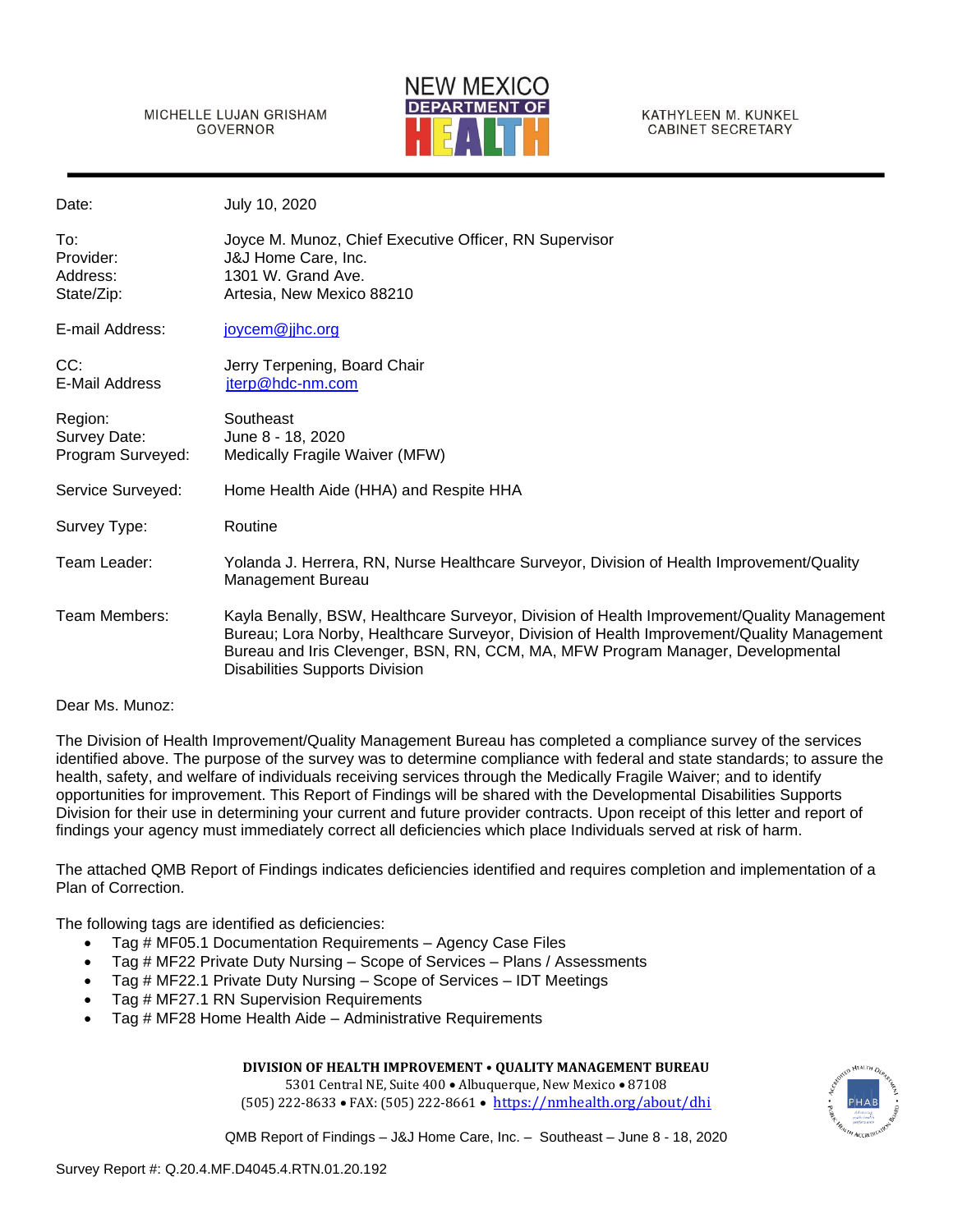• Tag # MF103 CQI System

## **Plan of Correction:**

The attached Report of Findings identifies the deficiencies found during your agency's on-site compliance review. You are required to complete and implement a Plan of Correction. Your agency has a total of 45 business days (10 business days to submit your POC for approval and 35 days to implement your *approved* Plan of Correction) from the receipt of this letter.

You were provided information during the exit meeting portion of your on-site survey. Please refer to this information (Attachment A) for specific instruction on completing your Plan of Correction. At a minimum, your Plan of Correction should address the following for each Tag cited:

## **Corrective Action for Current Citation**:

• How is the deficiency going to be corrected? (i.e. obtained documents, retrain staff, individuals and/or staff no longer in service, void/adjusts completed, etc.) This can be specific to each deficiency cited or if possible an overall correction, i.e. all documents will be requested and filed as appropriate.

## **On-going Quality Assurance/Quality Improvement Processes:**

- What is going to be done on an ongoing basis? (i.e. file reviews, etc.)
- How many individuals is this going to effect? (i.e. percentage of individuals reviewed, number of files reviewed, etc.)
- How often will this be completed? (i.e. weekly, monthly, quarterly, etc.)
- Who is responsible? (responsible position within your agency)
- What steps will be taken if issues are found? (i.e. retraining, requesting documents, filing RORA, etc.)
- How is this integrated in your agency's QIS, QI Committee reviews and annual report?

## **Submission of your Plan of Correction:**

Please submit your agency's Plan of Correction in the available space on the two right-hand columns of the Report of Findings. *(See attachment "A" for additional guidance in completing the Plan of Correction)*.

Within 10 business days of receipt of this letter your agency Plan of Correction must be submitted to the parties below:

**1. Quality Management Bureau, Attention: Monica Valdez, Plan of Correction Coordinator 5301 Central Ave NE Suite 400, Albuquerque, New Mexico 87108**

## **2. Developmental Disabilities Supports Division, Attention: Medically Fragile Waiver Program Manager**

Upon notification from QMB that your *Plan of Correction has been approved*, you must implement all remedies and corrective actions to come into compliance. If your Plan of Correction is denied, you must resubmit a revised plan as soon as possible for approval, as your POC approval and all remedies must be completed within 45 business days of the receipt of this letter.

Failure to submit your POC within the allotted 10 business days or complete and implement your Plan of Correction within the total 45 business days allowed may result in the imposition of a \$200 per day Civil Monetary Penalty until it is received, completed and/or implemented.

## **Billing Deficiencies:**

If you have deficiencies noted in this report of findings under the *Service Domain: Medicaid Billing/Reimbursement*, you must complete a "Void/Adjust" claim or remit the identified overpayment via a check within 30 calendar days of the date of this letter to HSD/OIG/PIU, *though this is not the preferred method of payment*. If you choose to pay via check, please include a copy of this letter with the payment. Make the check payable to the New Mexico Human Services Department and mail to:

Attention: *Lisa Medina-Lujan* HSD/OIG/Program Integrity Unit 1474 Rodeo Road Santa Fe, New Mexico 87505 If you have questions and would like to speak with someone at HSD/OIG/PIU, please contact: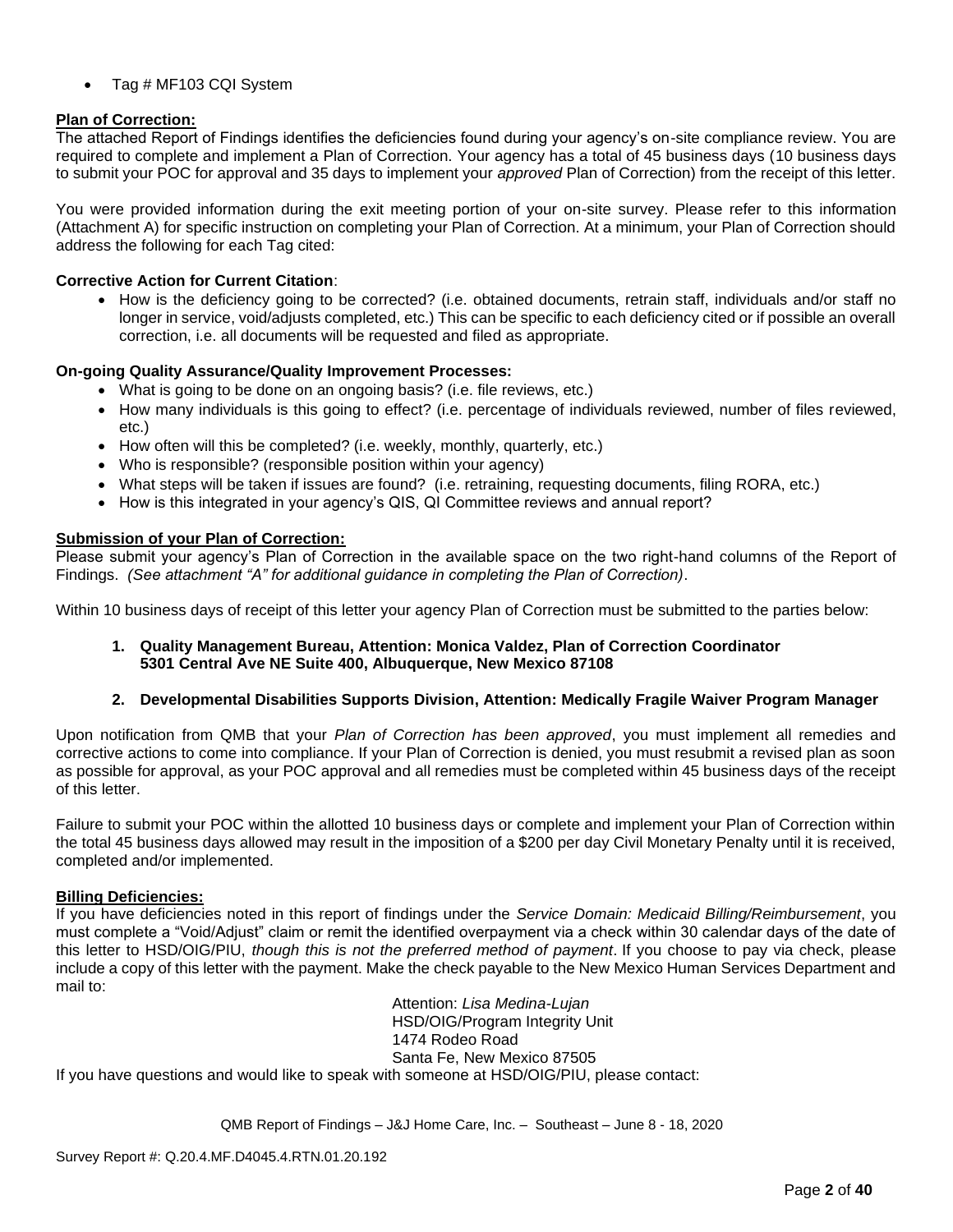#### *Lisa Medina-Lujan [\(Lisa.medina-lujan@state.nm.us\)](mailto:Lisa.medina-lujan@state.nm.us)*

Please be advised that there is a one-week lag period for applying payments received by check to Void/Adjust claims. During this lag period, your other claim payments may be applied to the amount you owe even though you have sent a refund, reducing your payment amount. For this reason, we recommend that you allow the system to recover the overpayment instead of sending in a check.

## **Request for Informal Reconsideration of Findings (IRF):**

If you disagree with a finding of deficient practice, you have 10 business days upon receipt of this notice to request an IRF. Submit your request for an IRF in writing to:

> ATTN: QMB Bureau Chief Request for Informal Reconsideration of Findings 5301 Central Ave NE Suite #400 Albuquerque, NM 87108 Attention: IRF request/QMB

See Attachment "C" for additional guidance in completing the request for Informal Reconsideration of Findings. The request for an IRF will not delay the implementation of your Plan of Correction which must be completed within 45 total business days (10 business days to submit your POC for approval and 35 days to implement your *approved* Plan of Correction). Providers may not appeal the nature or interpretation of the standard or regulation, the team composition or sampling methodology. If the IRF approves the modification or removal of a finding, you will be advised of any changes.

Please contact the Plan of Correction Coordinator, Monica Valdez at 505-273-1930 or email at: [MonicaE.Valdez@state.nm.us](mailto:MonicaE.Valdez@state.nm.us) if you have questions about the Report of Findings or Plan of Correction. Thank you for your cooperation and for the work you perform.

Sincerely,

Yolanda J. Herrera, RN

Yolanda J. Herrera, RN Nurse Healthcare Surveyor / Team Lead Division of Health Improvement Quality Management Bureau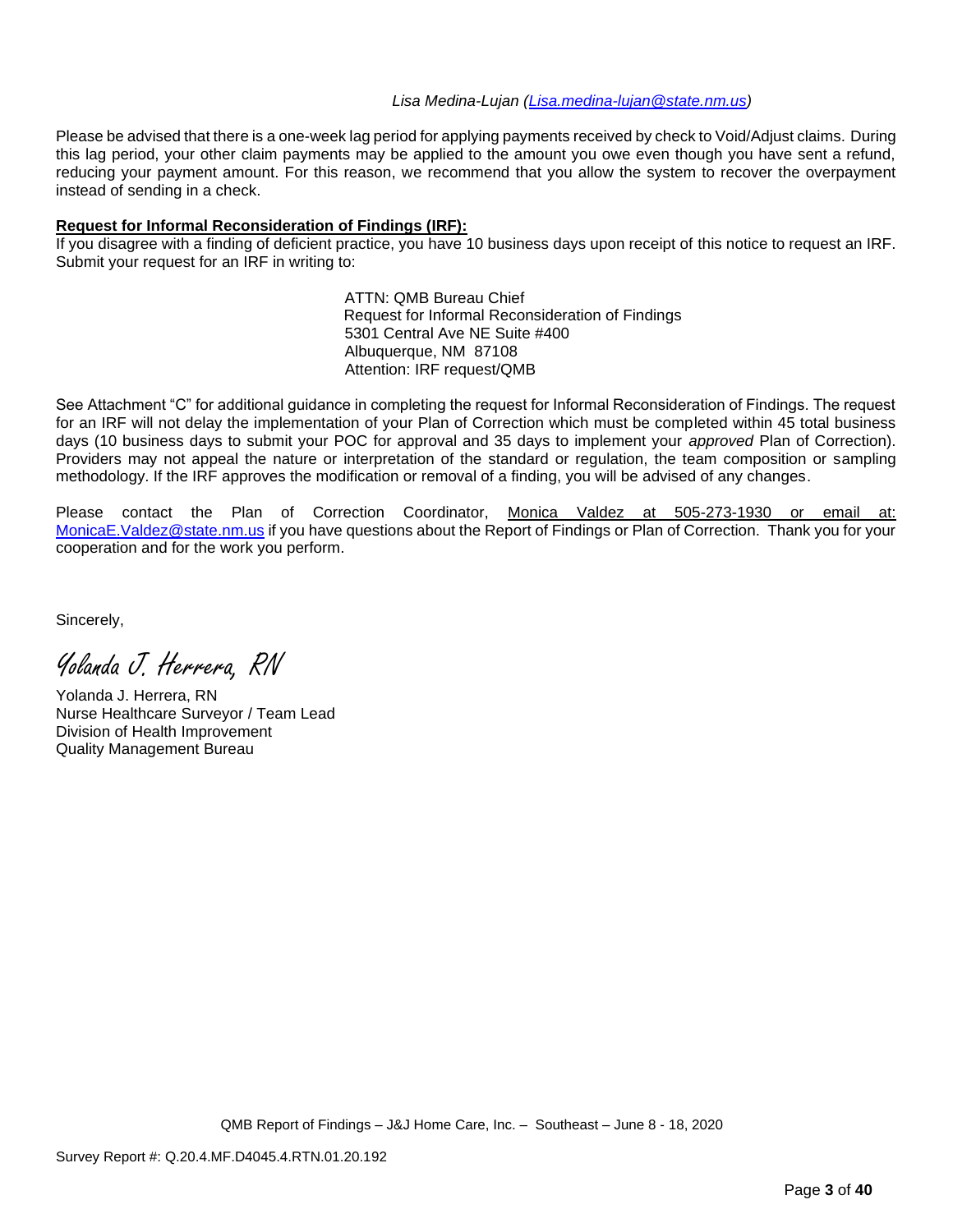# **Survey Process Employed:**

| <b>Administrative Review Start Date:</b> | June 8, 2020                                                                                                                                                                                                                                                                |
|------------------------------------------|-----------------------------------------------------------------------------------------------------------------------------------------------------------------------------------------------------------------------------------------------------------------------------|
| Contact:                                 | J&J Home Care, Inc.<br>Joyce M. Munoz, Chief Executive Officer / RN Supervisor                                                                                                                                                                                              |
|                                          | DOH/DHI/QMB<br>Yolanda J. Herrera, RN, Team Lead / Nurse Healthcare Surveyor                                                                                                                                                                                                |
| <b>Entrance Date:</b>                    | June 8, 2020                                                                                                                                                                                                                                                                |
| Present:                                 | <b>J&amp;J Home Care, Inc.</b><br>Joyce M. Munoz, Chief Executive Officer / RN Supervisor<br>Stephanie Marquez, Director of Medical Records / Claims Department<br>Mary Lou Thomas, Director of Human Resources / Personnel Department /<br>Incident Management Coordinator |
|                                          | <b>DOH/DHI/QMB</b><br>Yolanda J. Herrera, RN, Nurse Healthcare Surveyor / Team Lead<br>Kayla Benally, BSW, Healthcare Surveyor<br>Lora Norby, Healthcare Surveyor<br>Wolf Krusemark, BFA, Healthcare Surveyor Supervisor                                                    |
|                                          | <b>DDSD - Clinical Services Bureau</b><br>Iris Clevenger, RN, BSN, MA, CCM, MFW Program Manager                                                                                                                                                                             |
| Exit Date:                               | June 18, 2020                                                                                                                                                                                                                                                               |
| Present:                                 | <b>J&amp;J Home Care, Inc.</b><br>Joyce M. Munoz, Chief Executive Officer / RN Supervisor<br>Stephanie Marquez, Director of Medical Records / Claims Department<br>Mary Lou Thomas, Director of Human Resources / Personnel Department /<br>Incident Management Coordinator |
|                                          | <b>DOH/DHI/QMB</b><br>Yolanda J. Herrera, RN, Nurse Healthcare Surveyor / Team Lead<br>Kayla Benally, BSW, Healthcare Surveyor<br>Wolf Krusemark, BFA, Healthcare Surveyor Supervisor                                                                                       |
| Administrative Locations Visited         | Number: 0 (Note: No administrative locations visited due to COVID-19<br>Pandemic Public Health Emergency).                                                                                                                                                                  |
| Total Sample Size:                       | 4                                                                                                                                                                                                                                                                           |
|                                          | 1 - Home Health Aide<br>4 - Respite Home Health Aide (HHA)                                                                                                                                                                                                                  |
| <b>Total Homes Visited:</b>              | 0 (Note: No home visits conducted due to COVID-19 Pandemic Public<br><b>Health Emergency)</b>                                                                                                                                                                               |
| Persons Served Records Reviewed:         | 4                                                                                                                                                                                                                                                                           |
| Recipient/Family Members Interviewed:    | 4                                                                                                                                                                                                                                                                           |
| Home Health Aide (HHA) Records Reviewed: | 4                                                                                                                                                                                                                                                                           |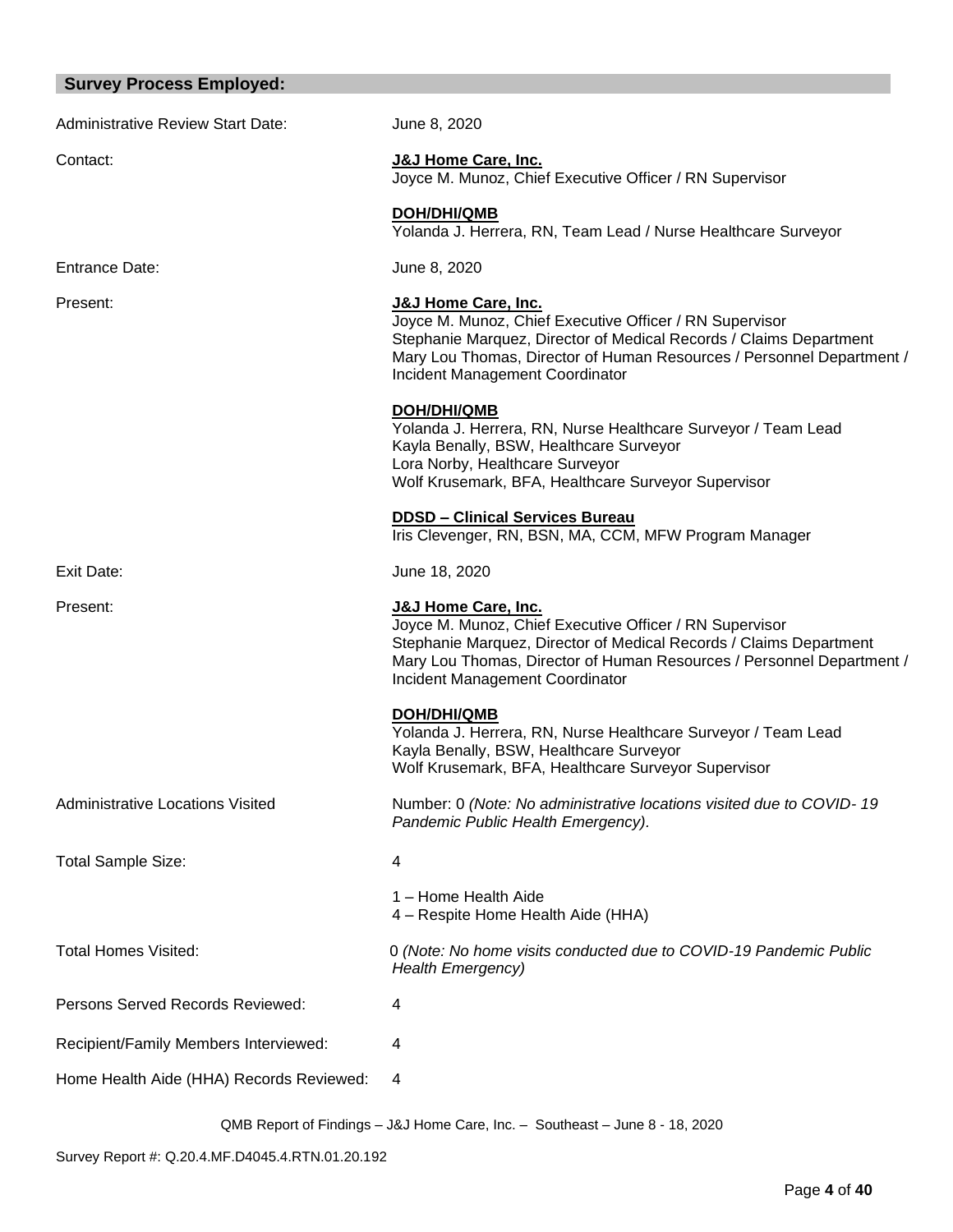| Home Health Aide (HHA) Interviewed: |
|-------------------------------------|
|-------------------------------------|

RN Supervisor Record Reviewed: 1

Administrative Personnel Interviewed: 3 *(1 Administrative Personnel interviewed also provides services as the RN Supervisor)*

Administrative Files Reviewed:

- Medicaid Billing/Reimbursement Records for all Services Provided
- Accreditation Records
- Agency Case Files
- Internal Incident Management System Process and Reports
- Personnel Files including nursing and subcontracted staff
- Staff Training Records, including staff training hours, competency and interviews with staff
- Caregiver Criminal History Screening Records
- Consolidated Online Registry/Employee Abuse Registry
- Cardiopulmonary Resuscitation (CPR) and First Aid for HHAs
- Licensure/Certification for Nursing
- Agency Policies and Procedures Manual
- Quality Assurance / Quality Improvement Plan
- CC: Distribution List: DOH Division of Health Improvement
	- DOH Developmental Disabilities Supports Division
	- DOH Office of Internal Audit
	- HSD Medical Assistance Division
	- NM Attorney General's Office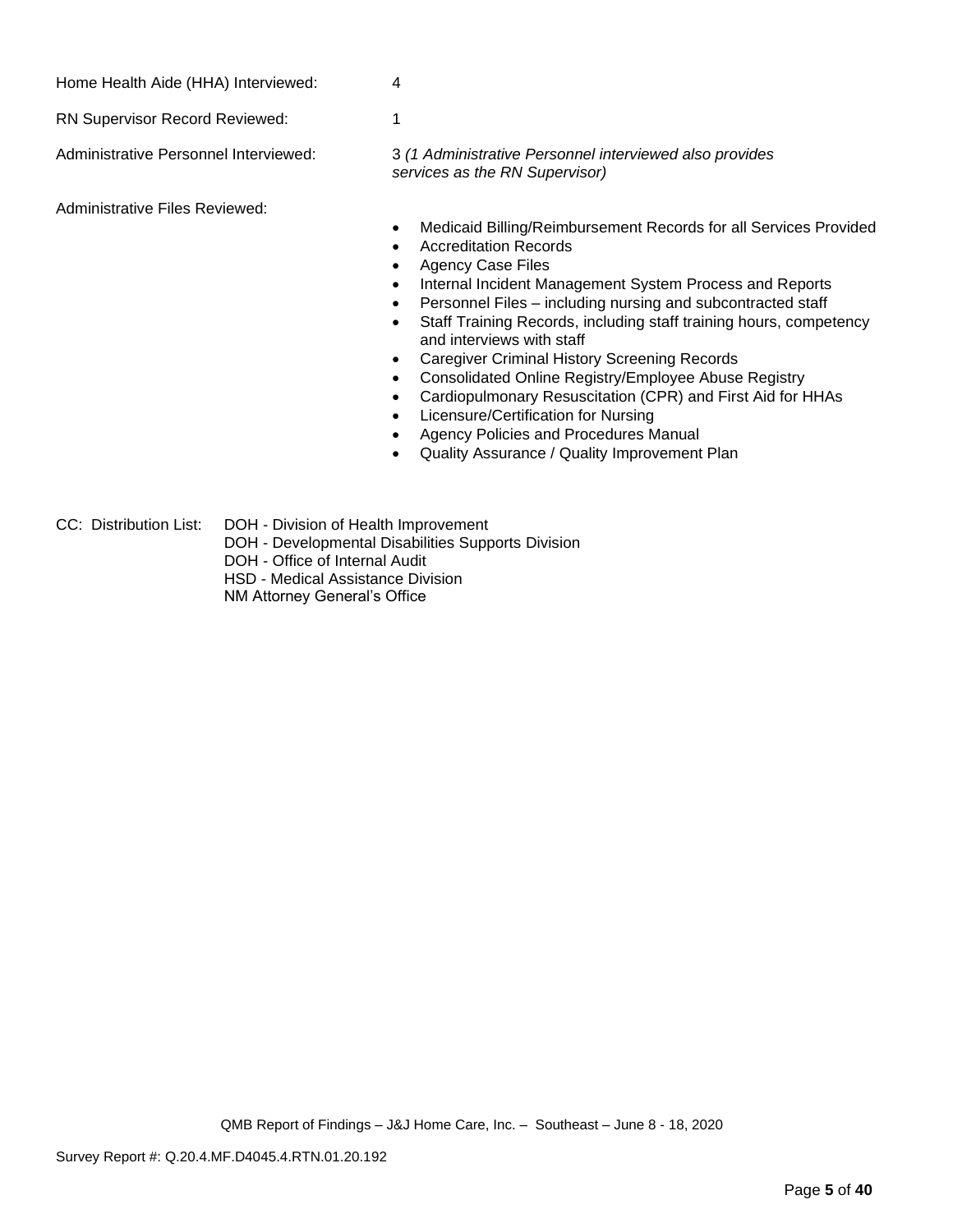## **Attachment A**

#### **Provider Instructions for Completing the QMB Plan of Correction (POC) Process**

#### *Introduction:*

After a QMB Compliance Survey, your QMB Report of Findings will be sent to you via e-mail.

Each provider must develop and implement a Plan of Correction (POC) that identifies specific quality assurance and quality improvement activities the agency will implement to correct deficiencies and prevent continued deficiencies and noncompliance.

Agencies must submit their Plan of Correction within ten (10) business days from the date you receive the QMB Report of Findings. (Providers who do not submit a POC within 10 business days may be referred to the DDSD Regional Office for purposes of contract management or the Internal Review Committee [IRC] for possible actions or sanctions).

Agencies must fully implement their approved Plan of Correction within 45 business days (10 business days to submit your POC for approval and 35 days to implement your approved Plan of Correction) from the date they receive the QMB Report of Findings. Providers who fail to complete a POC within the 45-business days allowed will be referred to the IRC for possible actions or sanctions.

If you have questions about the Plan of Correction process, call the Plan of Correction Coordinator at 505-273-1930 or email at [MonicaE.Valdez@state.nm.us.](mailto:MonicaE.Valdez@state.nm.us) Requests for technical assistance must be requested through your Regional DDSD Office.

The POC process cannot resolve disputes regarding findings. If you wish to dispute a finding on the official Report of Findings, you must file an Informal Reconsideration of Findings (IRF) request within ten (10) business days of receiving your report. Please note that you must still submit a POC for findings that are in question (see Attachment C).

#### *Instructions for Completing Agency POC:*

#### *Required Content*

Your Plan of Correction should provide a step-by-step description of the methods to correct each deficient practice cited to prevent recurrence and information that ensures the regulation cited comes into and remains in compliance. The remedies noted in your POC are expected to be added to your Agency's required, annual Quality Assurance (QA) Plan.

If a deficiency has already been corrected since the on-site survey, the plan should state how it was corrected, the completion date (date the correction was accomplished), and how possible recurrence of the deficiency will be prevented.

*The following details should be considered when developing your Plan of Correction:*

#### *The Plan of Correction must address each deficiency cited in the Report of Findings unless otherwise noted with a "No Plan of Correction Required statement." The Plan of Correction must address the five (5) areas listed below:*

- 1. How the specific and realistic corrective action will be accomplished for individuals found to have been affected by the deficient practice.
- 2. How the agency will identify other individuals who have the potential to be affected by the same deficient practice, and how the agency will act to protect those individuals in similar situations.
- 3. What Quality Assurance measures will be put into place and what systemic changes made to ensure the deficient practice will not recur.
- 4. Indicate how the agency plans to monitor its performance to make certain solutions are sustained. The agency must develop a QA plan for ensuring correction is achieved and sustained. This QA plan must be implemented, and the corrective action is evaluated for its effectiveness. The plan of correction is integrated into the agency quality assurance system; and
- 5. Include dates when corrective actions will be completed. The corrective action completion dates must be acceptable to the State.

*The following details should be considered when developing your Plan of Correction:*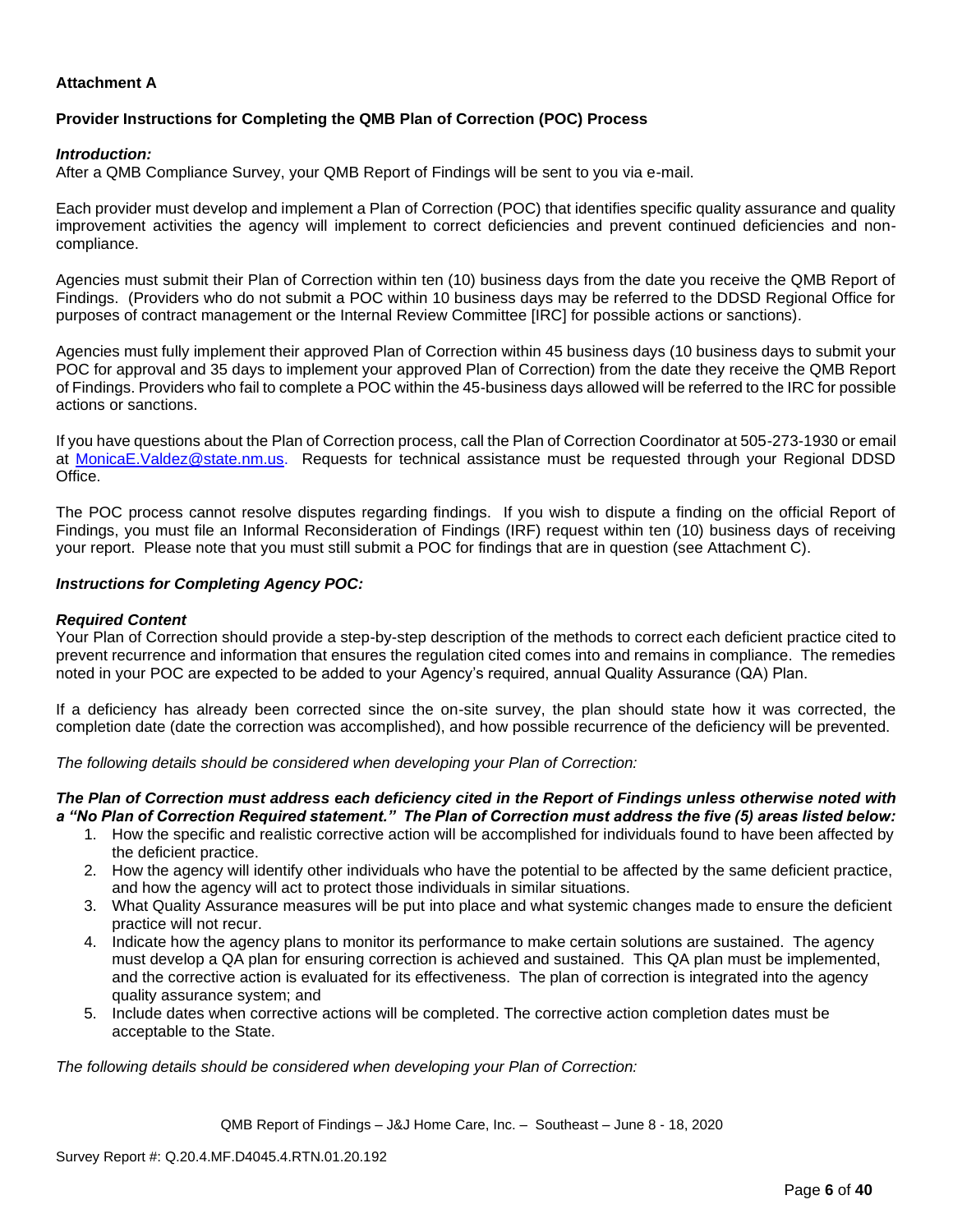- Details about how and when Individual Served, agency personnel and administrative and service delivery site files are audited by agency personnel to ensure they contain required documents;
- Information about how medication administration records are reviewed to verify they contain all required information before they are distributed to service sites, as they are being used, and after they are completed;
- Your processes for ensuring that all required agency personnel are trained on required DDSD required trainings;
- How accuracy in billing/reimbursement documentation is assured;
- How health, safety is assured;
- For Case Management providers, how Individual Service Plans are reviewed to verify they meet requirements, how the timeliness of level of care (LOC) packet submissions and consumer visits are tracked;
- Your process for gathering, analyzing and responding to quality data indicators; and,
- Details about Quality Targets in various areas, current status, analyses about why targets were not met, and remedies implemented.

*Note:* **Instruction or in-service of staff alone may not be a sufficient plan of correction.** This is a good first step toward correction, but additional steps must be taken to ensure the deficiency is corrected and will not recur.

## *Completion Dates*

- The plan of correction must include a **completion date** (entered in the far right-hand column) for each finding. Be sure the date is **realistic** in the amount of time your Agency will need to correct the deficiency; not to exceed 45 total business days.
- Direct care issues should be corrected immediately and monitored appropriately.
- Some deficiencies may require a staged plan to accomplish total correction.
- Deficiencies requiring replacement of equipment, etc., may require more time to accomplish correction but should show reasonable time frames.

## *Initial Submission of the Plan of Correction Requirements*

- 1. The Plan of Correction must be completed on the official QMB Survey Report of Findings/Plan of Correction Form and received by QMB within ten (10) business days from the date you received the report of findings.
- 2. For questions about the POC process, call the POC Coordinator, Monica Valdez at 505-273-1930 or email at [MonicaE.Valdez@state.nm.us](mailto:MonicaE.Valdez@state.nm.us) for assistance.
- 3. For Technical Assistance (TA) in developing or implementing your POC, contact your Regional DDSD Office.
- 4. Submit your POC to Monica Valdez, POC Coordinator in any of the following ways:
	- a. Electronically at [MonicaE.Valdez@state.nm.us](mailto:MonicaE.Valdez@state.nm.us) *(preferred method)*
	- b. Fax to 505-222-8661, or
	- c. Mail to POC Coordinator, 5301 Central Ave NE Suite 400, Albuquerque, New Mexico 87108
- 5. *Do not submit supporting documentation* (evidence of compliance) to QMB *until after* your POC has been approved by the QMB.
- 6. QMB will notify you when your POC has been "approved" or "denied."
	- a. During this time, whether your POC is "approved," or "denied," you will have a maximum of 45-business days from the date of receipt of your Report of Findings to correct all survey deficiencies.
	- b. If your POC is denied, it must be revised and resubmitted as soon as possible, as the 45-business day limit is in effect.
	- c. If your POC is denied a second time your agency may be referred to the Internal Review Committee.
	- d. You will receive written confirmation when your POC has been approved by QMB and a final deadline for completion of your POC.
	- e. Please note that all POC correspondence will be sent electronically unless otherwise requested.
- 7. Failure to submit your POC within 10 business days without prior approval of an extension by QMB will result in a referral to the Internal Review Committee and the possible implementation of monetary penalties and/or sanctions.

## *POC Document Submission Requirements*

Once your POC has been approved by the QMB Plan of Correction Coordinator you must submit copies of documents as evidence that all deficiencies have been corrected, as follows.

- 1. Your internal documents are due within a *maximum* of 45-business days of receipt of your Report of Findings.
- 2. It is preferred that you submit your documents via USPS or other carrier (scanned and saved to CD/DVD disc, flash drive, etc.). If documents containing HIPAA Protected Health Information (PHI) documents must be submitted through S-Comm (Therap), Fax or Postal System, do not send PHI directly to NMDOH email accounts. If the documents do not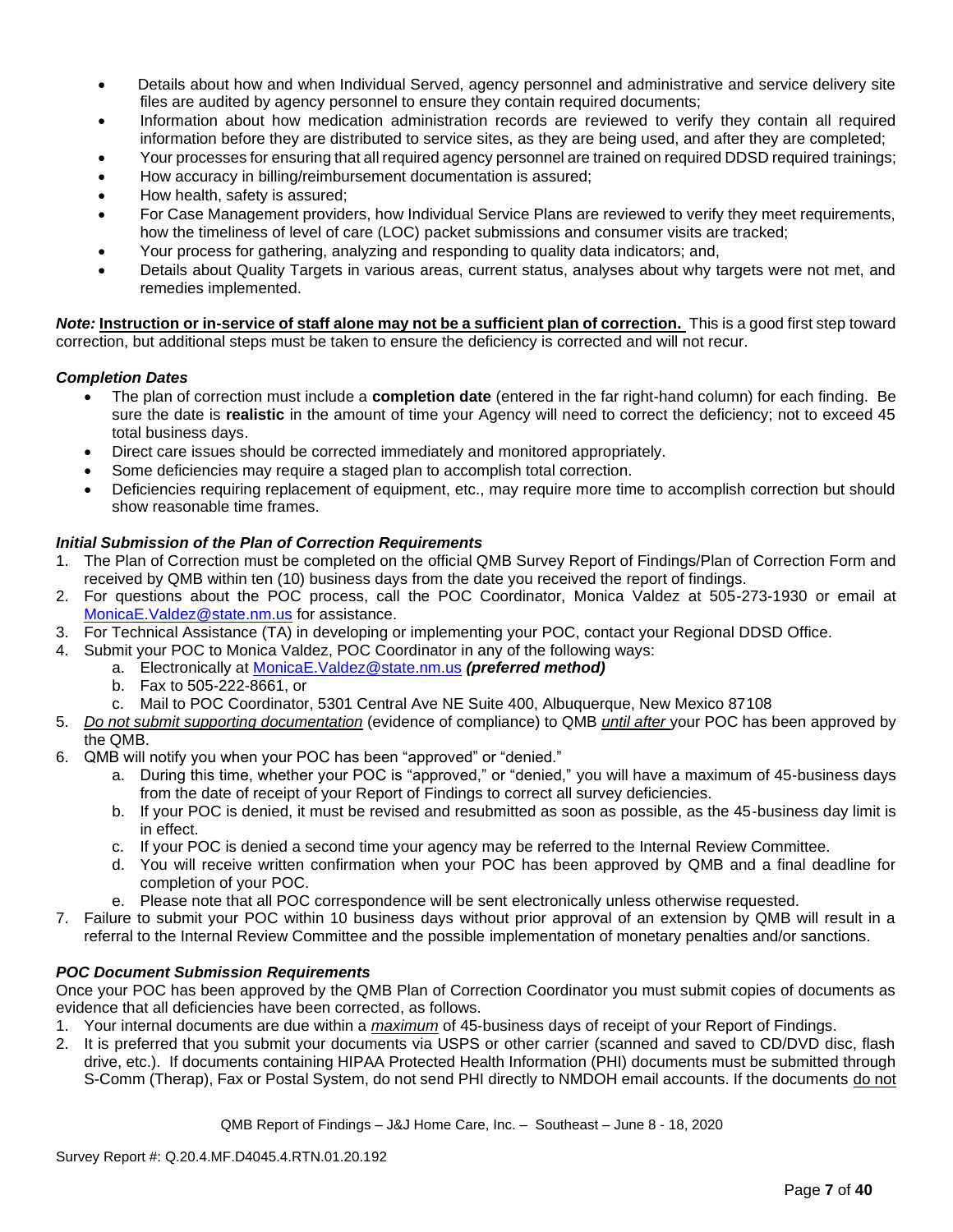contain protected Health information (PHI) then you may submit your documents electronically scanned and attached to e-mails.

- 3. All submitted documents *must be annotated*; please be sure the tag numbers and Identification numbers are indicated on each document submitted. Documents which are not annotated with the Tag number and Identification number may not be accepted.
- 4. Do not submit original documents; Please provide copies or scanned electronic files for evidence. Originals must be maintained in the agency file(s) per DDSD Standards.
- 5. In lieu of some documents, you may submit copies of file or home audit forms that clearly indicate cited deficiencies have been corrected, other attestations of correction must be approved by the Plan of Correction Coordinator prior to their submission.
- 6. When billing deficiencies are cited, you must provide documentation to justify billing and/or void and adjust forms submitted to Xerox State Healthcare, LLC for the deficiencies cited in the Report of Findings.

**Revisions, Modifications or Extensions to your Plan of Correction (post QMB approval) must be made in writing and submitted to the Plan of Correction Coordinator, prior to the due date and are approved on a case-by-case basis. No changes may be made to your POC or the timeframes for implementation without written approval of the POC Coordinator.**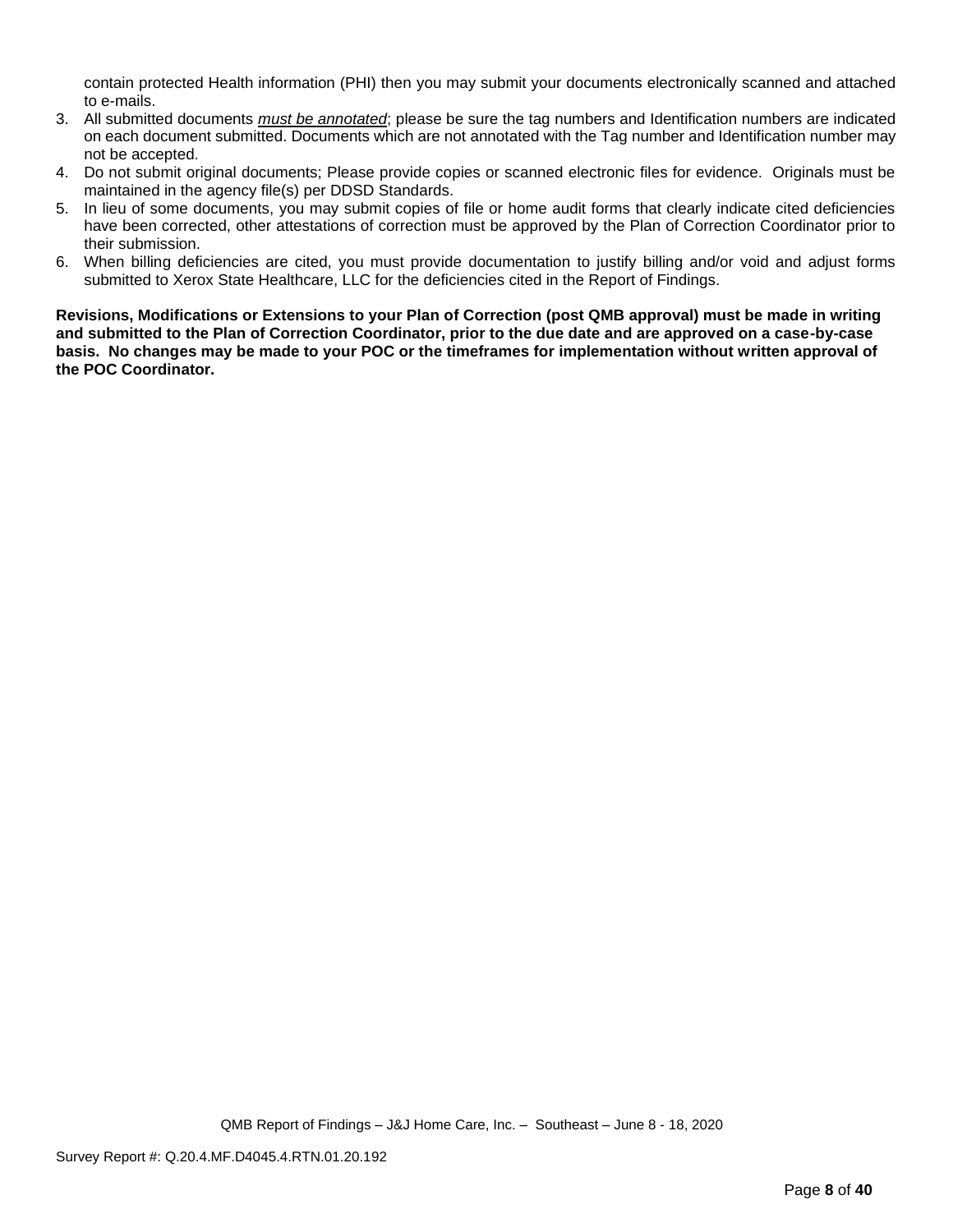#### **Attachment C**

#### **Guidelines for the Provider Informal Reconsideration of Finding (IRF) Process**

## **Introduction:**

Throughout the QMB Survey process, surveyors are openly communicating with providers. Open communication means surveyors have clarified issues and/or requested missing information before completing the review through the use of the signed/dated "Document Request," or "Administrative Needs," etc. forms. Regardless, there may still be instances where the provider disagrees with a specific finding. Providers may use the following process to informally dispute a finding.

## **Instructions:**

- 1. The Informal Reconsideration of the Finding (IRF) request must be received in writing to the QMB Bureau Chief **within 10 business days** of receipt of the final Report of Findings **(***Note: No extensions are granted for the IRF)***.**
- 2. The written request for an IRF *must* be completed on the QMB Request for Informal Reconsideration of Finding form available on the QMB website: <https://nmhealth.org/about/dhi/cbp/irf/>
- 3. The written request for an IRF must specify in detail the request for reconsideration and why the finding is inaccurate.
- 4. The IRF request must include all supporting documentation or evidence.
- 5. If you have questions about the IRF process, email the IRF Chairperson, Valerie V. Valdez at [valerie.valdez@state.nm.us](mailto:valerie.valdez@state.nm.us) for assistance.

## **The following limitations apply to the IRF process:**

- The written request for an IRF and all supporting evidence must be received within 10 business days.
- Findings based on evidence requested during the survey and not provided may not be subject to reconsideration.
- The supporting documentation must be new evidence not previously reviewed or requested by the survey team.
- Providers must continue to complete their Plan of Correction during the IRF process
- Providers may not request an IRF to challenge the sampling methodology.
- Providers may not request an IRF based on disagreement with the nature of the standard or regulation.
- Providers may not request an IRF to challenge the team composition.
- Providers may not request an IRF to challenge the DHI/QMB determination of compliance or the length of their DDSD provider contract.

A Provider forfeits the right to an IRF if the request is not received within 10 business days of receiving the report and/or does not include all supporting documentation or evidence to show compliance with the standards and regulations.

The IRF Committee will review the request; the Provider will be notified in writing of the ruling; no face-to-face meeting will be conducted.

When a Provider requests that a finding be reconsidered, it does not stop or delay the Plan of Correction process. **Providers must continue to complete the Plan of Correction, including the finding in dispute regardless of the IRF status.** If a finding is removed or modified, it will be noted and removed or modified from the Report of Findings. It should be noted that in some cases a Plan of Correction may be completed prior to the IRF process being completed. The provider will be notified in writing on the decisions of the IRF committee.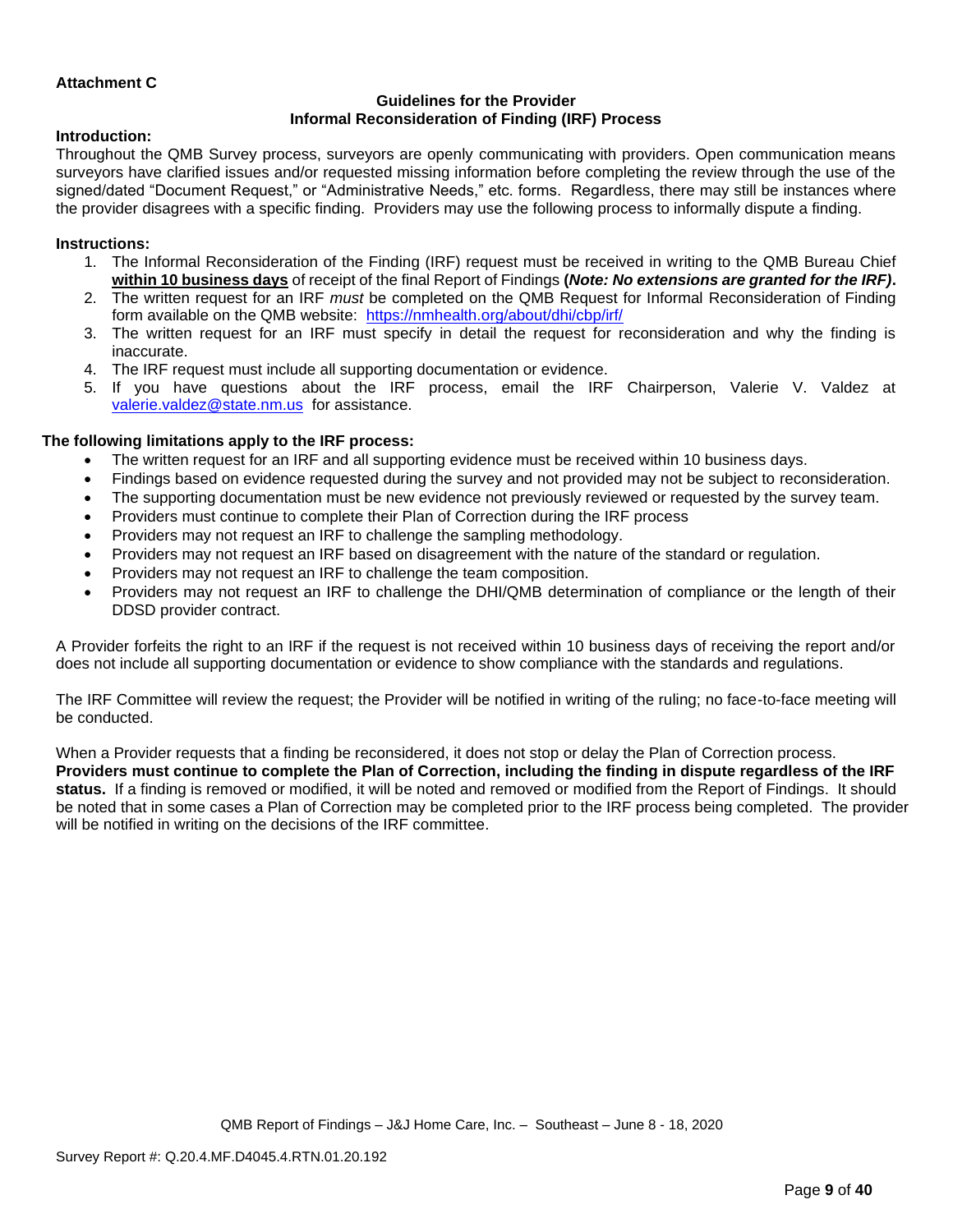# **Agency: J&J Home Care, Inc. – Southeast Region** Program: Medically Fragile Waiver<br>Service: Home Health Aide (HHA) Home Health Aide (HHA) and Respite HHA<br>Routine Survey Type:<br>Survey Dates: **Survey Dates: June 8 - 18, 2020**

| <b>Standard of Care</b>                                                                                                                                                                                                                                                                                                                                                                                                                                                                               | <b>Deficiencies</b>                                                                                                                                                                                                                                                                                                                                                                                                                                                                                                                                                  | Agency Plan of Correction, On-going QA/QI<br>and Responsible Party                                                                                                                                                                                                                                                                                        | <b>Completion</b><br><b>Date</b> |
|-------------------------------------------------------------------------------------------------------------------------------------------------------------------------------------------------------------------------------------------------------------------------------------------------------------------------------------------------------------------------------------------------------------------------------------------------------------------------------------------------------|----------------------------------------------------------------------------------------------------------------------------------------------------------------------------------------------------------------------------------------------------------------------------------------------------------------------------------------------------------------------------------------------------------------------------------------------------------------------------------------------------------------------------------------------------------------------|-----------------------------------------------------------------------------------------------------------------------------------------------------------------------------------------------------------------------------------------------------------------------------------------------------------------------------------------------------------|----------------------------------|
| <b>Agency Record Requirements:</b>                                                                                                                                                                                                                                                                                                                                                                                                                                                                    |                                                                                                                                                                                                                                                                                                                                                                                                                                                                                                                                                                      |                                                                                                                                                                                                                                                                                                                                                           |                                  |
| TAG # MF05.1 Documentation Requirements<br>- Agency Case Files                                                                                                                                                                                                                                                                                                                                                                                                                                        |                                                                                                                                                                                                                                                                                                                                                                                                                                                                                                                                                                      |                                                                                                                                                                                                                                                                                                                                                           |                                  |
| <b>New Mexico Department of Health</b><br><b>Developmental Disabilities Supports</b><br><b>Division Medically Fragile Wavier (MFW)</b><br>Effective July 1, 2019                                                                                                                                                                                                                                                                                                                                      | Based on record review, the Agency did not<br>maintain progress notes and other service<br>delivery documentation for 4 of 4 Individuals.                                                                                                                                                                                                                                                                                                                                                                                                                            | Provider:<br><b>State your Plan of Correction for the</b><br>deficiencies cited in this tag here (How is the<br>deficiency going to be corrected? This can be<br>specific to each deficiency cited or if possible an                                                                                                                                      |                                  |
| <b>GENERAL PROVIDER REQUIREMENTS</b><br><b>V. PROVIDER AGENCY CASE FILE FOR THE</b><br><b>WAIVER PARTICIPANT</b>                                                                                                                                                                                                                                                                                                                                                                                      | Review of the Agency individual case files<br>revealed the following items were not found<br>and/or incomplete for the following:                                                                                                                                                                                                                                                                                                                                                                                                                                    | overall correction?): $\rightarrow$                                                                                                                                                                                                                                                                                                                       |                                  |
| All provider agencies are required to maintain<br>at the administrative office a confidential case<br>file for each person that includes all the<br>following elements:<br>a. Emergency contact information for the<br>following individuals/entities that includes<br>addresses and telephone numbers for each:<br>i. Consumer<br>ii. Primary caregiver<br>iii. Family/relatives, guardians or conservators<br>iv. Significant friends<br>v. Physician<br>vi. Case manager<br>vii. Provider agencies | <b>Home Health Aide Progress Notes</b><br>Individual #1- Lacking description of what<br>occurred during each encounter or service<br>interval for March and April 2020. The<br>Agency's form "J&J Weekly Aide Notes"<br>used for the HHA Progress Notes contained<br>one word phrases for each encounter. For<br>example, in the Activities of Daily Living<br>(ADLs) section: "Shower, Assist, Lotion"<br>(Note: Per MFW standards / regulations, the<br>record must contain a description of what<br>occurred during the encounter or service<br><i>interval.)</i> | <b>Provider:</b><br><b>Enter your ongoing Quality</b><br><b>Assurance/Quality Improvement processes</b><br>as it related to this tag number here (What is<br>going to be done? How many individuals is this<br>going to affect? How often will this be completed?<br>Who is responsible? What steps will be taken if<br>issues are found?): $\rightarrow$ |                                  |
| viii. Pharmacy;<br>b. Individual's health plan, if appropriate;<br>c. Individual's current ISP;<br>d. Progress notes and other service delivery<br>documentation;                                                                                                                                                                                                                                                                                                                                     | <b>Respite HHA Progress Notes</b><br>Individual #2 - Lacking description of what<br>$\bullet$<br>occurred during each encounter or service<br>interval for March and April 2020. The<br>Agency's form used for the Respite HHA<br>Progress Notes used check boxes for the                                                                                                                                                                                                                                                                                            |                                                                                                                                                                                                                                                                                                                                                           |                                  |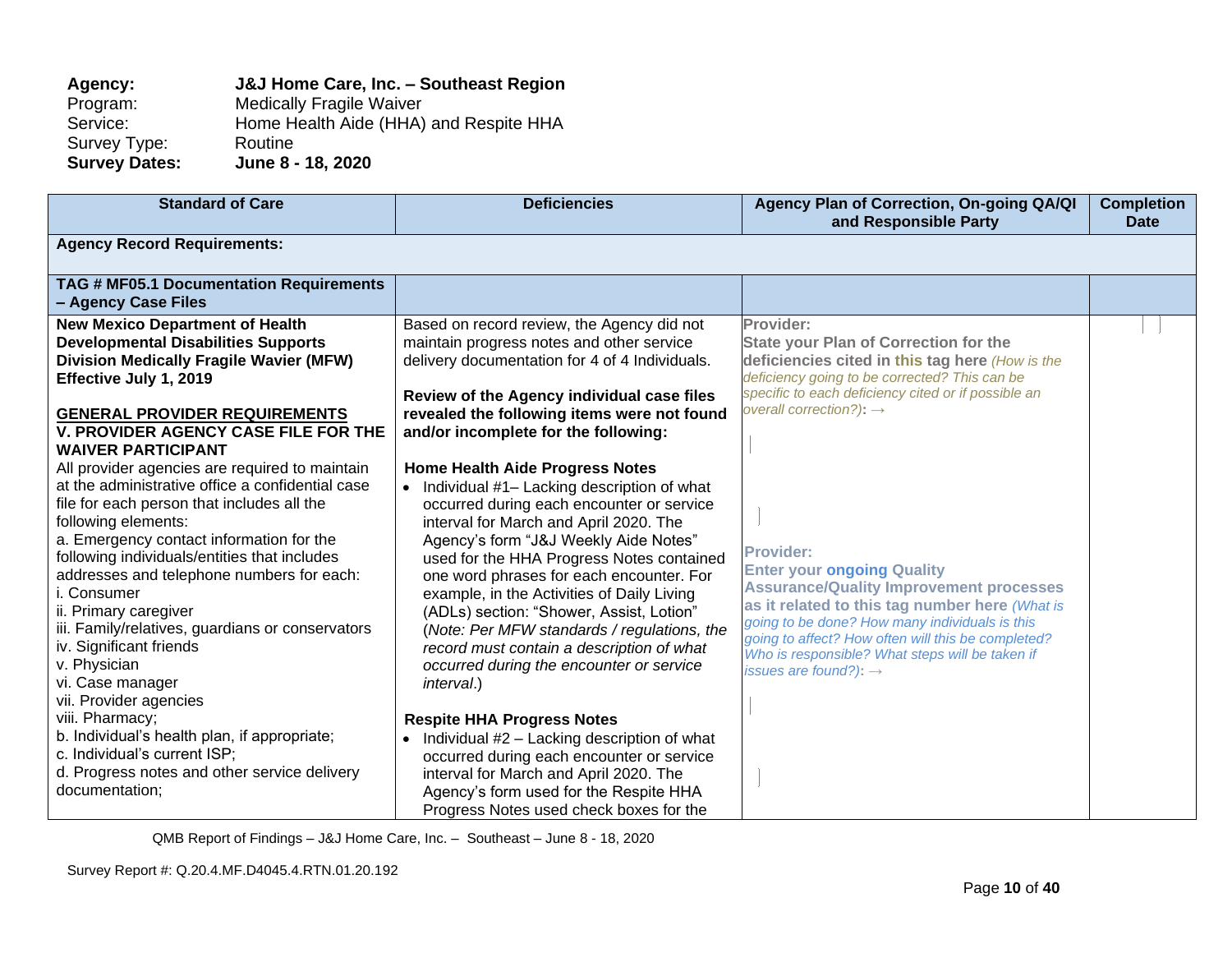| e. A medical history which includes at least:<br>demographic data; current and past medical<br>diagnoses including the cause of the medically<br>fragile conditions and developmental disability;<br>medical and psychiatric diagnoses; allergies<br>(food, environmental, medications);<br>immunizations; and most recent physical exam.<br>The record must also be made available for<br>review when requested by DOH, HSD or<br>federal government representatives for<br>oversight purposes.<br><b>VI. DOCUMENTATION</b><br>A. Provider agencies must maintain all records<br>necessary to fully disclose the service, quality,<br>quantity, and clinical necessity furnished to<br>individuals who are currently receiving services.<br>The provider agency records must be<br>sufficiently detailed to substantiate the date,<br>time, individual name, servicing provider<br>agency, level of services, and length of service<br>billed.<br>B. The documentation of the billable time spent<br>with an individual are kept in the written or<br>electronic record that is prepared prior to a<br>request for reimbursement from the HSD. The<br>record must contain at least the following<br>information: a. date and start and end time of<br>each service encounter or other billable service<br>interval;<br>b. description of what occurred during the<br>encounter or service interval; and<br>c. signature and title of staff providing the<br>service verifying that the service and time are<br>correct. | Personal Care and ADLs section and for the<br>Comments section for each encounter was<br>blank. (Note: Per MFW standards /<br>regulations, the record must contain a<br>description of what occurred during the<br>encounter or service interval.)<br>Individual #3 - Lacking description of what<br>occurred during each encounter or service<br>interval for March and April 2020. The<br>Agency's form used for Respite HHA<br>Progress Notes used check boxes for the<br>Personal Care and ADLs section and for the<br>Comments section for each encounter in<br>April documentation indicated: "Changed<br>'s Diaper & Grandma fed him." (Note: Per<br>MFW standards / regulations, the record<br>must contain a description of what occurred<br>during the encounter or service interval.)<br>Individual #4 - Lacking description of what<br>$\bullet$<br>occurred during each encounter or service<br>interval for March and April 2020. The<br>Agency's form used for Respite HHA<br>Progress Notes used check boxes for the<br>Personal Care and ADLs section and for the<br>Comments section for each encounter in<br>March and April documentation indicated:<br>"Client had a good day." (Note: Per MFW<br>standards / regulations, the record must<br>contain a description of what occurred during<br>the encounter or service interval.) |  |
|--------------------------------------------------------------------------------------------------------------------------------------------------------------------------------------------------------------------------------------------------------------------------------------------------------------------------------------------------------------------------------------------------------------------------------------------------------------------------------------------------------------------------------------------------------------------------------------------------------------------------------------------------------------------------------------------------------------------------------------------------------------------------------------------------------------------------------------------------------------------------------------------------------------------------------------------------------------------------------------------------------------------------------------------------------------------------------------------------------------------------------------------------------------------------------------------------------------------------------------------------------------------------------------------------------------------------------------------------------------------------------------------------------------------------------------------------------------------------------------------------------------------------|---------------------------------------------------------------------------------------------------------------------------------------------------------------------------------------------------------------------------------------------------------------------------------------------------------------------------------------------------------------------------------------------------------------------------------------------------------------------------------------------------------------------------------------------------------------------------------------------------------------------------------------------------------------------------------------------------------------------------------------------------------------------------------------------------------------------------------------------------------------------------------------------------------------------------------------------------------------------------------------------------------------------------------------------------------------------------------------------------------------------------------------------------------------------------------------------------------------------------------------------------------------------------------------------------------------------------------------------------------|--|
|                                                                                                                                                                                                                                                                                                                                                                                                                                                                                                                                                                                                                                                                                                                                                                                                                                                                                                                                                                                                                                                                                                                                                                                                                                                                                                                                                                                                                                                                                                                          |                                                                                                                                                                                                                                                                                                                                                                                                                                                                                                                                                                                                                                                                                                                                                                                                                                                                                                                                                                                                                                                                                                                                                                                                                                                                                                                                                         |  |
| C. All records pertaining to services provided to                                                                                                                                                                                                                                                                                                                                                                                                                                                                                                                                                                                                                                                                                                                                                                                                                                                                                                                                                                                                                                                                                                                                                                                                                                                                                                                                                                                                                                                                        |                                                                                                                                                                                                                                                                                                                                                                                                                                                                                                                                                                                                                                                                                                                                                                                                                                                                                                                                                                                                                                                                                                                                                                                                                                                                                                                                                         |  |
| an individual must be maintained for at least six<br>(6) years from the date of creation.<br>D. Verified electronic signatures may be used.                                                                                                                                                                                                                                                                                                                                                                                                                                                                                                                                                                                                                                                                                                                                                                                                                                                                                                                                                                                                                                                                                                                                                                                                                                                                                                                                                                              |                                                                                                                                                                                                                                                                                                                                                                                                                                                                                                                                                                                                                                                                                                                                                                                                                                                                                                                                                                                                                                                                                                                                                                                                                                                                                                                                                         |  |
| An electronic signature must be HIPAA<br>compliant, which means the attribute affixed to                                                                                                                                                                                                                                                                                                                                                                                                                                                                                                                                                                                                                                                                                                                                                                                                                                                                                                                                                                                                                                                                                                                                                                                                                                                                                                                                                                                                                                 |                                                                                                                                                                                                                                                                                                                                                                                                                                                                                                                                                                                                                                                                                                                                                                                                                                                                                                                                                                                                                                                                                                                                                                                                                                                                                                                                                         |  |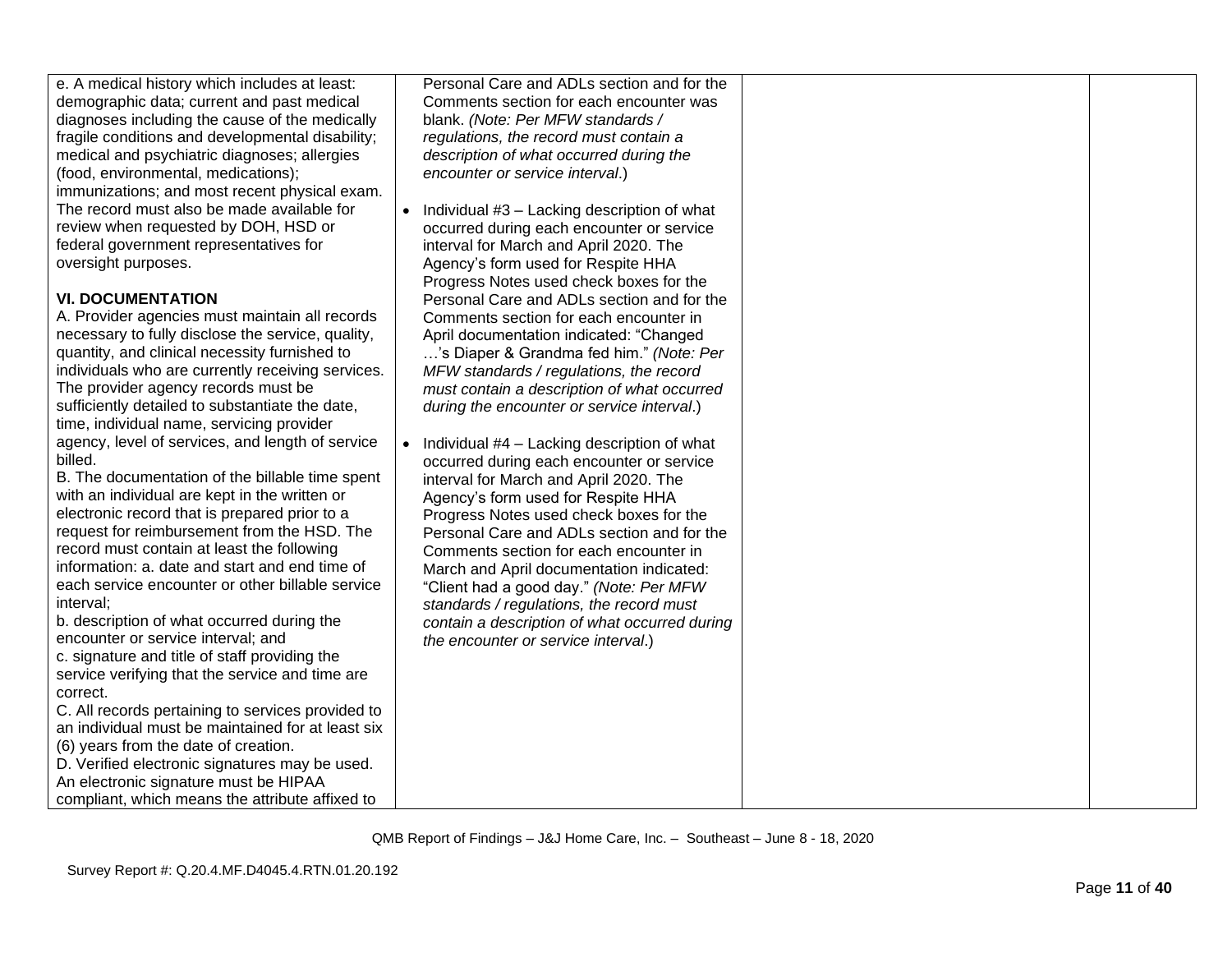| an electronic document must bind to a              |  |  |
|----------------------------------------------------|--|--|
| particular party. An electronic signature secures  |  |  |
| the user authentication, proof of claimed          |  |  |
| identity, at the time the signature is generated.  |  |  |
| It also creates the logical manifestation of       |  |  |
| signature, including the possibility for multiple  |  |  |
| parties to sign a document and have the order      |  |  |
| of application recognized and proven. In           |  |  |
| addition, it supplies additional information such  |  |  |
| as time stamp and signature purpose specific to    |  |  |
| that user and ensures the integrity of the signed  |  |  |
| document to enable transportability of data,       |  |  |
| independent verifiability and continuity of        |  |  |
| signature capability. If an entity uses electronic |  |  |
| signatures, the signature method must assure       |  |  |
| that the signature is attributable to a specific   |  |  |
| person and binding of the signature with each      |  |  |
| particular document.                               |  |  |
|                                                    |  |  |
| <b>HOME HEALTH AIDE (HHA): IV.</b>                 |  |  |
| <b>REIMBURSEMENT</b>                               |  |  |
| Each provider of a service is responsible for      |  |  |
| providing clinical documentation that identifies   |  |  |
| direct care professional (DCP) roles in all        |  |  |
| components of the provision of home care,          |  |  |
| including assessment information, care             |  |  |
| planning, intervention, communications, and        |  |  |
| care coordination and evaluation. There must       |  |  |
| be justification in each participant's clinical    |  |  |
| record supporting medical necessity for the        |  |  |
| care and for the approved LOC that will also       |  |  |
| include frequency and duration of the care. All    |  |  |
| services must be reflected in the ISP that is      |  |  |
| coordinated with the participant/participant's     |  |  |
| representative and other caregivers as             |  |  |
| applicable. All services provided, claimed and     |  |  |
| billed must have documented justification          |  |  |
| supporting medical necessity and be covered        |  |  |
| by the MFW and authorized by the approved          |  |  |
| budget.                                            |  |  |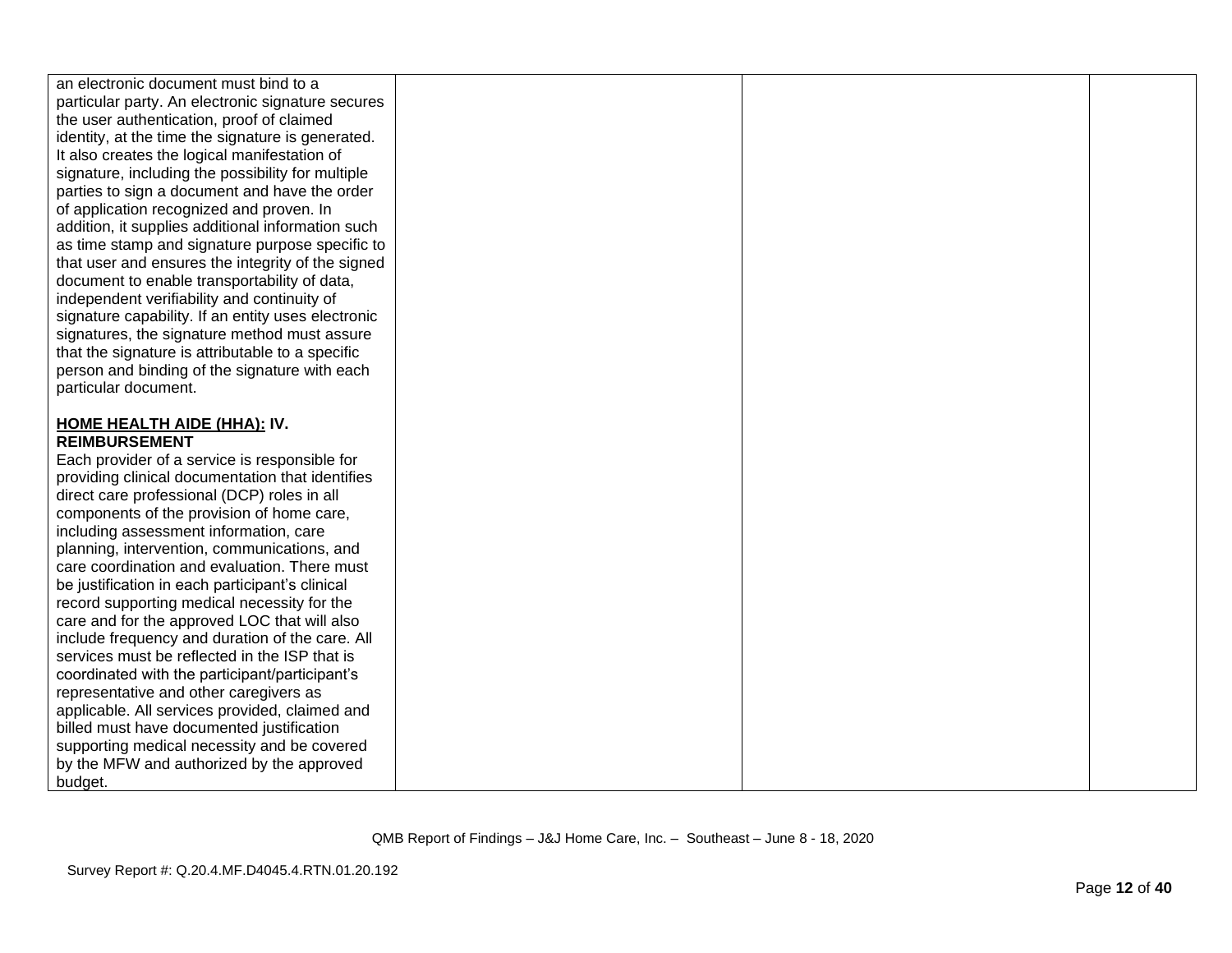| A. Payment for HHA services through the             |  |  |
|-----------------------------------------------------|--|--|
| Medicaid Waiver is considered payment in full.      |  |  |
| B. The HHA services must abide by all Federal,      |  |  |
| State, HSD and DOH policies and procedures          |  |  |
| regarding billable and non-billable items.          |  |  |
| C. The billed services must not exceed capped       |  |  |
| dollar amount for LOC.                              |  |  |
| D. The HHA services are a Medicaid benefit for      |  |  |
| children birth to 21 years through the children's   |  |  |
| EPSDT program.                                      |  |  |
| E. The Medicaid benefit is the payer of last        |  |  |
| resort. Payment for HHA services should not be      |  |  |
| requested until all other third party and           |  |  |
| community resources have been explored              |  |  |
| and/or exhausted.                                   |  |  |
| F. Reimbursement for HHA services will be           |  |  |
| based on the current rate allowed for the           |  |  |
| services.                                           |  |  |
| G. The HH Agency must follow all current billing    |  |  |
| requirements by the HSD and the DOH for HHA         |  |  |
| services.                                           |  |  |
| H. Claims for services must be received within      |  |  |
| 90 calendar days of the date of service in          |  |  |
| accordance with 8.302.2.11 NMAC.                    |  |  |
| I. Providers of service have the responsibility to  |  |  |
| review and assure that the information on the       |  |  |
| MAD 046 for their services is current. If the       |  |  |
| provider identifies an error, they will contact the |  |  |
| CM or a supervisor at the case management           |  |  |
| agency immediately to have the error corrected.     |  |  |
| J. The MFW Program does not consider the            |  |  |
| following to be professional HHA duties and will    |  |  |
| not authorize payment for:                          |  |  |
| 1. Performing errands for the                       |  |  |
| participant/participant's representative or family  |  |  |
| that is not program specific;                       |  |  |
| 2. "Friendly visiting", meaning visits with         |  |  |
| participant outside of work scheduled.              |  |  |
| 3. Financial brokerage services, handling of        |  |  |
| participant finances or preparation of legal        |  |  |
| documents;                                          |  |  |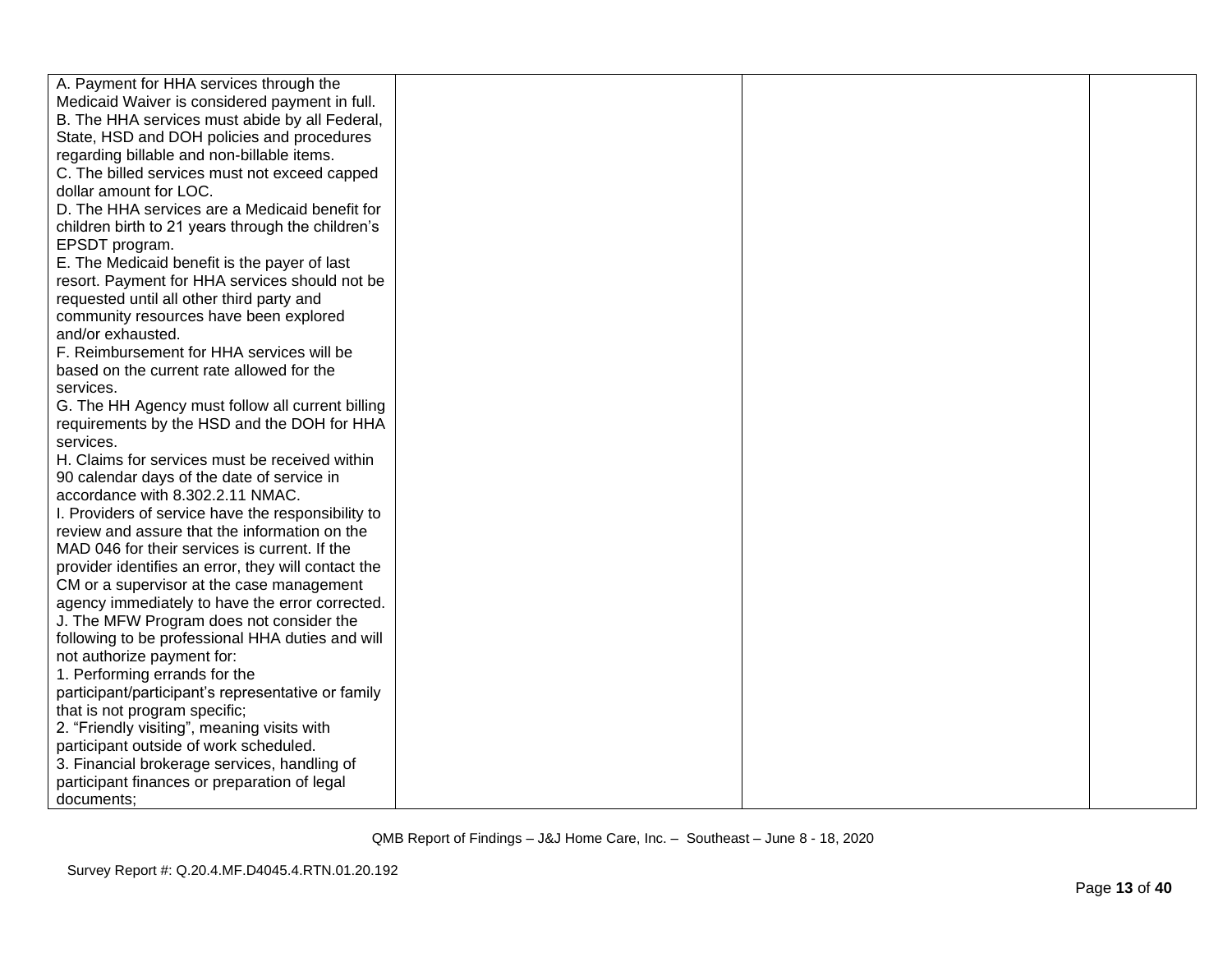| 4. Time spent on paperwork or travel that is     |  |  |
|--------------------------------------------------|--|--|
| administrative for the provider;                 |  |  |
| 5. Transportation of participants without agency |  |  |
| approval;                                        |  |  |
| 6. Pick up and/or delivery of commodities; and   |  |  |
| 7. Other non-Medicaid reimbursable activities.   |  |  |
|                                                  |  |  |
|                                                  |  |  |
|                                                  |  |  |
| <b>RESPITE STANDARDS: II. IN-HOME</b>            |  |  |
| <b>RESPITE</b>                                   |  |  |
| <b>B. Agency Provider Requirement</b>            |  |  |
| 1. The agency is responsible to ensure that the  |  |  |
| direct support professionals (RN, LPN, and       |  |  |
| HHA) meet all applicable MFW, State and          |  |  |
| Federal requirements for PDN and HHA.            |  |  |
| 2. The agency will follow the MFW PDN and        |  |  |
| <b>HHA Standards.</b>                            |  |  |
| 3. Respite services must be provided by          |  |  |
| qualified personnel as delineated in the         |  |  |
| agency's licensure requirements and follow the   |  |  |
| MFW Standards and the MFW Provider               |  |  |
| Agreement.                                       |  |  |
| 4. Advance notice to the CM is required. This    |  |  |
| includes a timeline from the person/person's     |  |  |
| representative.                                  |  |  |
| 5. A log of respite hours used must be           |  |  |
| established and maintained.                      |  |  |
| 6. The CM must complete and approve              |  |  |
| required paperwork for the agency's respite      |  |  |
| services prior to implementation.                |  |  |
| 7. All services provided during respite must be  |  |  |
| documented following the documentation           |  |  |
| standards by the MFW, State, Federal and         |  |  |
| agency requirements.                             |  |  |
| 8. The agency personnel must be culturally       |  |  |
| sensitive to the needs and preferences of        |  |  |
| person and members of their household.           |  |  |
|                                                  |  |  |
| Arrangement of written or spoken                 |  |  |
| communication in another language may need       |  |  |
| to be considered.                                |  |  |
|                                                  |  |  |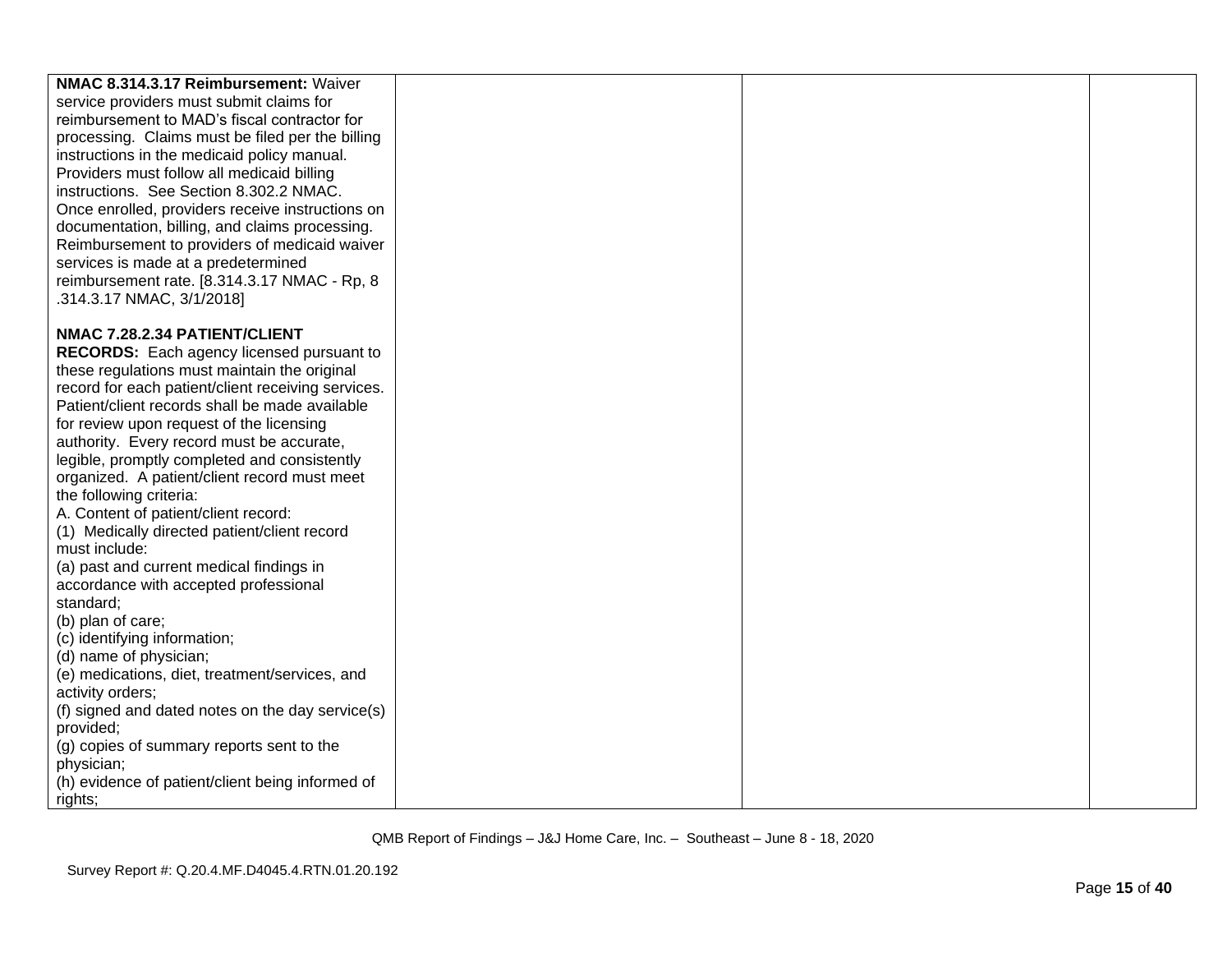| (i) evidence of coordination of care provided by<br>all personnel providing patient/client services;<br>(j) discharge summary.<br>(2) Non-medically directed patient/client records<br>must include: |  |  |
|------------------------------------------------------------------------------------------------------------------------------------------------------------------------------------------------------|--|--|
| (a) plan of care;<br>(b) identifying information;<br>(c) signed and dated notes on the day<br>service(s) provided;<br>(d) evidence of patient/client being informed of                               |  |  |
| rights;<br>(e) evidence of coordination of care of all<br>personnel providing patient/client services;<br>(f) evidence of discharge.                                                                 |  |  |
|                                                                                                                                                                                                      |  |  |
|                                                                                                                                                                                                      |  |  |
|                                                                                                                                                                                                      |  |  |
|                                                                                                                                                                                                      |  |  |
|                                                                                                                                                                                                      |  |  |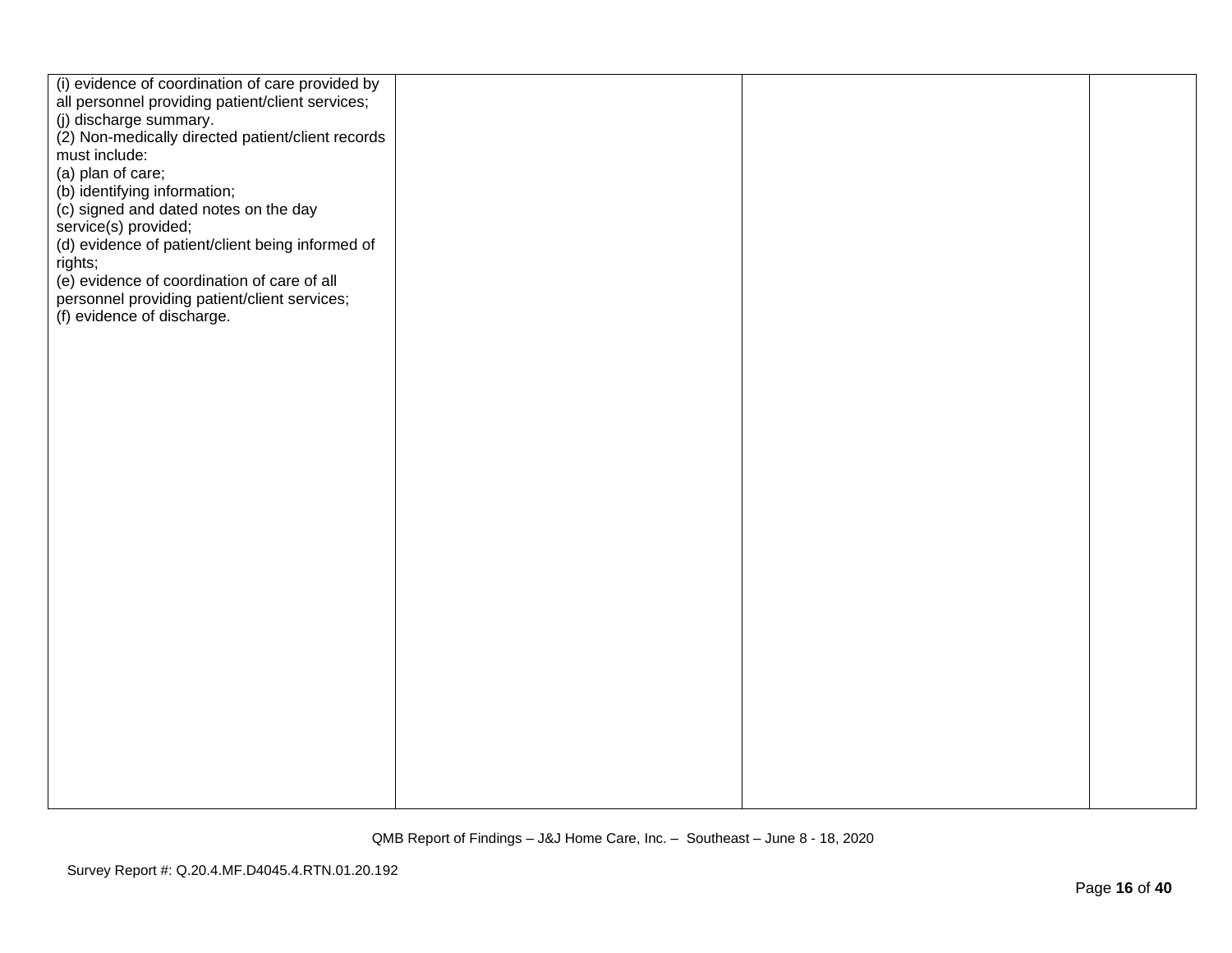| TAG # MF22 Private Duty Nursing - Scope<br>of Services - Plans / Assessments                                                                                                                                                                                                                                                                                                                                                                                                                                                                                                                                                                                                                                                                                                                                                                                                                                                                                                                                                                                                                                                                                                                                                                                                                                                                                                                                                                                                                                                                                                                                                                      |                                                                                                                                                                                                                                                                                                                                                                                                                                                                                                                                                                                    |                                                                                                                                                                                                                                                                                                                                                                                                                                                                                                                                                                                                                          |  |
|---------------------------------------------------------------------------------------------------------------------------------------------------------------------------------------------------------------------------------------------------------------------------------------------------------------------------------------------------------------------------------------------------------------------------------------------------------------------------------------------------------------------------------------------------------------------------------------------------------------------------------------------------------------------------------------------------------------------------------------------------------------------------------------------------------------------------------------------------------------------------------------------------------------------------------------------------------------------------------------------------------------------------------------------------------------------------------------------------------------------------------------------------------------------------------------------------------------------------------------------------------------------------------------------------------------------------------------------------------------------------------------------------------------------------------------------------------------------------------------------------------------------------------------------------------------------------------------------------------------------------------------------------|------------------------------------------------------------------------------------------------------------------------------------------------------------------------------------------------------------------------------------------------------------------------------------------------------------------------------------------------------------------------------------------------------------------------------------------------------------------------------------------------------------------------------------------------------------------------------------|--------------------------------------------------------------------------------------------------------------------------------------------------------------------------------------------------------------------------------------------------------------------------------------------------------------------------------------------------------------------------------------------------------------------------------------------------------------------------------------------------------------------------------------------------------------------------------------------------------------------------|--|
| <b>New Mexico Department of Health</b><br><b>Developmental Disabilities Supports</b><br><b>Division Medically Fragile Wavier (MFW)</b><br>Effective July 1, 2019<br>PRIVATE DUTY NURSING: I. SCOPE OF<br><b>SERVICE</b><br>A. Initiation of PDN Services:<br>When a PDN service is identified as a<br>recommended service, the CM will provide the<br>participant/participant's representative with a<br>Secondary Freedom of Choice (SFOC) form<br>from which the participant/participant's<br>representative selects a Home Health (HH)<br>Agency. Working with the HH Agency and<br>participant/participant's representative, the CM<br>will facilitate the selection of a RN or LPN<br>employed by the chosen agency. The identified<br>agency will obtain a referral/prescription from<br>the Primary Care Provider (PCP) for PDN<br>services. This referral/prescription will be in<br>accordance with Federal and State regulations<br>for licensed HH Agencies. This must be<br>obtained before initiation of treatment. A copy<br>of the written referral will be maintained in the<br>participant's file at the HH Agency. The CM is<br>responsible for including recommended<br>units/hours of services on the MAD 046 form. It<br>is the responsibility of the<br>participant/participant's representative, HH<br>Agency and CM to assure that units/hours of<br>therapy do not exceed the capped dollar<br>amount determined for the participant's LOC<br>and ISP cycle. Strategies, support plans, goals,<br>and outcomes will be developed based on the<br>identified strengths, concerns, priorities, and<br>outcomes in the ISP. | Based on record review, the Agency did not<br>maintain complete documentation of the HH<br>Agency's RN Supervisor or RN designee<br>nursing scope of services for 1 of 4 Individuals<br>served.<br>Review of the Agency's Individual case files<br>revealed the following items were not found,<br>incomplete, and/or not current:<br><b>CMS-485 not reviewed by RN Supervisor or</b><br>RN designee at least every 60 days as<br>required for the following:<br>• Individual $#3 - No$ evidence of RN<br>Supervisor review of CMS-485 for: 5/2019,<br>7/2019, 9/2019 and 11/2019. | Provider:<br><b>State your Plan of Correction for the</b><br>deficiencies cited in this tag here (How is the<br>deficiency going to be corrected? This can be<br>specific to each deficiency cited or if possible an<br>overall correction?): $\rightarrow$<br><b>Provider:</b><br><b>Enter your ongoing Quality</b><br><b>Assurance/Quality Improvement processes</b><br>as it related to this tag number here (What is<br>going to be done? How many individuals is this<br>going to affect? How often will this be completed?<br>Who is responsible? What steps will be taken if<br>issues are found?): $\rightarrow$ |  |
| B. Private Duty Nursing Services Include:                                                                                                                                                                                                                                                                                                                                                                                                                                                                                                                                                                                                                                                                                                                                                                                                                                                                                                                                                                                                                                                                                                                                                                                                                                                                                                                                                                                                                                                                                                                                                                                                         |                                                                                                                                                                                                                                                                                                                                                                                                                                                                                                                                                                                    |                                                                                                                                                                                                                                                                                                                                                                                                                                                                                                                                                                                                                          |  |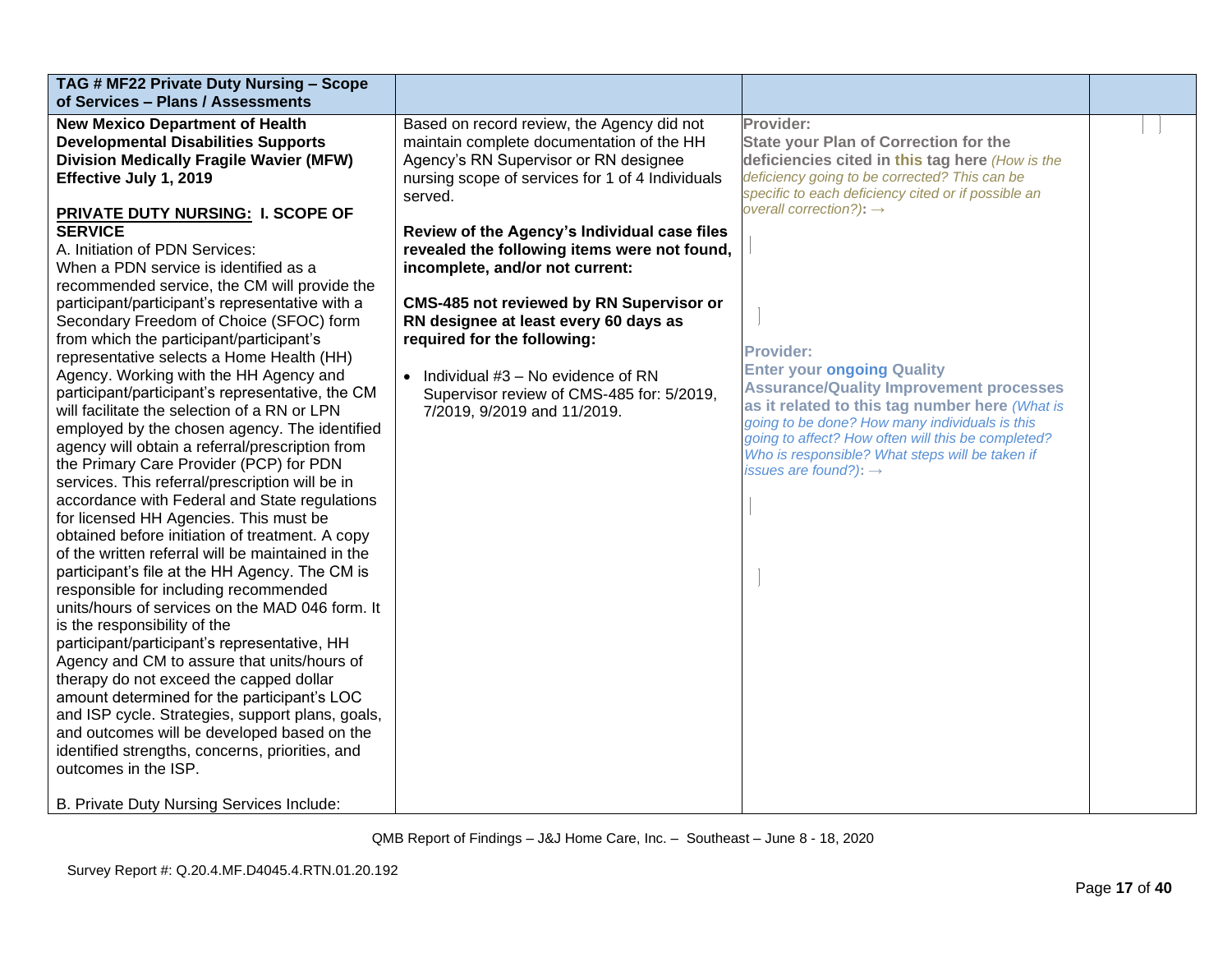| 1. The private duty nurse provides nursing          |  |  |
|-----------------------------------------------------|--|--|
| services in accordance with the New Mexico          |  |  |
| Nursing Practice Act, Chapter 61, and Article 3     |  |  |
| <b>NMSA 1978.</b>                                   |  |  |
| 2. The private duty nurse develops,                 |  |  |
| implements, evaluates and coordinates the           |  |  |
| medically fragile participant's plan of care on a   |  |  |
| continuing basis. This plan of care may require     |  |  |
| coordination with multiple agencies. A copy of      |  |  |
| the plan of care must be maintained in the          |  |  |
| participant's home.                                 |  |  |
| 3. The private duty nurse provides the              |  |  |
| participant, caregiver, and family all training and |  |  |
| education pertinent to the treatment plan and       |  |  |
| equipment used by the participant.                  |  |  |
| 4. The private duty nurse must meet the             |  |  |
| documentation requirements of the MFW,              |  |  |
| Federal and State HH Agency licensing               |  |  |
| regulations and all policies and procedures of      |  |  |
| the HH Agency where the nurse is employed.          |  |  |
| All documentation must include dates and types      |  |  |
| of treatments performed; as well as person's        |  |  |
| response to treatment and progress towards all      |  |  |
| goals.                                              |  |  |
| 5. The private duty nurse must follow the           |  |  |
| National HH Agency regulations (42 CFR 484)         |  |  |
| and state HH Agency licensing regulation            |  |  |
| (7.28.2 NMAC) that apply to PDN services.           |  |  |
| 6. The private duty nurse implements the            |  |  |
| Physician/Healthcare Practitioner orders.           |  |  |
| 7. The standardized CMS-485 (Home Health            |  |  |
| Certification and Plan of Care) form will be        |  |  |
| reviewed by the RN supervisor or RN designee        |  |  |
| and renewed by the PCP at least every sixty         |  |  |
| (60) days.                                          |  |  |
| 8. The private duty nurse administers               |  |  |
| Physician/Healthcare Practitioner ordered           |  |  |
| medication as prescribed utilizing all Federal,     |  |  |
| State, and MFW regulations and following HH         |  |  |
| Agency policies and procedures. This includes       |  |  |
| all ordered medication routes including oral,       |  |  |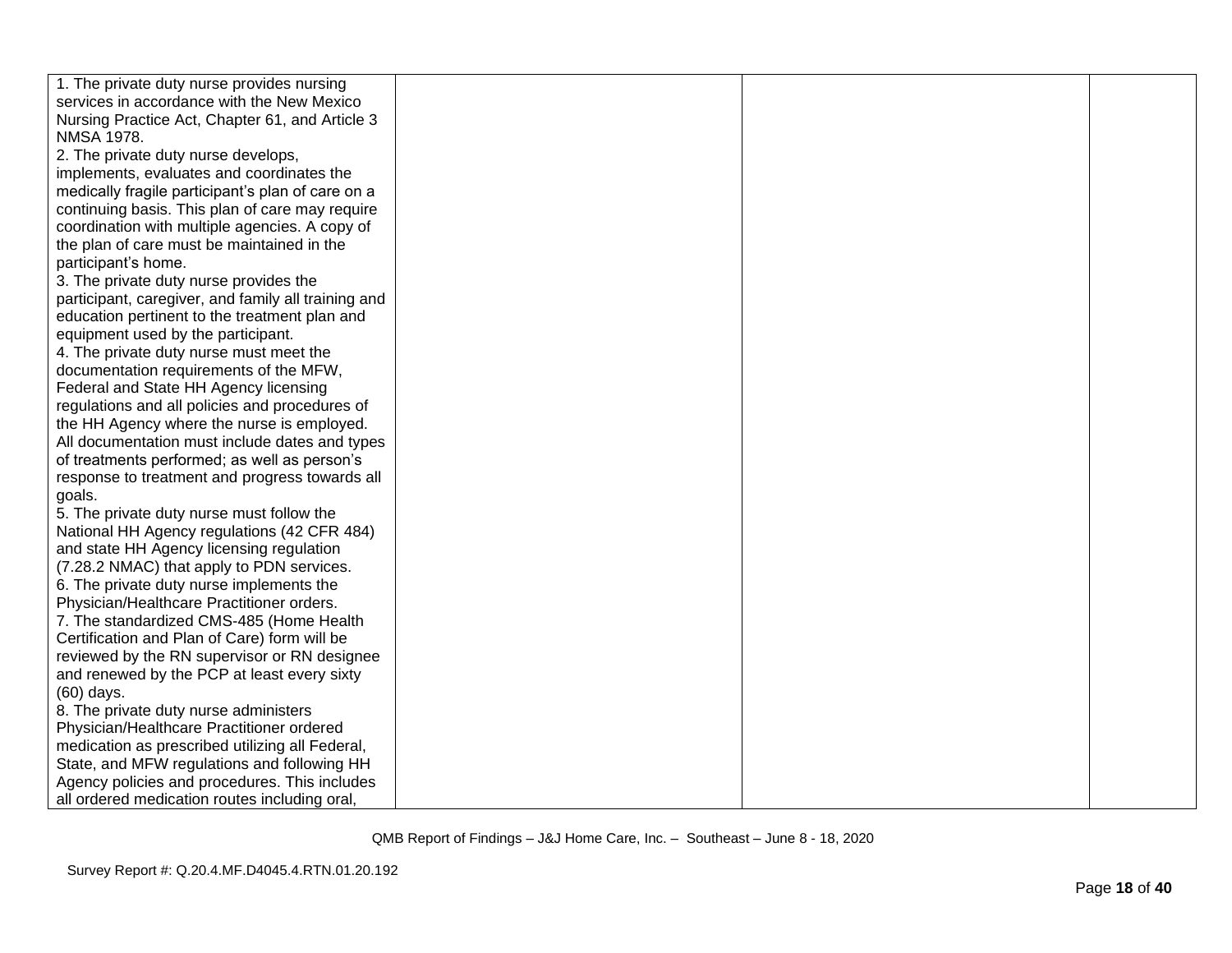| infusion, therapy, subcutaneous, intramuscular,     |  |  |
|-----------------------------------------------------|--|--|
| feeding tubes, sublingual, topical, and             |  |  |
| inhalation therapy.                                 |  |  |
| 9. Medication profiles must be maintained for       |  |  |
| each participant with the original kept at the HH   |  |  |
| Agency and a copy in the home. The                  |  |  |
| medication profile will be reviewed by the          |  |  |
| licensed HH Agency RN supervisor or RN              |  |  |
| designee at least every sixty (60) days.            |  |  |
| 10. The private duty nurse is responsible for       |  |  |
| checking and knowing the following regarding        |  |  |
| medications:                                        |  |  |
| a. Medication changes, discontinued                 |  |  |
| medication,                                         |  |  |
| and new medication, and will communicate            |  |  |
| changes to all pertinent providers, primary         |  |  |
| care                                                |  |  |
| giver and family;                                   |  |  |
| b. Response to medication;                          |  |  |
| c. Reason for medication;                           |  |  |
| d. Adverse reactions;                               |  |  |
| e. Significant side effects;                        |  |  |
| f. Drug allergies; and                              |  |  |
| g. Contraindications                                |  |  |
| 11. The private duty nurse must follow the HH       |  |  |
| Agency's policy and procedure for management        |  |  |
| of medication errors.                               |  |  |
| 12. The private duty nurse providing direct care    |  |  |
| to a medically fragile participant will be oriented |  |  |
| to the unique needs of the participant by the       |  |  |
| family, HH Agency and other resources as            |  |  |
| needed, prior to the nurse providing                |  |  |
| independent services.                               |  |  |
| 13. The private duty nurse develops and             |  |  |
| maintains skills to safely manage all devices       |  |  |
| and equipment needed in providing care for the      |  |  |
| participant.                                        |  |  |
| 14. The private duty nurse monitors all             |  |  |
| equipment for safe functioning and facilitates      |  |  |
| maintenance and repair as needed.                   |  |  |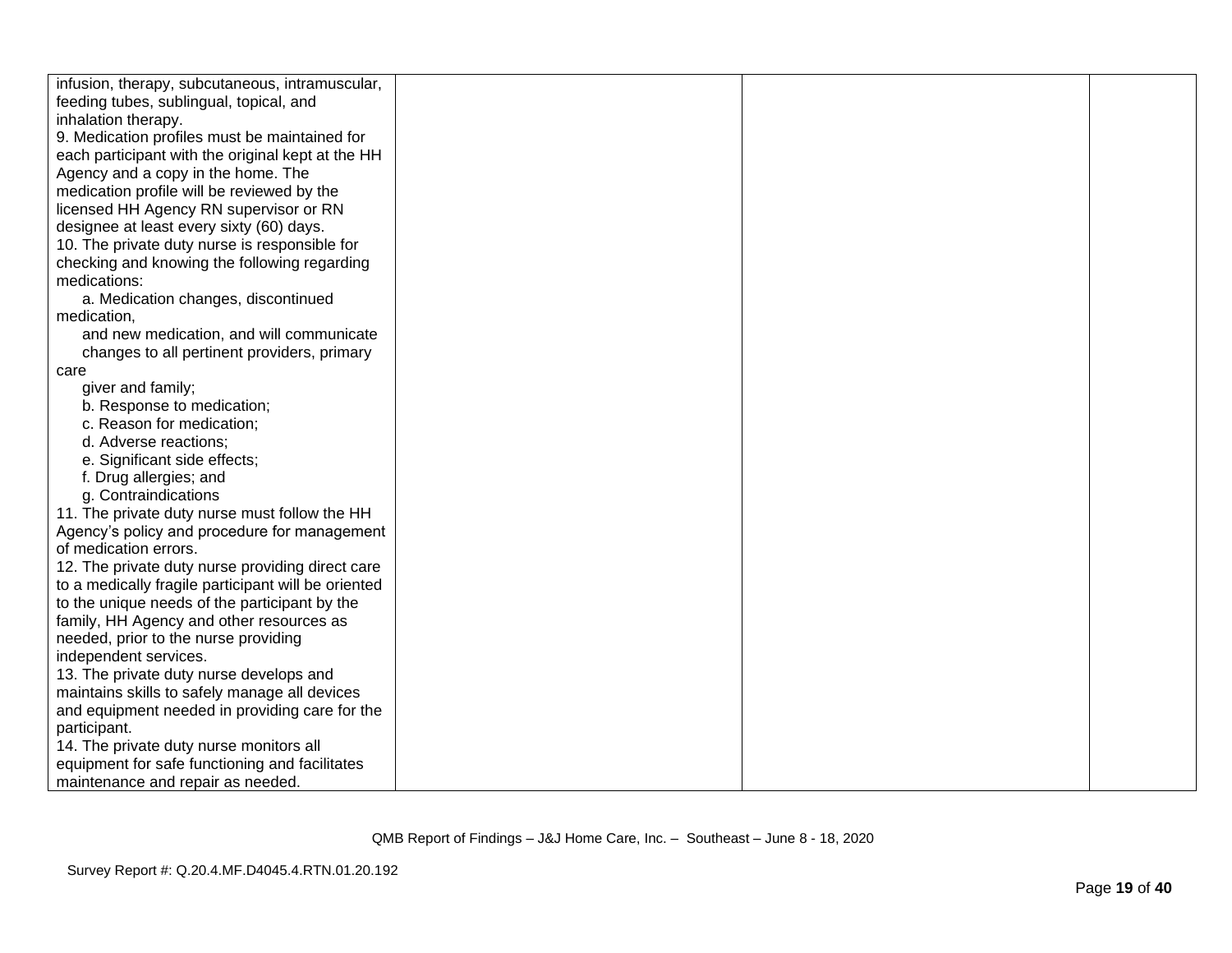| 15. The private duty nurse will obtain pertinent |  |  |
|--------------------------------------------------|--|--|
| medical history.                                 |  |  |
| 16. The private duty nurse will be responsible   |  |  |
| for the following:                               |  |  |
| a. Obtaining pertinent medical history;          |  |  |
| b. Assisting in the development and              |  |  |
| implementation of bowel and bladder regimens     |  |  |
| and monitor such regimens and modify as          |  |  |
| needed. This includes removal of fecal           |  |  |
| impactions and bowel and/or bladder training,    |  |  |
| urinary catheter and supra-public catheter care; |  |  |
| c. Assisting with the development,               |  |  |
| implementation, modification, and monitoring of  |  |  |
| nutritional needs via feeding tubes and orally   |  |  |
| per Physician/Healthcare Practitioner order and  |  |  |
| within the nursing scope of practice;            |  |  |
| d. Providing ostomy care per Physician /         |  |  |
| Healthcare Practitioner order;                   |  |  |
| e. Monitoring respiratory status and treatments  |  |  |
| including the participant's response to therapy; |  |  |
| f. Providing rehabilitative nursing;             |  |  |
| g. Collecting specimens and obtaining cultures   |  |  |
| per Physician/Healthcare Practitioner order;     |  |  |
| h. Providing routine assessment,                 |  |  |
| implementation, modification, and monitoring of  |  |  |
| skin condition and wounds;                       |  |  |
| i. Providing routine assessment,                 |  |  |
| implementation, modification, and monitoring of  |  |  |
| Instrumental Activities of Daily Living (IADL)   |  |  |
| and Activities of Daily Living (ADL);            |  |  |
| j. Monitoring vital signs per Physician /        |  |  |
| Healthcare Practitioner orders or per HH         |  |  |
| Agency policy.                                   |  |  |
| 17. The private duty nurse must consult and      |  |  |
| collaborate with the participant's PCP,          |  |  |
| specialists, other team members, and primary     |  |  |
| care giver/family, for the purpose of evaluation |  |  |
| of the participant and/or developing, modifying, |  |  |
| or monitoring services and treatment. This       |  |  |
| collaboration with team members will include,    |  |  |
| but will not be limited to, the following:       |  |  |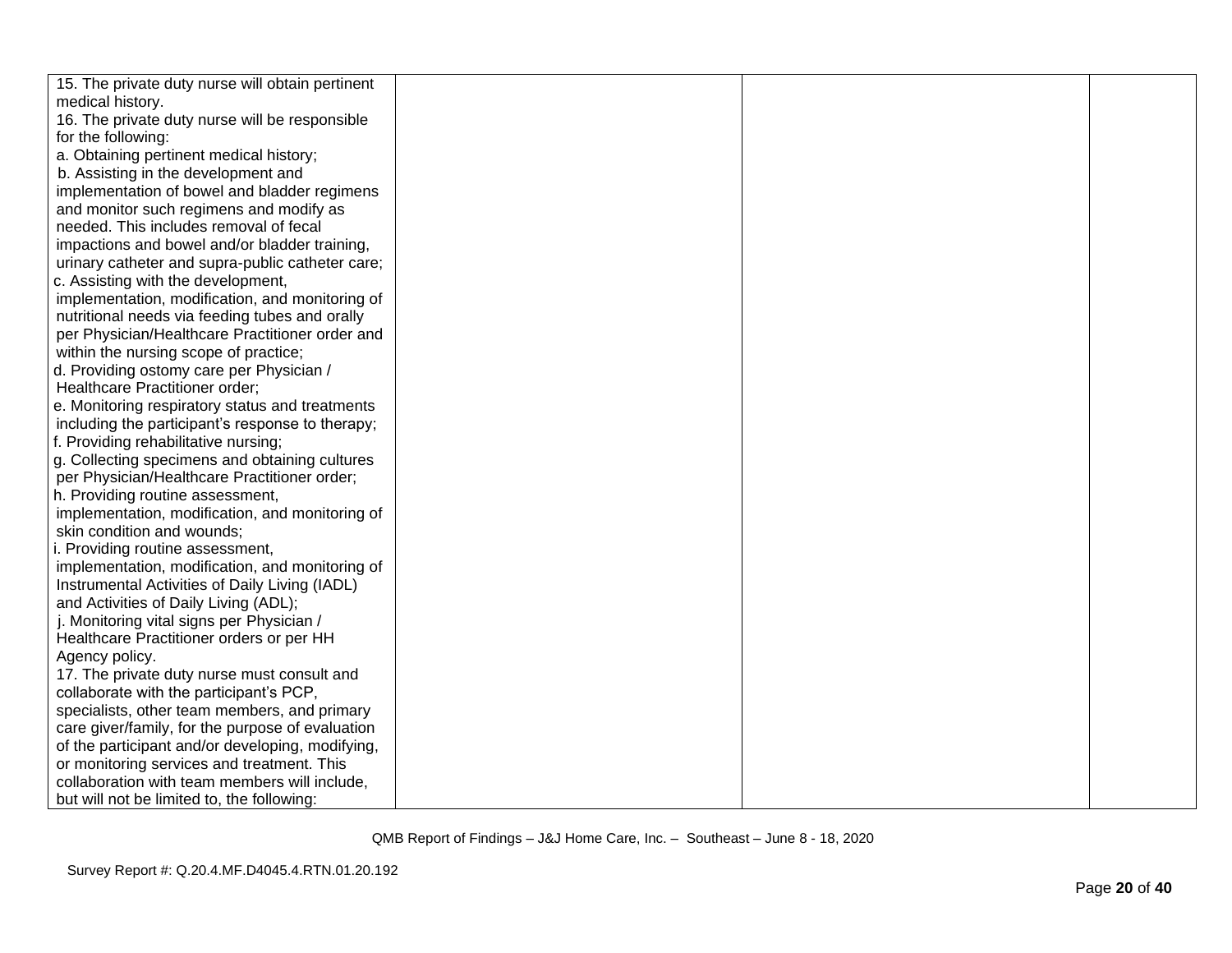| a. Analyzing and interpreting the person's              |  |  |
|---------------------------------------------------------|--|--|
| needs on the basis of medical history, pertinent        |  |  |
| precautions, limitations, and evaluative findings;      |  |  |
| b. Identifying short and long-terms goals that          |  |  |
| are measurable and objective. The goals                 |  |  |
| should include interventions to achieve and             |  |  |
| promote health that is related to the                   |  |  |
| participant's needs.                                    |  |  |
| 18. The individualized service goals and a              |  |  |
| nursing care plan will be separate from the             |  |  |
| CMS-485. The nursing plan of care is based on           |  |  |
| the Physician/Healthcare Practitioner treatment         |  |  |
| plan and the medically fragile participant's and        |  |  |
| family's concerns and priorities as identified in       |  |  |
| the ISP. The identified goals and outcomes in           |  |  |
| the ISP will be specifically addressed in the           |  |  |
| nursing plan of care.                                   |  |  |
| 19. The private duty nurse must review                  |  |  |
| Physician/Healthcare Practitioner orders for            |  |  |
| treatment. If changes in the treatment require          |  |  |
| revisions to the ISP, the agency nurse will             |  |  |
| contact the CM to request an Interdisciplinary          |  |  |
| Team (IDT) meeting.                                     |  |  |
| 20. The private duty nurse coordinates with the         |  |  |
| CM all services that may be provided in the             |  |  |
| home and community setting.                             |  |  |
| 21. PDN services may be provided in the home            |  |  |
| or other community setting.                             |  |  |
| 22. The private duty nurse may ride in the              |  |  |
| vehicle with the person for the purpose of              |  |  |
| oversight, support, or monitoring during                |  |  |
| transportation. The private duty nurse may not          |  |  |
| operate the vehicle for the purpose of                  |  |  |
| transporting the participant.                           |  |  |
|                                                         |  |  |
| <b>RESPITE STANDARDS: II. IN-HOME</b><br><b>RESPITE</b> |  |  |
| <b>B. Agency Provider Requirement</b>                   |  |  |
| 1. The agency is responsible to ensure that the         |  |  |
| direct support professionals (RN, LPN, and              |  |  |
|                                                         |  |  |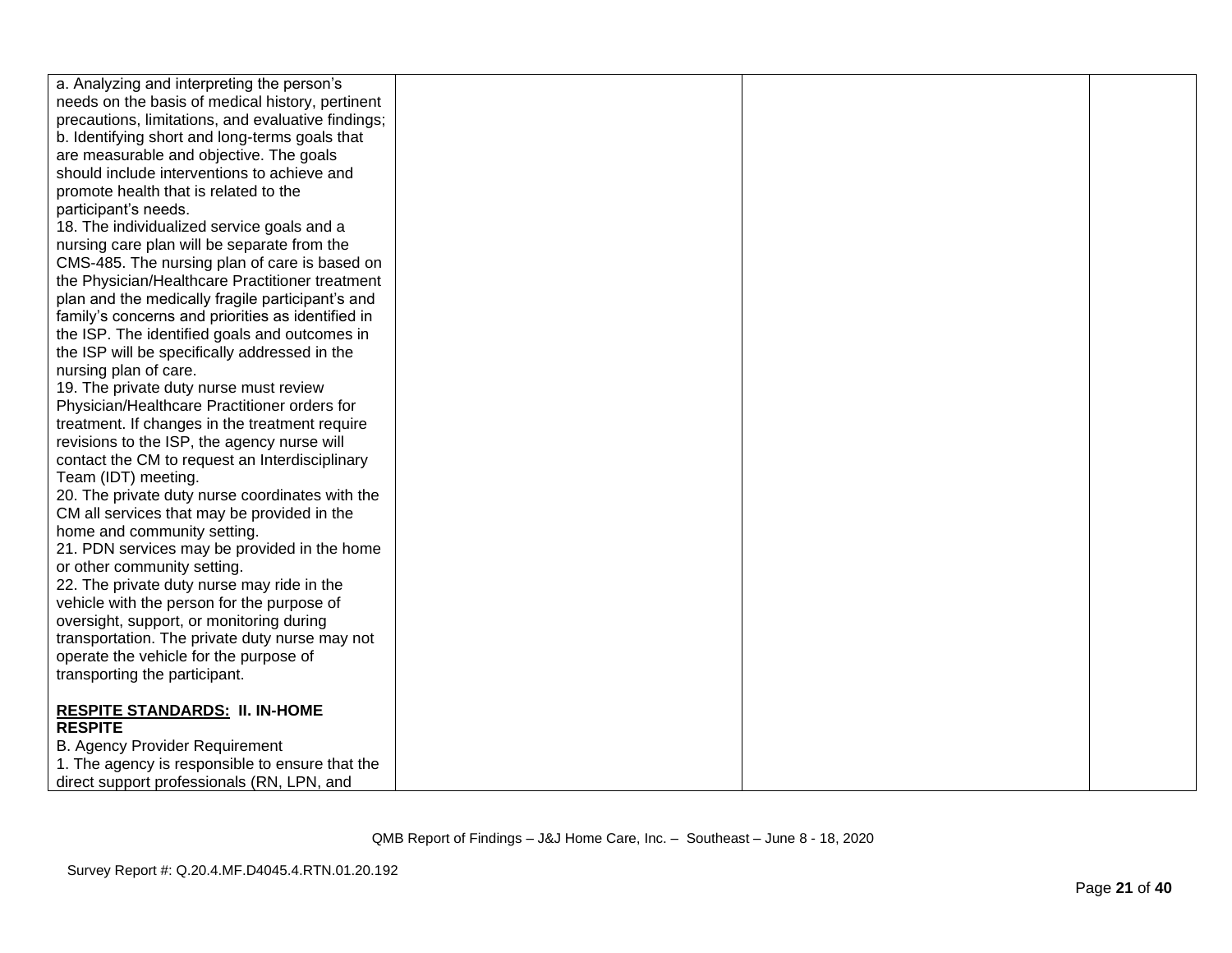| HHA) meet all applicable MFW, State and<br>Federal requirements for PDN and HHA.<br>2. The agency will follow the MFW PDN and<br>HHA Standards.<br>3. Respite services must be provided by<br>qualified personnel as delineated in the<br>agency's licensure requirements and follow the<br>MFW Standards and the MFW Provider |
|--------------------------------------------------------------------------------------------------------------------------------------------------------------------------------------------------------------------------------------------------------------------------------------------------------------------------------|
|                                                                                                                                                                                                                                                                                                                                |
|                                                                                                                                                                                                                                                                                                                                |
|                                                                                                                                                                                                                                                                                                                                |
|                                                                                                                                                                                                                                                                                                                                |
|                                                                                                                                                                                                                                                                                                                                |
|                                                                                                                                                                                                                                                                                                                                |
|                                                                                                                                                                                                                                                                                                                                |
| Agreement.                                                                                                                                                                                                                                                                                                                     |
| 4. Advance notice to the CM is required. This                                                                                                                                                                                                                                                                                  |
| includes a timeline from the person/person's                                                                                                                                                                                                                                                                                   |
| representative.                                                                                                                                                                                                                                                                                                                |
| 5. A log of respite hours used must be                                                                                                                                                                                                                                                                                         |
| established and maintained.                                                                                                                                                                                                                                                                                                    |
| 6. The CM must complete and approve                                                                                                                                                                                                                                                                                            |
| required paperwork for the agency's respite                                                                                                                                                                                                                                                                                    |
| services prior to implementation.                                                                                                                                                                                                                                                                                              |
| 7. All services provided during respite must be                                                                                                                                                                                                                                                                                |
| documented following the documentation                                                                                                                                                                                                                                                                                         |
| standards by the MFW, State, Federal and                                                                                                                                                                                                                                                                                       |
| agency requirements.                                                                                                                                                                                                                                                                                                           |
| 8. The agency personnel must be culturally                                                                                                                                                                                                                                                                                     |
| sensitive to the needs and preferences of                                                                                                                                                                                                                                                                                      |
| person and members of their household.                                                                                                                                                                                                                                                                                         |
| Arrangement of written or spoken                                                                                                                                                                                                                                                                                               |
| communication in another language may need                                                                                                                                                                                                                                                                                     |
| to be considered.                                                                                                                                                                                                                                                                                                              |
|                                                                                                                                                                                                                                                                                                                                |
|                                                                                                                                                                                                                                                                                                                                |
|                                                                                                                                                                                                                                                                                                                                |
|                                                                                                                                                                                                                                                                                                                                |
|                                                                                                                                                                                                                                                                                                                                |
|                                                                                                                                                                                                                                                                                                                                |
|                                                                                                                                                                                                                                                                                                                                |
|                                                                                                                                                                                                                                                                                                                                |
|                                                                                                                                                                                                                                                                                                                                |
|                                                                                                                                                                                                                                                                                                                                |
|                                                                                                                                                                                                                                                                                                                                |
|                                                                                                                                                                                                                                                                                                                                |
|                                                                                                                                                                                                                                                                                                                                |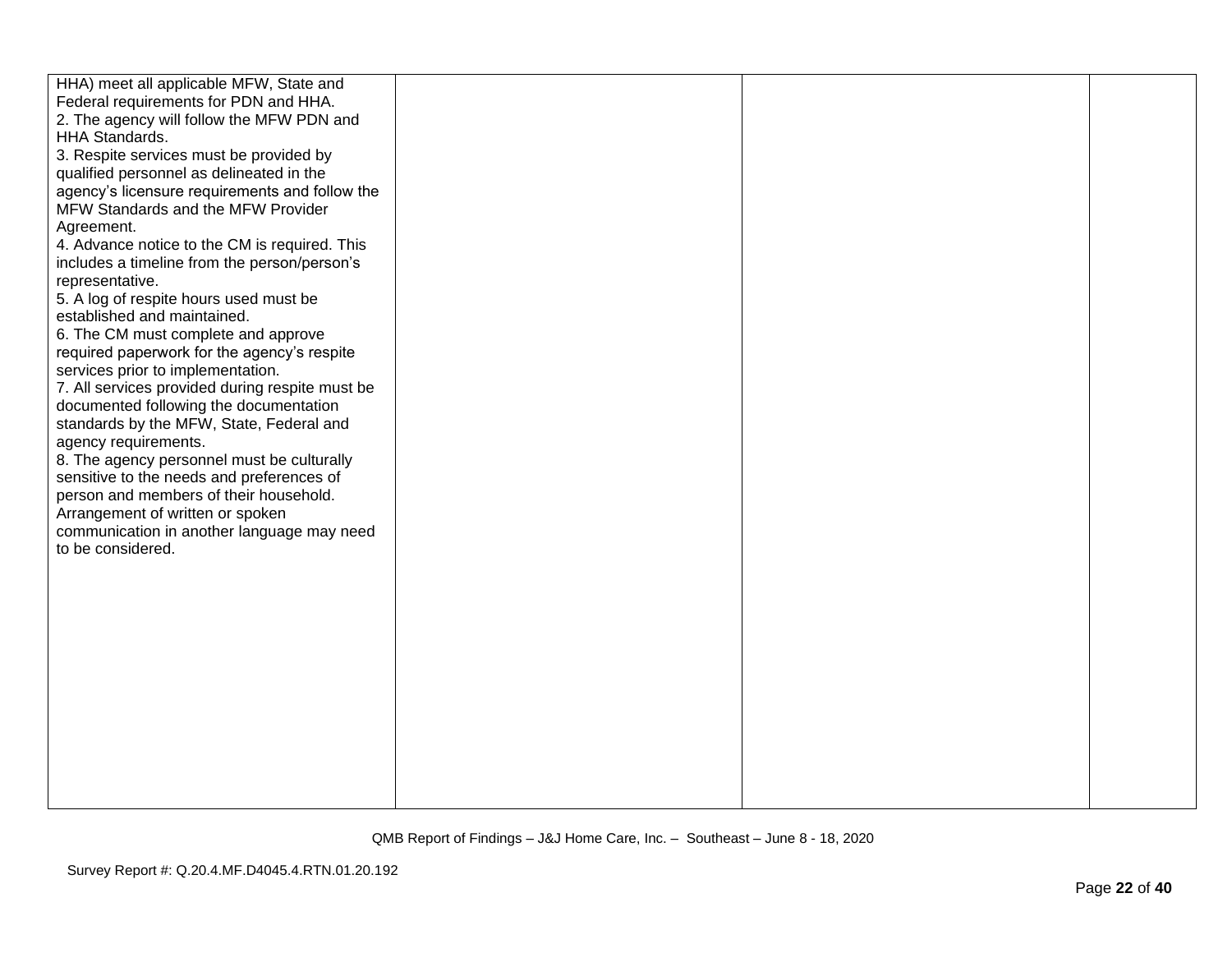| TAG # MF22.1 Private Duty Nursing - Scope<br>of Services - IDT Meetings                   |                                                |                                                    |  |
|-------------------------------------------------------------------------------------------|------------------------------------------------|----------------------------------------------------|--|
| <b>New Mexico Department of Health</b>                                                    | Based on record review, the Agency did not     | <b>Provider:</b>                                   |  |
| <b>Developmental Disabilities Supports</b>                                                | maintain complete documentation for the HH     | <b>Enter your ongoing Quality</b>                  |  |
| <b>Division Medically Fragile Wavier (MFW)</b>                                            | Agency's RN Supervisor or RN designee          | <b>Assurance/Quality Improvement processes</b>     |  |
| Effective July 1, 2019                                                                    | documentation as a result of the IDT meeting   | as it related to this tag number here (What is     |  |
|                                                                                           | for 4 of 4 Individuals served.                 | going to be done? How many individuals is this     |  |
| <b>PRIVATE DUTY NURSING: I. SCOPE OF</b>                                                  |                                                | going to affect? How often will this be completed? |  |
| <b>SERVICE</b>                                                                            | Review of the Agency's Individual case files   | Who is responsible? What steps will be taken if    |  |
| D. Attendance at the IDT Meeting:                                                         | revealed the following items were not found,   | issues are found?): $\rightarrow$                  |  |
| 1. The HH Agency's RN supervisor is the HH                                                | incomplete, and/or not current:                |                                                    |  |
| Agency's representative at the IDT meeting. A                                             |                                                |                                                    |  |
| RN alternative may represent the agency at the                                            | Individual #1 - Initial documentation received |                                                    |  |
| IDT meeting if the supervising nurse is unable                                            | related to the coordination of any changes to  |                                                    |  |
| to attend in person or by conference call.                                                | strategies, nursing care plans, goals, and     |                                                    |  |
| 2. If unable to attend the IDT meeting, the                                               | objectives as a result of the IDT meeting      |                                                    |  |
| nurse is expected to submit recommended                                                   | dated 8/28/2019 was missing the "time".        |                                                    |  |
| updates to the strategies, nursing plan of care,                                          | During reconciliation process the time was     |                                                    |  |
| goals, and objectives in advance of the meeting                                           | added to the document. (Note: Provider,        |                                                    |  |
| for the team's consideration. The nurse and CM                                            | please complete your POC for on-going          |                                                    |  |
| will follow up after the IDT meeting to update                                            | QA/QI process related to this tag.)            |                                                    |  |
| the nurse on decisions and specific issues.                                               |                                                |                                                    |  |
| 3. The agency nurse or designee must                                                      | Individual #2 - Initial documentation received |                                                    |  |
| document in the participant's HH Agency file                                              | related to the coordination of any changes to  |                                                    |  |
| the date, time, and coordination of any                                                   | strategies, nursing care plans, goals, and     |                                                    |  |
| changes to strategies, nursing care plans,                                                | objectives as a result of the IDT meeting      |                                                    |  |
| goals, and objectives as a result of the IDT                                              | dated 10/31/2019 was missing the "time".       |                                                    |  |
| meeting.                                                                                  | During reconciliation process the time was     |                                                    |  |
| 4. Only one nurse representative per agency or                                            | added. (Note: Provider, please complete        |                                                    |  |
| discipline will be reimbursed for the time at the                                         | your POC for on-going QA/QI process            |                                                    |  |
| IDT meeting. The agency nurse representative                                              | related to this tag.)                          |                                                    |  |
| must attend physically or telephonically in order                                         |                                                |                                                    |  |
| to be reimbursed.                                                                         | Individual #3 - Initial documentation received |                                                    |  |
| 5. The HH Agency nurse is responsible for                                                 | related to the coordination of any changes to  |                                                    |  |
| signing the IDT sign-in sheet.                                                            | strategies, nursing care plans, goals, and     |                                                    |  |
| 6. Annually, and as needed, the agency RN<br>may need to assist the CM with justification | objectives as a result of the IDT meeting      |                                                    |  |
| documentation supporting the modification to                                              | dated 10/14/2019 was missing the "time".       |                                                    |  |
| the approved budget (MAD 046 form).                                                       | During reconciliation process the time was     |                                                    |  |
| 7. PDN services do not start until there is an                                            | added. (Note: Provider, please complete        |                                                    |  |
| approved MAD 046 form for nursing.                                                        |                                                |                                                    |  |
|                                                                                           |                                                |                                                    |  |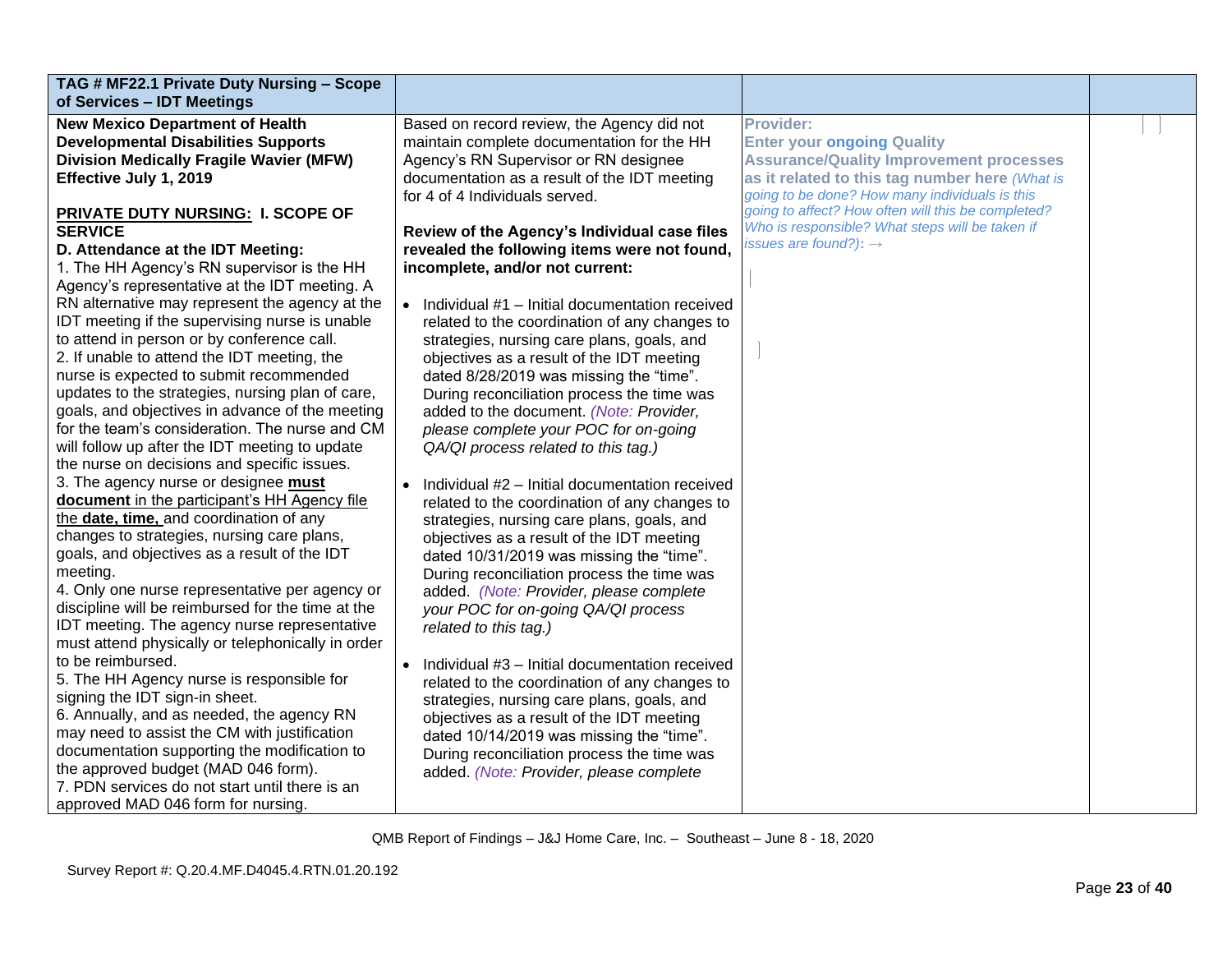| <b>RESPITE STANDARDS</b><br><b>II. IN-HOME RESPITE</b><br><b>B. Agency Provider Requirement</b><br>1. The agency is responsible to ensure that the<br>direct support professionals (RN, LPN, and<br>HHA) meet all applicable MFW, State and<br>Federal requirements for PDN and HHA.<br>2. The agency will follow the MFW PDN and<br>HHA Standards.<br>3. Respite services must be provided by<br>qualified personnel as delineated in the<br>agency's licensure requirements and follow the<br>MFW Standards and the MFW Provider<br>Agreement.<br>4. Advance notice to the CM is required. This<br>includes a timeline from the person/person's<br>representative.<br>5. A log of respite hours used must be<br>established and maintained.<br>6. The CM must complete and approve<br>required paperwork for the agency's respite<br>services prior to implementation.<br>7. All services provided during respite must be<br>documented following the documentation<br>standards by the MFW, State, Federal and<br>agency requirements.<br>8. The agency personnel must be culturally<br>sensitive to the needs and preferences of<br>person and members of their household.<br>Arrangement of written or spoken<br>communication in another language may need<br>to be considered. | your POC for on-going QA/QI process<br>related to this tag.)<br>Individual #4 - Initial documentation received<br>$\bullet$<br>related to the coordination of any changes to<br>strategies, nursing care plans, goals, and<br>objectives as a result of the IDT meeting<br>dated 12/14/2019 was missing the "time".<br>During reconciliation process the time was<br>added to the document. (Note: Provider,<br>please complete your POC for on-going<br>QA/QI process related to this tag.) |  |  |
|---------------------------------------------------------------------------------------------------------------------------------------------------------------------------------------------------------------------------------------------------------------------------------------------------------------------------------------------------------------------------------------------------------------------------------------------------------------------------------------------------------------------------------------------------------------------------------------------------------------------------------------------------------------------------------------------------------------------------------------------------------------------------------------------------------------------------------------------------------------------------------------------------------------------------------------------------------------------------------------------------------------------------------------------------------------------------------------------------------------------------------------------------------------------------------------------------------------------------------------------------------------------------------------|----------------------------------------------------------------------------------------------------------------------------------------------------------------------------------------------------------------------------------------------------------------------------------------------------------------------------------------------------------------------------------------------------------------------------------------------------------------------------------------------|--|--|
|---------------------------------------------------------------------------------------------------------------------------------------------------------------------------------------------------------------------------------------------------------------------------------------------------------------------------------------------------------------------------------------------------------------------------------------------------------------------------------------------------------------------------------------------------------------------------------------------------------------------------------------------------------------------------------------------------------------------------------------------------------------------------------------------------------------------------------------------------------------------------------------------------------------------------------------------------------------------------------------------------------------------------------------------------------------------------------------------------------------------------------------------------------------------------------------------------------------------------------------------------------------------------------------|----------------------------------------------------------------------------------------------------------------------------------------------------------------------------------------------------------------------------------------------------------------------------------------------------------------------------------------------------------------------------------------------------------------------------------------------------------------------------------------------|--|--|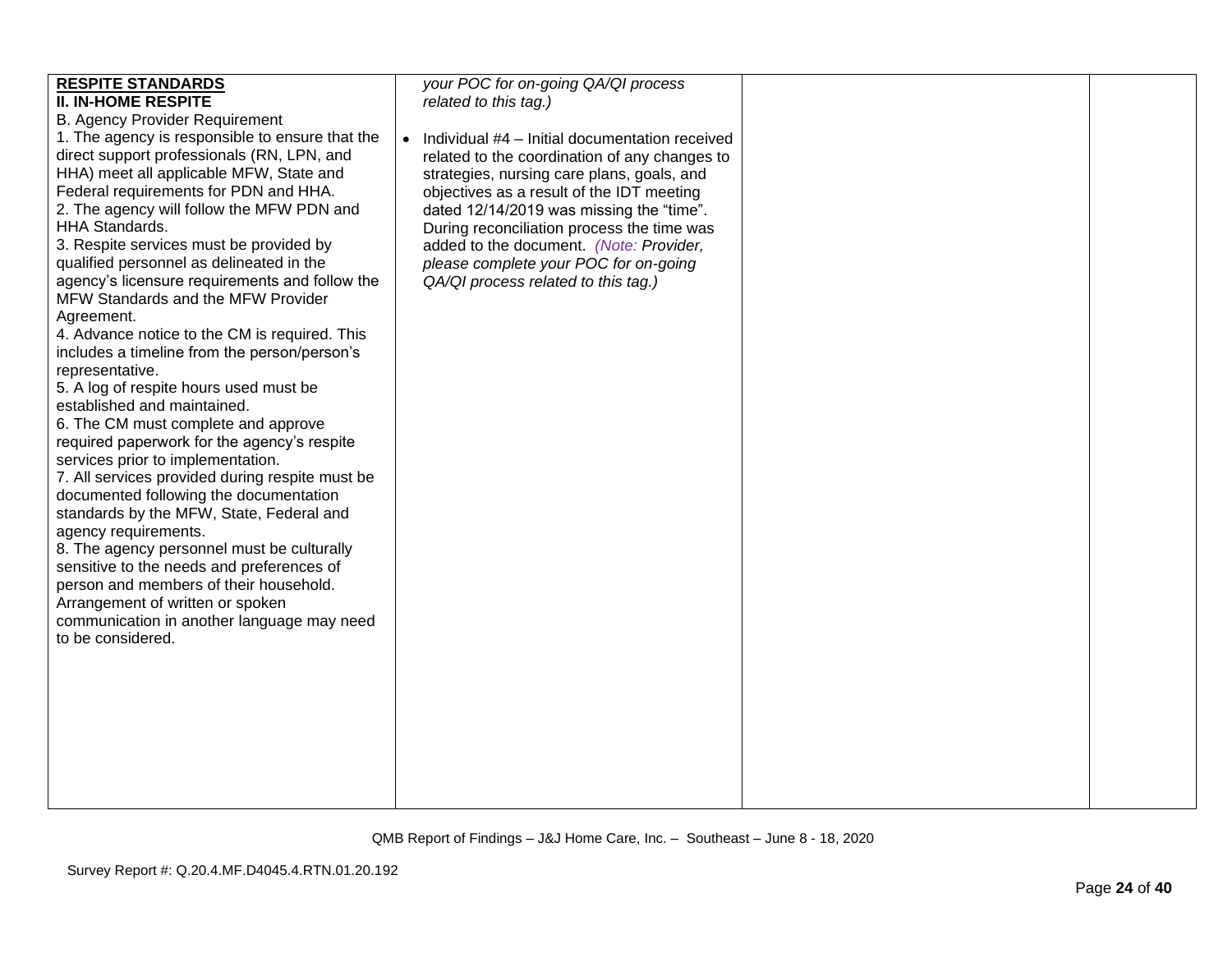| <b>Standard of Care</b>                                                                                                                                                                                                                                                                                                                                                                                                                                                                                                                                                                                                                                                                                                                                                                                                                                                                                                                                                                                                                                                                                                                                                                                                                                                                                                                                  | <b>Deficiencies</b>                                                                                                                                                                                                                                                                                                                                                                                                                                     | Agency Plan of Correction, On-going QA/QI<br>and Responsible Party                                                                                                                                                                                                                                                                                                                                                                                                                                                                                                                                                       | <b>Completion</b><br><b>Date</b> |  |
|----------------------------------------------------------------------------------------------------------------------------------------------------------------------------------------------------------------------------------------------------------------------------------------------------------------------------------------------------------------------------------------------------------------------------------------------------------------------------------------------------------------------------------------------------------------------------------------------------------------------------------------------------------------------------------------------------------------------------------------------------------------------------------------------------------------------------------------------------------------------------------------------------------------------------------------------------------------------------------------------------------------------------------------------------------------------------------------------------------------------------------------------------------------------------------------------------------------------------------------------------------------------------------------------------------------------------------------------------------|---------------------------------------------------------------------------------------------------------------------------------------------------------------------------------------------------------------------------------------------------------------------------------------------------------------------------------------------------------------------------------------------------------------------------------------------------------|--------------------------------------------------------------------------------------------------------------------------------------------------------------------------------------------------------------------------------------------------------------------------------------------------------------------------------------------------------------------------------------------------------------------------------------------------------------------------------------------------------------------------------------------------------------------------------------------------------------------------|----------------------------------|--|
| <b>Agency Personnel Requirements:</b>                                                                                                                                                                                                                                                                                                                                                                                                                                                                                                                                                                                                                                                                                                                                                                                                                                                                                                                                                                                                                                                                                                                                                                                                                                                                                                                    |                                                                                                                                                                                                                                                                                                                                                                                                                                                         |                                                                                                                                                                                                                                                                                                                                                                                                                                                                                                                                                                                                                          |                                  |  |
| TAG # MF27.1 RN Supervision<br><b>Requirements</b>                                                                                                                                                                                                                                                                                                                                                                                                                                                                                                                                                                                                                                                                                                                                                                                                                                                                                                                                                                                                                                                                                                                                                                                                                                                                                                       |                                                                                                                                                                                                                                                                                                                                                                                                                                                         |                                                                                                                                                                                                                                                                                                                                                                                                                                                                                                                                                                                                                          |                                  |  |
| <b>New Mexico Department of Health</b><br><b>Developmental Disabilities Supports</b><br><b>Division Medically Fragile Wavier (MFW)</b><br>Effective July 1, 2019<br><b>HOME HEALTH AIDE (HHA)</b><br>I. AGENCY/INDIVIDUAL PROVIDER<br><b>REQUIREMENTS</b><br>A. The HH Agency must be a current MFW<br>provider with the Provider Enrollment Unit<br>(PEU)/Developmental Disabilities Supports<br>Division (DDSD).<br><b>B. HHA Qualifications:</b><br>1. HHA Certificate from an approved<br>community-based program following the HHA<br>training Federal regulations 42 CFR 484.36 or<br>the State Regulation 7 NMAC 28.2., or;<br>2. HHA training at the licensed HH Agency<br>which follows the Federal HHA training<br>regulation in 42 CFR 484.36 or the State<br>Regulation 7 NMAC 28.2., or;<br>3. A Certified Nurses' Assistant (CNA) who has<br>successfully completed the employing HH<br>Agency's written and practical competency<br>standards and meets the qualifications for a<br>HHA with the MFW. Documentation will be<br>maintained in personnel file.<br>4. A HHA who was not trained at the employing<br>HH Agency will need to successfully complete<br>the employing HH Agency's written and<br>practical competency standards before<br>providing direct care services. Documentation<br>will be maintained in personnel file. | Based on record review, the Agency did not<br>ensure the Home Health Aide was supervised<br>by the RN Supervisor or HH Agency RN<br>designee as required by standards for 1 of 4<br>Individuals served.<br>Review of the Agency's Individual case files<br>revealed no evidence of the RN supervisory<br>visits with the Home Health Aide occurred at<br>least every 60 days for the following:<br>Individual #4 - None found for 10/2019.<br>$\bullet$ | Provider:<br><b>State your Plan of Correction for the</b><br>deficiencies cited in this tag here (How is the<br>deficiency going to be corrected? This can be<br>specific to each deficiency cited or if possible an<br>overall correction?): $\rightarrow$<br><b>Provider:</b><br><b>Enter your ongoing Quality</b><br><b>Assurance/Quality Improvement processes</b><br>as it related to this tag number here (What is<br>going to be done? How many individuals is this<br>going to affect? How often will this be completed?<br>Who is responsible? What steps will be taken if<br>issues are found?): $\rightarrow$ |                                  |  |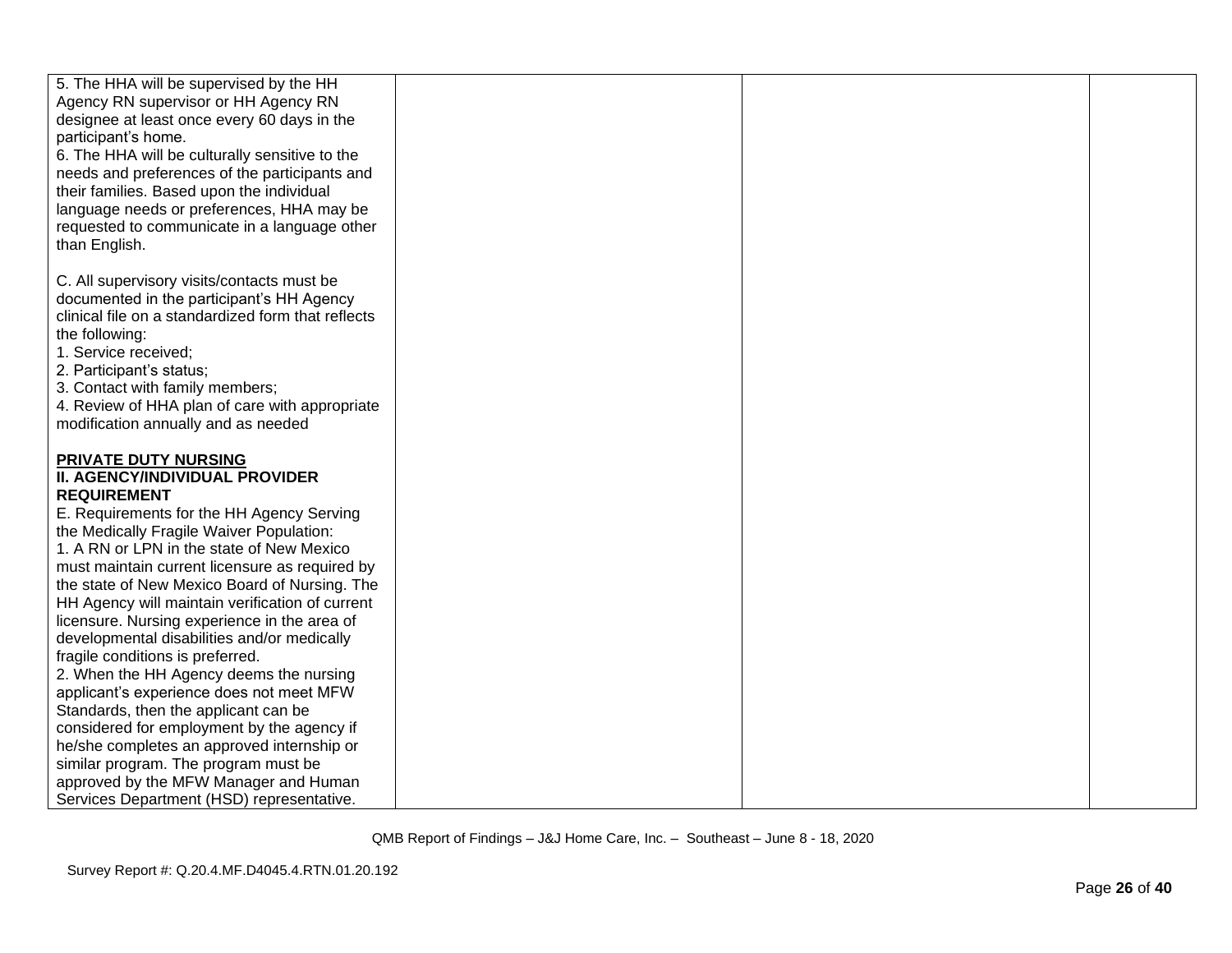| 3. The supervision of all HH Agency personnel       |  |  |
|-----------------------------------------------------|--|--|
| is the responsibility of the HH Agency              |  |  |
| Administrator or Director.                          |  |  |
| 4. The HH Agency Nursing Supervisors(s)             |  |  |
| should have at least one year of supervisory        |  |  |
| experience. The RN supervisor will supervise        |  |  |
| the RN, LPN, and Home Health Aide (HHA).            |  |  |
| 5. The HH Agency staff will be culturally           |  |  |
| sensitive to the needs and preferences of           |  |  |
| participant, participant representative and         |  |  |
| households. Arrangement of written or spoken        |  |  |
| communication in another language must be           |  |  |
| considered.                                         |  |  |
| 6. The HH Agency will document and report           |  |  |
| any noncompliance with the ISP to the CM.           |  |  |
| 7. All Physician/Healthcare Practitioner orders     |  |  |
| that change the person's LOC will be conveyed       |  |  |
| to the CM for coordination with service             |  |  |
| providers and modification to the ISP/budget if     |  |  |
| necessary.                                          |  |  |
| 8. The HH Agency must document in the               |  |  |
| participant's clinical file RN supervision to occur |  |  |
| at least every sixty (60) days. Supervisory         |  |  |
| forms must be developed and implemented             |  |  |
| specifically for this task.                         |  |  |
| 9. The HH Agency and CM must have                   |  |  |
| documented monthly contact that reflects the        |  |  |
| discussion and review of services and ongoing       |  |  |
| coordination of care.                               |  |  |
| 10. The HH Agency supervising RN, direct care       |  |  |
| RN, and LPN trains the participant, family,         |  |  |
| direct support professional (DSP) and all           |  |  |
| relevant individuals in all relevant settings as    |  |  |
| needed for successful implementation of             |  |  |
| therapeutic activities, strategies, treatments,     |  |  |
| use of equipment and technologies, or other         |  |  |
| areas of concern.                                   |  |  |
| 11. It is expected that the HH Agency will          |  |  |
| consult with the participant, IDT members,          |  |  |
| guardians, family, and DSP as needed.               |  |  |
|                                                     |  |  |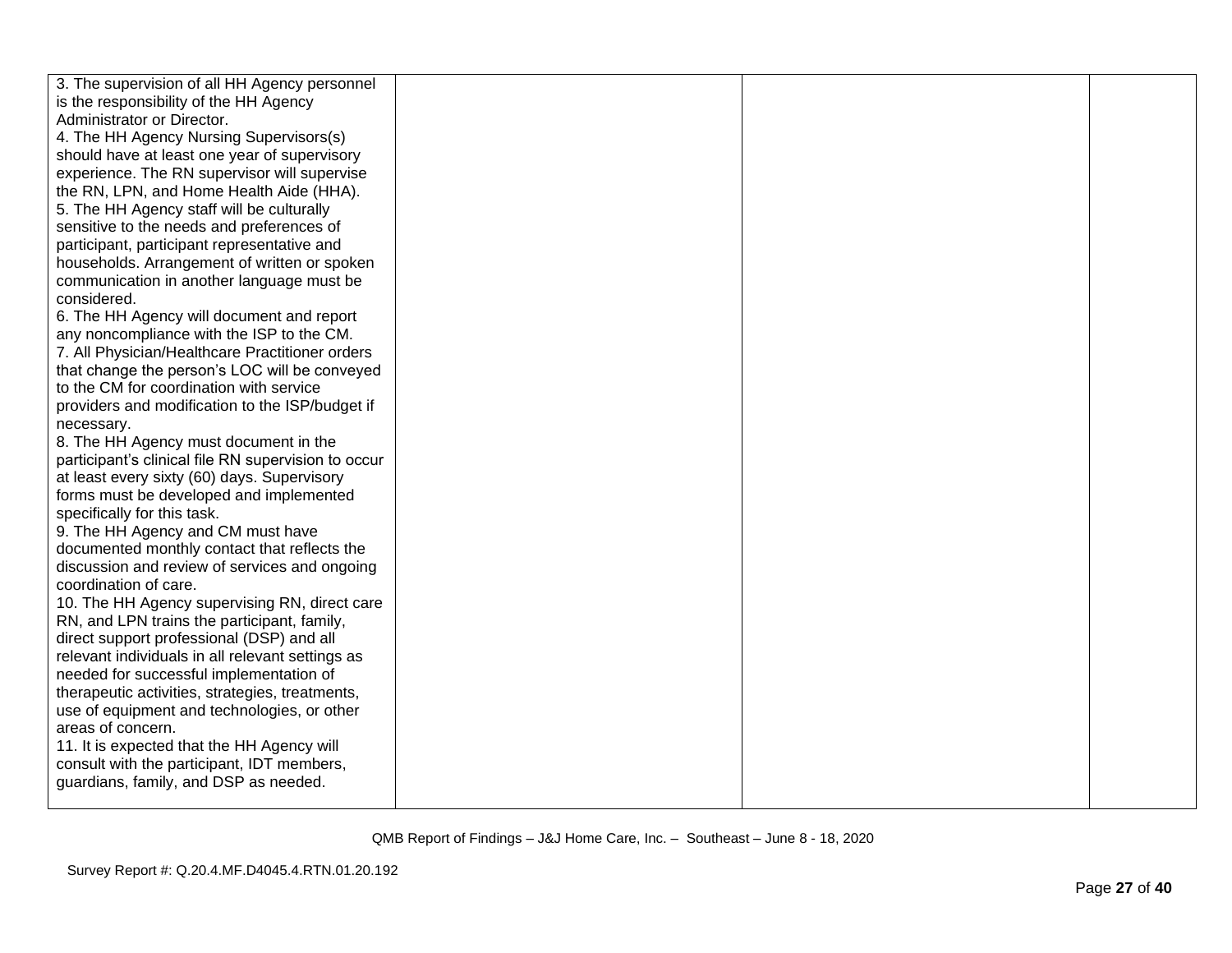| <b>RESPITE STANDARDS</b>                          |  |  |
|---------------------------------------------------|--|--|
| <b>II. IN-HOME RESPITE</b>                        |  |  |
| <b>B. Agency Provider Requirement</b>             |  |  |
|                                                   |  |  |
| 1. The agency is responsible to ensure that the   |  |  |
| direct support professionals (RN, LPN, and        |  |  |
| HHA) meet all applicable MFW, State and           |  |  |
| Federal requirements for PDN and HHA.             |  |  |
| 2. The agency will follow the MFW PDN and         |  |  |
| <b>HHA Standards.</b>                             |  |  |
| 3. Respite services must be provided by           |  |  |
| qualified personnel as delineated in the          |  |  |
| agency's licensure requirements and follow the    |  |  |
| MFW Standards and the MFW Provider                |  |  |
| Agreement.                                        |  |  |
| 4. Advance notice to the CM is required. This     |  |  |
| includes a timeline from the person/person's      |  |  |
| representative.                                   |  |  |
| 5. A log of respite hours used must be            |  |  |
| established and maintained.                       |  |  |
| 6. The CM must complete and approve               |  |  |
| required paperwork for the agency's respite       |  |  |
| services prior to implementation.                 |  |  |
| 7. All services provided during respite must be   |  |  |
| documented following the documentation            |  |  |
| standards by the MFW, State, Federal and          |  |  |
| agency requirements.                              |  |  |
| 8. The agency personnel must be culturally        |  |  |
| sensitive to the needs and preferences of         |  |  |
| person and members of their household.            |  |  |
| Arrangement of written or spoken                  |  |  |
| communication in another language may need        |  |  |
| to be considered.                                 |  |  |
|                                                   |  |  |
| NMAC 8.314.3.10.E.                                |  |  |
| E. Qualifications of home health aide             |  |  |
| service providers:                                |  |  |
| (1) Home health aide services must be             |  |  |
| provided by a licensed home health agency, a      |  |  |
| licensed rural health clinic or a licensed or     |  |  |
| certified federally qualified health center using |  |  |
| only home health aides who have successfully      |  |  |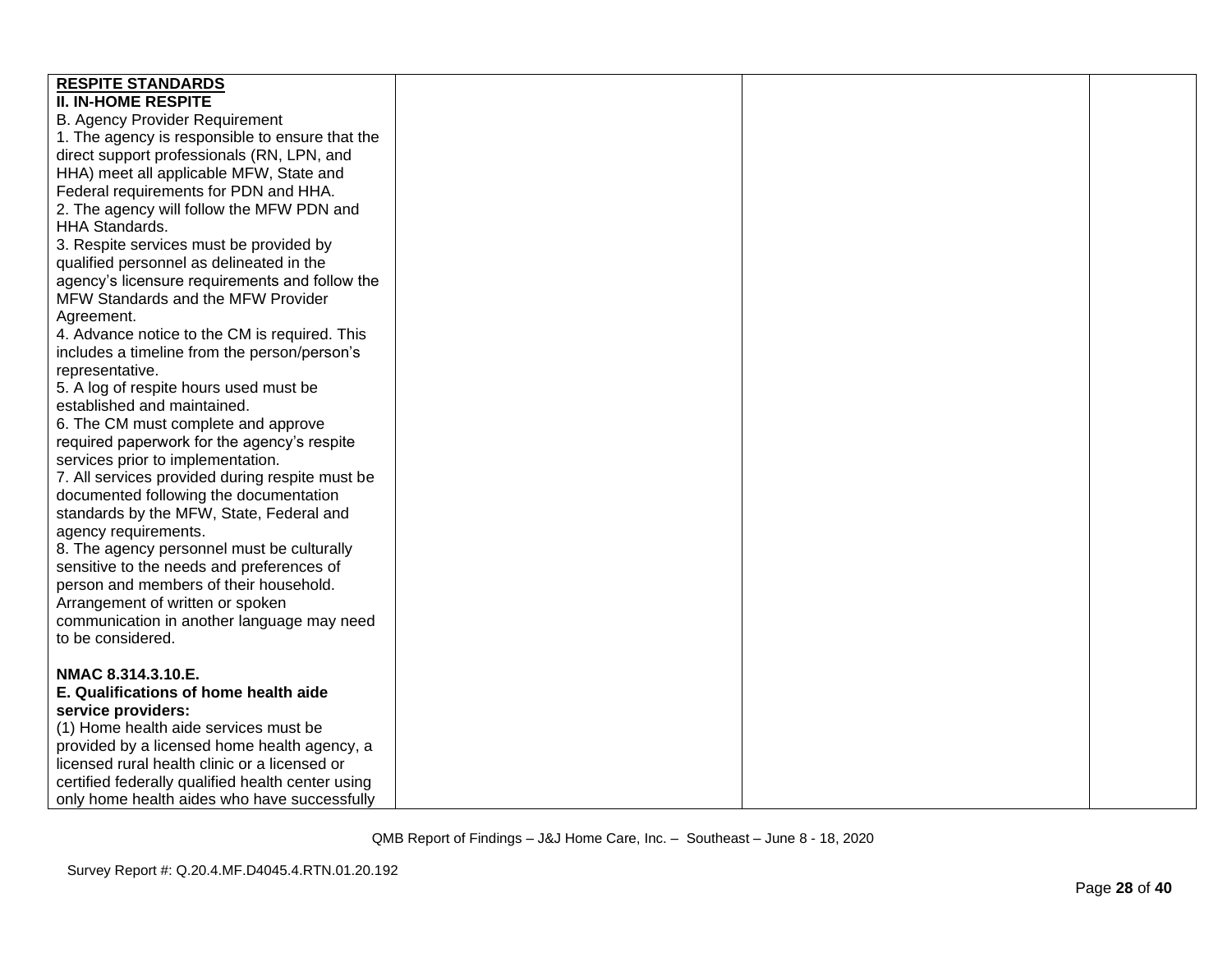| completed a home health aide training program   |  |  |
|-------------------------------------------------|--|--|
| as described in 42 CFR 484.36(a) (1) and (2);   |  |  |
| or who have successfully completed a home       |  |  |
| health aide training program described in the   |  |  |
| New Mexico regulations governing home health    |  |  |
| agencies, Section 7.28.2.30 NMAC.               |  |  |
| Additionally, home health aides providing       |  |  |
| services must be deemed competent through a     |  |  |
| written examination and meet competency         |  |  |
| evaluation requirements specified in the 42     |  |  |
| CFR 484.36(b) (1), (2) and (3); or meet the     |  |  |
| requirement for documentation of training or    |  |  |
| competency evaluation specified in the New      |  |  |
| Mexico regulations governing home health        |  |  |
| agencies, Section 7.28.2.30 NMAC.               |  |  |
| (2) Supervision: Supervision must be            |  |  |
| performed by a registered nurse and shall be in |  |  |
| accordance with the New Mexico Nursing          |  |  |
| Practice Act, Section 61-3-1, NMSA 1978.        |  |  |
| Supervision must occur at least once every 60   |  |  |
| days in the recipient's home and be specific to |  |  |
| the individual service plan (ISP). All          |  |  |
| supervisory visits must be documented in the    |  |  |
| recipient's file.                               |  |  |
| (3) The supervision of home health aides is an  |  |  |
| administrative expense to the provider and is   |  |  |
| not billable as a direct service.               |  |  |
|                                                 |  |  |
|                                                 |  |  |
|                                                 |  |  |
|                                                 |  |  |
|                                                 |  |  |
|                                                 |  |  |
|                                                 |  |  |
|                                                 |  |  |
|                                                 |  |  |
|                                                 |  |  |
|                                                 |  |  |
|                                                 |  |  |
|                                                 |  |  |
|                                                 |  |  |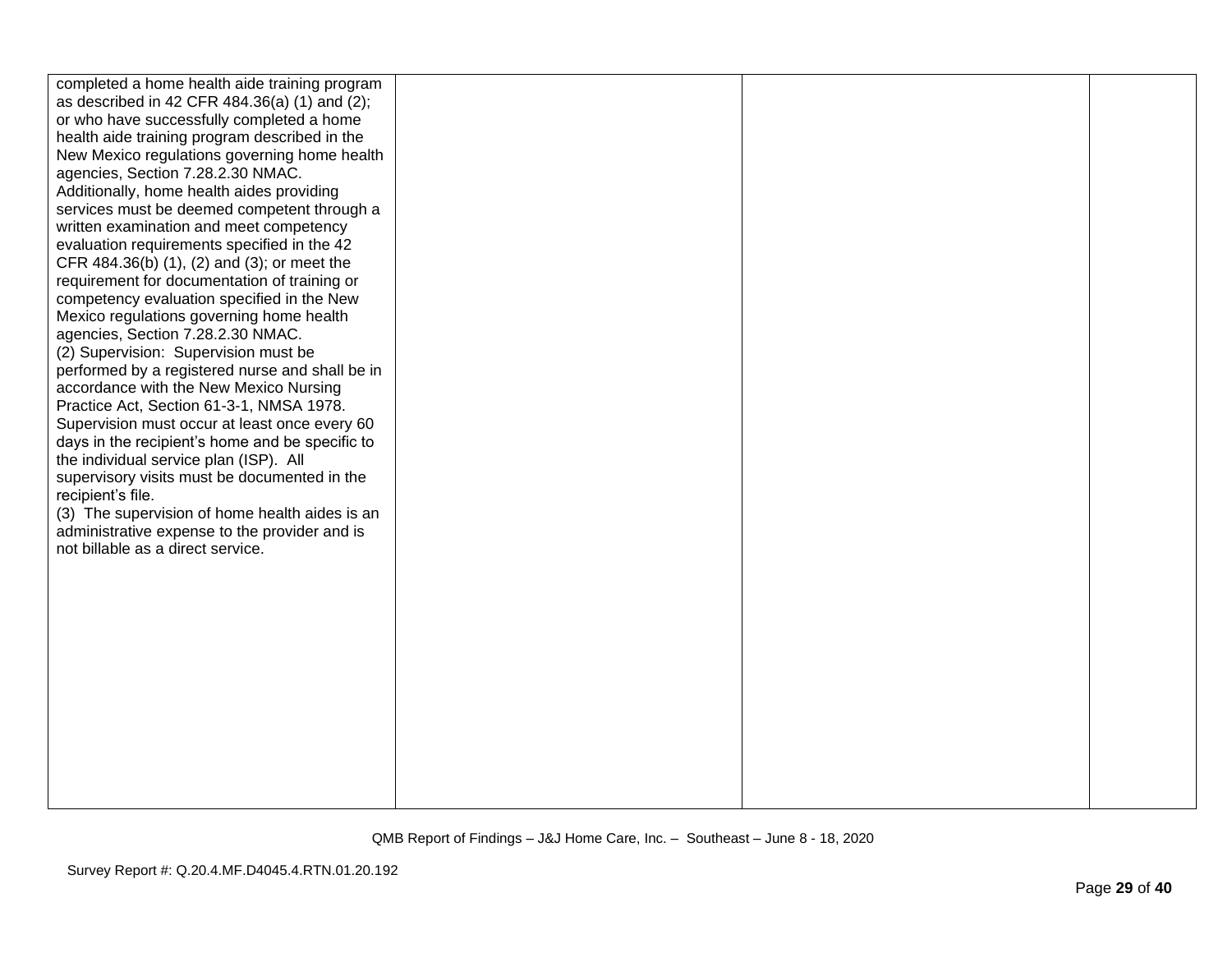| TAG # MF28 Home Health Aide -                                                               |                                                |                                                                                     |  |
|---------------------------------------------------------------------------------------------|------------------------------------------------|-------------------------------------------------------------------------------------|--|
| <b>Administrative Requirements</b>                                                          |                                                |                                                                                     |  |
| <b>New Mexico Department of Health</b>                                                      | Based on record review, the Agency did not     | Provider:                                                                           |  |
| <b>Developmental Disabilities Supports</b>                                                  | maintain an emergency backup plan for          | <b>State your Plan of Correction for the</b>                                        |  |
| <b>Division Medically Fragile Wavier (MFW)</b>                                              | medical needs and staffing which was           | deficiencies cited in this tag here (How is the                                     |  |
| Effective July 1, 2019                                                                      | developed, written and agreed upon by the      | deficiency going to be corrected? This can be                                       |  |
|                                                                                             | agency and participant/participant             | specific to each deficiency cited or if possible an                                 |  |
| <b>HOME HEALTH AIDE (HHA)</b>                                                               | representative for 1 of 4 Individuals served.  | overall correction?): $\rightarrow$                                                 |  |
| <b>III. ADMINISTRATIVE REQUIREMENTS</b>                                                     |                                                |                                                                                     |  |
| The administrative requirements are directed at                                             | Review of the Agency's Individual case files   |                                                                                     |  |
| the HH Agency, Rural Health Clinic or Licensed                                              | revealed the Emergency Back-up Plan was        |                                                                                     |  |
| or Certified Federally Qualified Health Center.                                             | missing all/or some required components        |                                                                                     |  |
| A. The HH Agency will maintain licensure as a                                               | for the following:                             |                                                                                     |  |
| HH Agency, Rural Health Clinic or Federally                                                 |                                                |                                                                                     |  |
| Qualified Health Center, or maintain                                                        | Individual #4 - The following component was    | <b>Provider:</b>                                                                    |  |
| certification as a Federally Qualified Health                                               | not found for Back-up Plan dated 2/13/2020.    |                                                                                     |  |
| Center.                                                                                     |                                                | <b>Enter your ongoing Quality</b><br><b>Assurance/Quality Improvement processes</b> |  |
| B. The HH Agency will assure that HHA                                                       | • All designated primary caretakers' names and | as it related to this tag number here (What is                                      |  |
| services are delivered by an employee meeting                                               | phone numbers                                  | going to be done? How many individuals is this                                      |  |
| the educational, experiential and training                                                  |                                                | going to affect? How often will this be completed?                                  |  |
| requirements as specified in the Federal 42                                                 |                                                | Who is responsible? What steps will be taken if                                     |  |
| CFT 484.36 or State 7 NMAC 28.2.                                                            |                                                | issues are found?): $\rightarrow$                                                   |  |
| C. Copies of CNA certificates must be                                                       |                                                |                                                                                     |  |
| requested by the employer and maintained in                                                 |                                                |                                                                                     |  |
| the personnel file of the HHA.                                                              |                                                |                                                                                     |  |
| D. The HH Agency will implement HHA care                                                    |                                                |                                                                                     |  |
| activities/plan of care per the participant's ISP                                           |                                                |                                                                                     |  |
| identified strengths, concerns, priorities and                                              |                                                |                                                                                     |  |
| outcomes.                                                                                   |                                                |                                                                                     |  |
| E. A HH Agency may consider hiring a                                                        |                                                |                                                                                     |  |
| participant's family member to provide HHA<br>services if no other staff are available. The |                                                |                                                                                     |  |
| intent of the HHA service is to provide support                                             |                                                |                                                                                     |  |
| to the family, and extended family should not                                               |                                                |                                                                                     |  |
| circumvent the natural family support system.                                               |                                                |                                                                                     |  |
| F. A participant's spouse or parent, if the                                                 |                                                |                                                                                     |  |
| participant is a minor child, cannot be                                                     |                                                |                                                                                     |  |
| considered as a HHA.                                                                        |                                                |                                                                                     |  |
| G. The HHA is not a primary care giver,                                                     |                                                |                                                                                     |  |
| therefore when the HHA is on duty; there must                                               |                                                |                                                                                     |  |
| be an approved primary caregiver available in                                               |                                                |                                                                                     |  |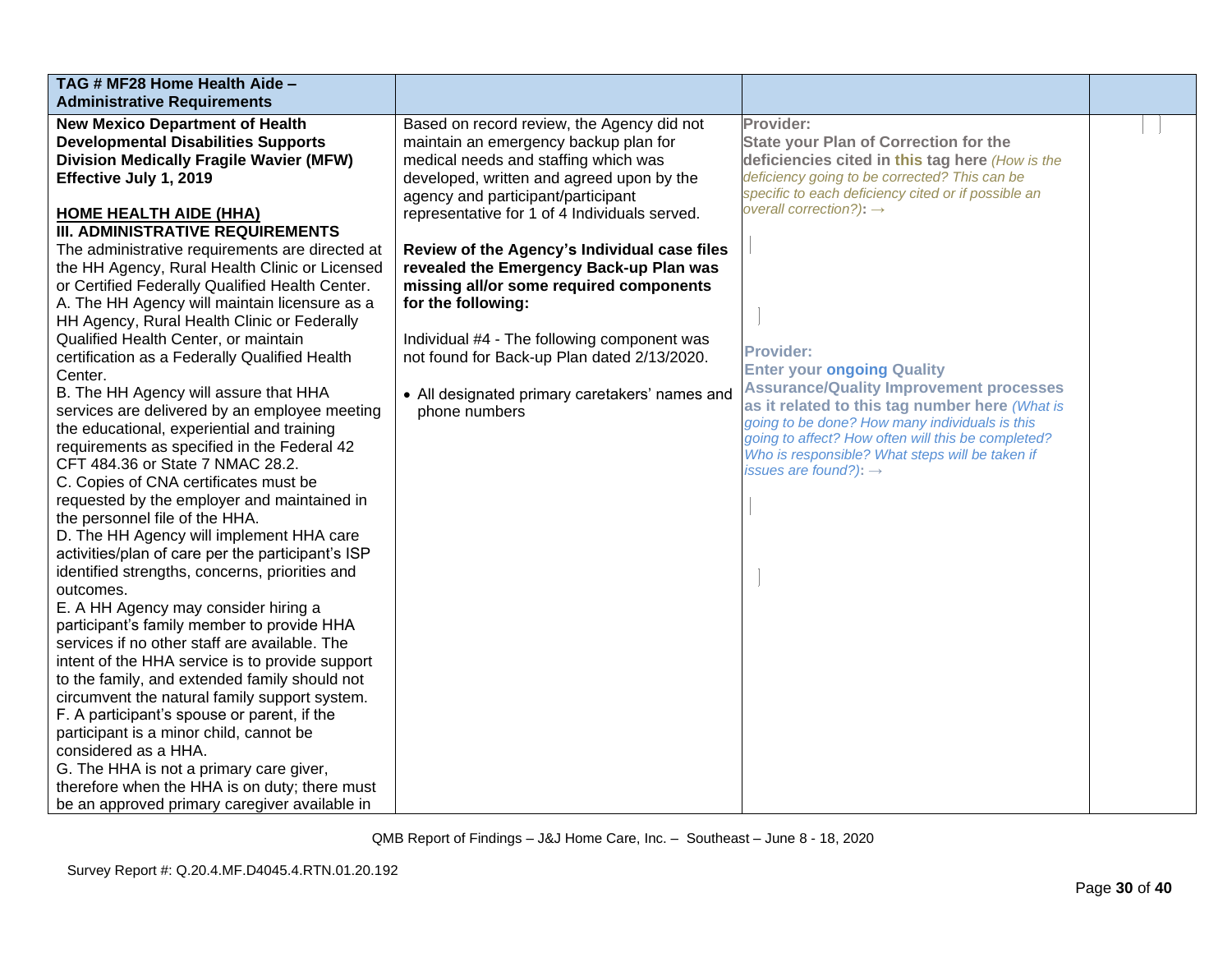| person. The participant and/or representative                                                |  |  |
|----------------------------------------------------------------------------------------------|--|--|
| and agency have the responsibility to assure                                                 |  |  |
| there is a primary caretaker available in person.                                            |  |  |
| The primary caregiver or a responsible adult                                                 |  |  |
| must be available on the property where the                                                  |  |  |
| participant is currently located and within                                                  |  |  |
| audible range of the participant and HHA.                                                    |  |  |
| H. All designated primary caretakers' names                                                  |  |  |
| and phone numbers must be written in the                                                     |  |  |
| backup plan and agreed upon by the agency                                                    |  |  |
| and / representative. The designated approved                                                |  |  |
| back up primary caregiver will not be                                                        |  |  |
| reimbursed by the MFW/DDSD.                                                                  |  |  |
| I. An emergency back up plan for medical                                                     |  |  |
| needs and staffing must be developed, written                                                |  |  |
| and agreed upon by the HH Agency and                                                         |  |  |
| participant/participant's representative. This                                               |  |  |
| emergency back up plan will be available in                                                  |  |  |
| participant's home. This plan will be modified                                               |  |  |
| when medical conditions warrant and will be                                                  |  |  |
| reviewed at least annually.                                                                  |  |  |
|                                                                                              |  |  |
|                                                                                              |  |  |
| <b>RESPITE STANDARDS: II. IN-HOME</b><br><b>RESPITE</b>                                      |  |  |
| A. Scope of Service:                                                                         |  |  |
|                                                                                              |  |  |
| 1. In-home respite provider must be a licensed<br>HH Agency, licensed or certified Federally |  |  |
| Qualified Health Center, or a Licensed Rural                                                 |  |  |
|                                                                                              |  |  |
| Health Clinic and a Medically Fragile Waiver                                                 |  |  |
| Provider.                                                                                    |  |  |
| 2. RN and LPN are the only category who can                                                  |  |  |
| provide twenty-four (24) continuous hours of<br>approved in-home respite services. RNs and   |  |  |
|                                                                                              |  |  |
| LPNs must meet and comply with all MFW                                                       |  |  |
| Private Duty Nursing (PDN) Standards.                                                        |  |  |
| 3. The HH Agency must request and receive an                                                 |  |  |
| agreement between the CM, HH Agency and                                                      |  |  |
| participant/participant's representative to deliver                                          |  |  |
| in-home respite services by a HHA. This must                                                 |  |  |
| be identified in the ISP.                                                                    |  |  |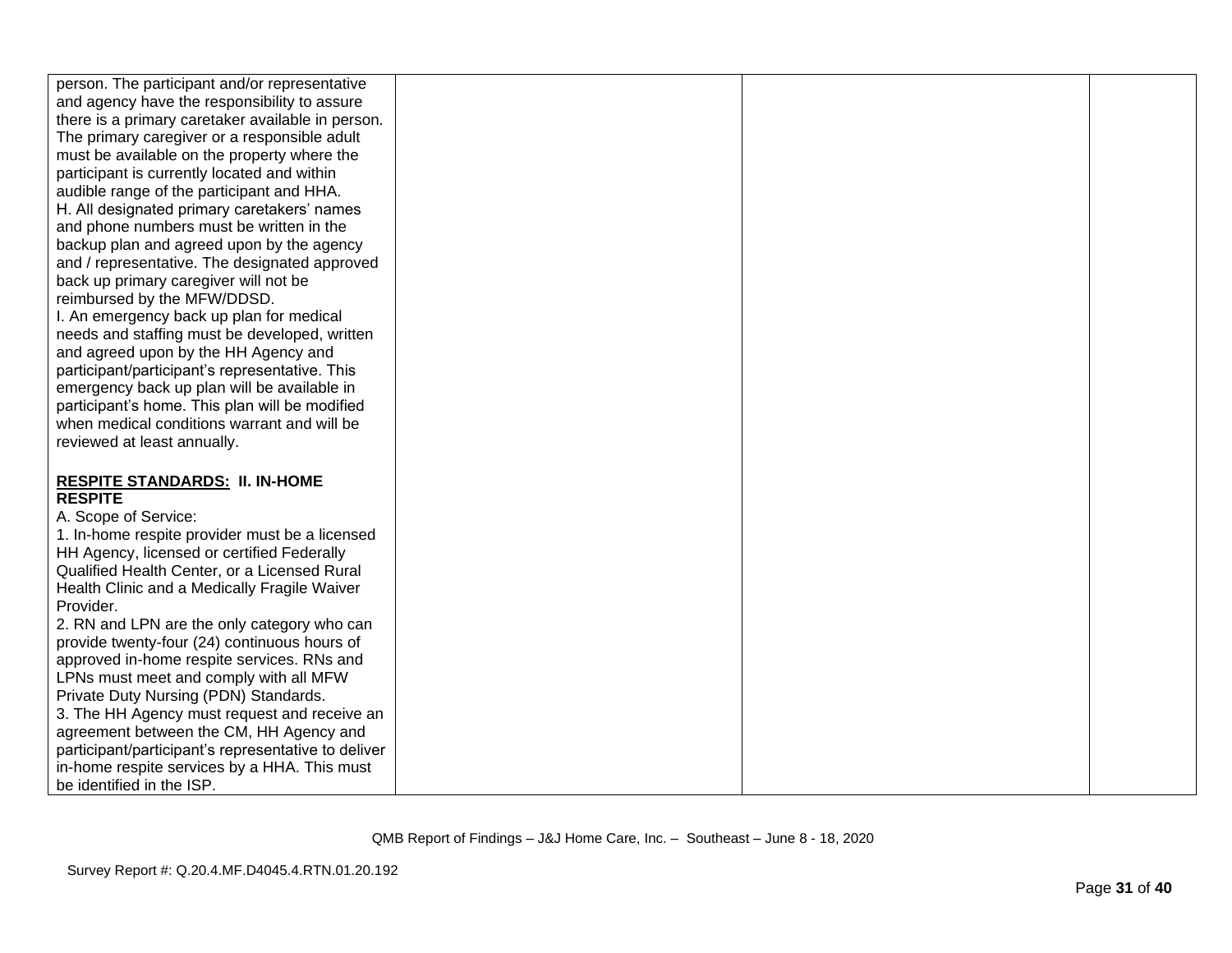| a. The participant/participant's representative is |  |  |
|----------------------------------------------------|--|--|
| required to submit a request in writing to the     |  |  |
| CM.                                                |  |  |
| b. The participant/participant's representative,   |  |  |
|                                                    |  |  |
| CM and HH Agency will meet to develop the          |  |  |
| HHA respite plan.                                  |  |  |
| c. The HHA plan for providing respite services     |  |  |
| must include but not limited to:                   |  |  |
| i. Which approved primary care givers will be      |  |  |
| available to the HHA;                              |  |  |
| ii. Which approved primary care givers will be     |  |  |
| providing services which are outside the HHA       |  |  |
| scope of practice;                                 |  |  |
| iii. Specific hours respite services will be       |  |  |
| provided. The HHA will not provide 24              |  |  |
| continuous hours of respite;                       |  |  |
| d. The services provided must be within the        |  |  |
| scope of the HHA skills as identified in the       |  |  |
| <b>MFW HHA standards;</b>                          |  |  |
| e. A HH Agency RN or LPN must be available         |  |  |
| for back-up emergency services.                    |  |  |
| 4. A list of approved primary care givers will be  |  |  |
| maintained in the home in a central location.      |  |  |
| This list will be signed by the                    |  |  |
| participant/participant's representative.          |  |  |
| 5. It may be necessary to coordinate in-home       |  |  |
| respite services with more than one agency to      |  |  |
|                                                    |  |  |
| provide 24-hour coverage by RN and/or LPN.         |  |  |
| 6. In-home respite services include medical and    |  |  |
| non-medical care.                                  |  |  |
| 7. An emergency back-up plan must be in place      |  |  |
| prior to the initiation of the respite service.    |  |  |
|                                                    |  |  |
|                                                    |  |  |
|                                                    |  |  |
|                                                    |  |  |
|                                                    |  |  |
|                                                    |  |  |
|                                                    |  |  |
|                                                    |  |  |
|                                                    |  |  |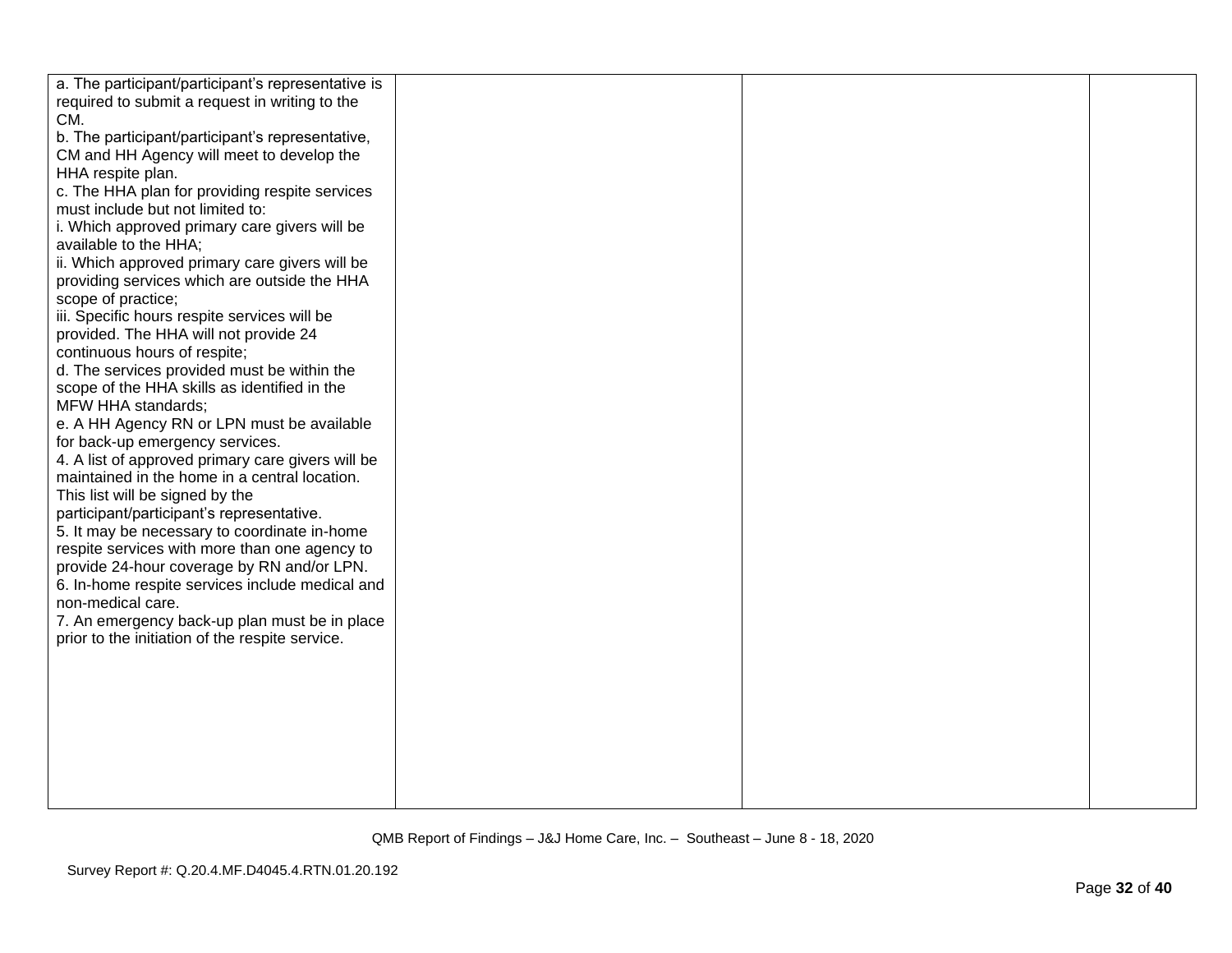| <b>Standard of Care</b>                                                                                                                                                                                                                                                                                                                                                                                                                                                                                                                                                                                                                                                                                                                                                                                                                                                                                                                                                                                                                                                                                                                                                                                                                                                                                                                                                                                              | <b>Deficiencies</b>                                                                                                                                                                                                                                                                                                                                                                                                                                                                                                                                                                                                                                         | Agency Plan of Correction, On-going QA/QI<br>and Responsible Party                                                                                                                                                                                                                                                                                 | <b>Completion</b><br><b>Date</b> |
|----------------------------------------------------------------------------------------------------------------------------------------------------------------------------------------------------------------------------------------------------------------------------------------------------------------------------------------------------------------------------------------------------------------------------------------------------------------------------------------------------------------------------------------------------------------------------------------------------------------------------------------------------------------------------------------------------------------------------------------------------------------------------------------------------------------------------------------------------------------------------------------------------------------------------------------------------------------------------------------------------------------------------------------------------------------------------------------------------------------------------------------------------------------------------------------------------------------------------------------------------------------------------------------------------------------------------------------------------------------------------------------------------------------------|-------------------------------------------------------------------------------------------------------------------------------------------------------------------------------------------------------------------------------------------------------------------------------------------------------------------------------------------------------------------------------------------------------------------------------------------------------------------------------------------------------------------------------------------------------------------------------------------------------------------------------------------------------------|----------------------------------------------------------------------------------------------------------------------------------------------------------------------------------------------------------------------------------------------------------------------------------------------------------------------------------------------------|----------------------------------|
| <b>Administrative Requirements:</b>                                                                                                                                                                                                                                                                                                                                                                                                                                                                                                                                                                                                                                                                                                                                                                                                                                                                                                                                                                                                                                                                                                                                                                                                                                                                                                                                                                                  |                                                                                                                                                                                                                                                                                                                                                                                                                                                                                                                                                                                                                                                             |                                                                                                                                                                                                                                                                                                                                                    |                                  |
| TAG # MF103 CQI System                                                                                                                                                                                                                                                                                                                                                                                                                                                                                                                                                                                                                                                                                                                                                                                                                                                                                                                                                                                                                                                                                                                                                                                                                                                                                                                                                                                               |                                                                                                                                                                                                                                                                                                                                                                                                                                                                                                                                                                                                                                                             |                                                                                                                                                                                                                                                                                                                                                    |                                  |
| <b>New Mexico Department of Health</b><br><b>Developmental Disabilities Supports</b><br><b>Division Medically Fragile Wavier (MFW)</b><br>Effective July 1, 2019<br><b>GENERAL PROVIDER REQUIREMENTS</b><br>III. CONTINUOUS QUALITY MANAGEMENT<br><b>SYSTEM</b><br>A. On an annual basis, MFW provider agencies<br>are required to update and implement the<br>Continuous Quality Improvement Plan. At the<br>time of the DHI audit or upon request, the<br>agency will submit a summary of each year's<br>quality improvement activities and resolutions<br>to the Provider Enrollment Unit.<br>B. The provider agency is required to develop<br>and implement written policies and procedures<br>that maintain and protect the physical and<br>mental health of individuals and that comply<br>with all DDSD policies and procedures and all<br>relevant New Mexico State statutes, rules and<br>standards. The agency must review the policies<br>and procedures every three years and update<br>as needed.<br>C. Appropriate planning must take place with all<br>Interdisciplinary Team (IDT) members,<br>Medicaid state plan provider, other waiver<br>providers and school services to facilitate a<br>smooth transition from the MFW Program. The<br>person's choices are given consideration<br>whenever possible DOH policies must be<br>adhered to during this process as per the<br>provider's contract. | Based on record review, the Agency did not<br>implement their Continuous Quality<br>Management System as required by standard.<br>Review of the Agency's CQI Plan and/or<br><b>Quality Management Quarterly meetings</b><br>revealed the following:<br>• The initial Agency's Continuous Quality<br>Improvement Plan for 2018 - 2020 provided<br>on 6/10/2020 was not dated. No evidence<br>was found indicating when the document had<br>been created or completed. During the<br>reconciliation process the date 2/15/2020 was<br>added to the document. (Note: Provider,<br>please complete your POC for on-going<br>QA/QI process related to this tag.) | Provider:<br><b>Enter your ongoing Quality</b><br><b>Assurance/Quality Improvement processes</b><br>as it related to this tag number here (What is<br>going to be done? How many individuals is this<br>going to affect? How often will this be completed?<br>Who is responsible? What steps will be taken if<br>issues are found?): $\rightarrow$ |                                  |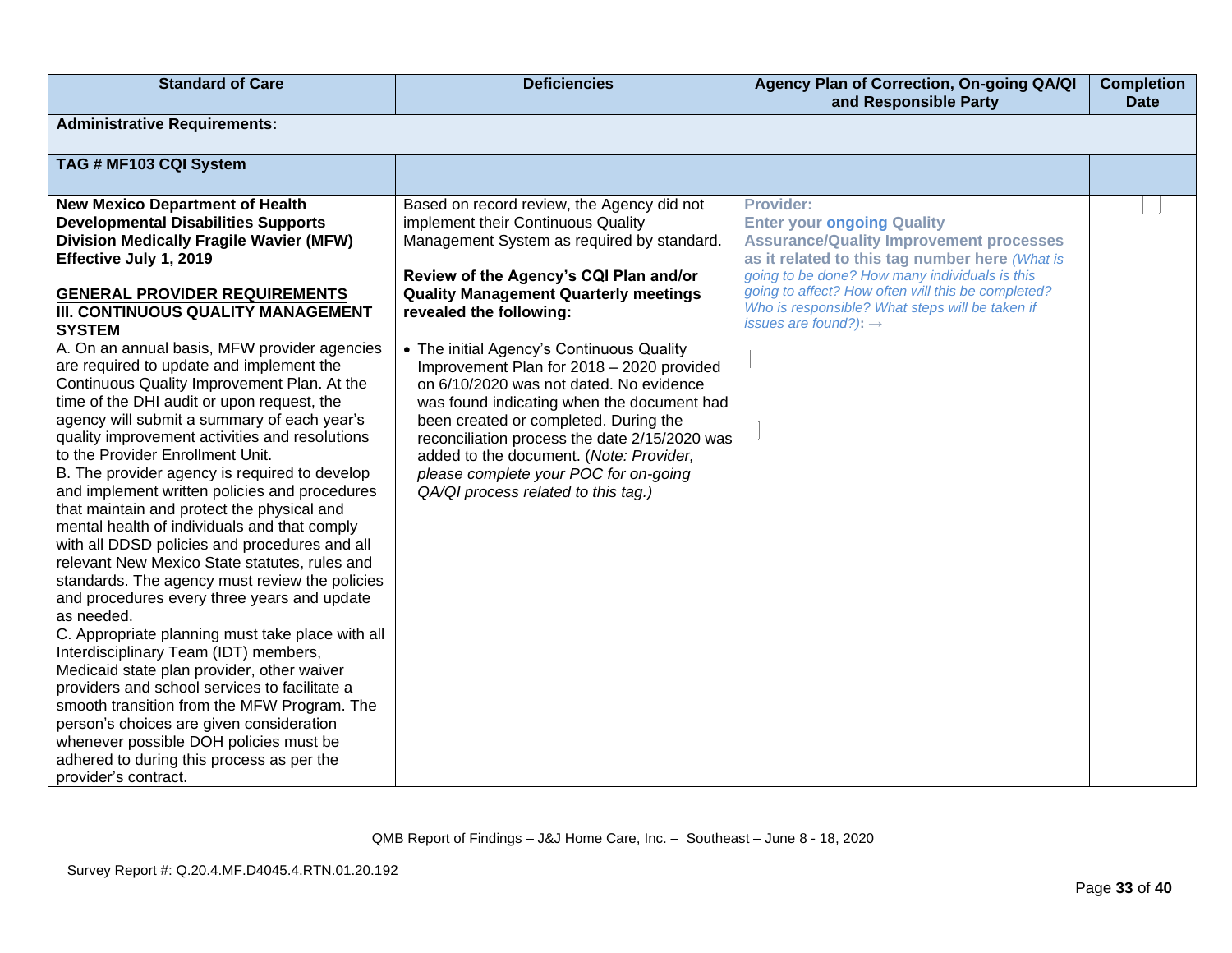| D. All provider agencies, in addition to                                    |  |  |
|-----------------------------------------------------------------------------|--|--|
| requirements under each specific service                                    |  |  |
| standard, are required to develop, implement,                               |  |  |
| and maintain, at the designated main agency                                 |  |  |
| office, documentation of policies and                                       |  |  |
| procedures, for the following:                                              |  |  |
| a. Coordination with other provider agency staff                            |  |  |
| serving individuals receiving MFW services that                             |  |  |
| delineates the specific roles of each agency                                |  |  |
| staff.                                                                      |  |  |
| b. Response to individual emergency medical                                 |  |  |
| situations, including staff training for emergency                          |  |  |
| response and on-call systems as indicated.                                  |  |  |
| c. Agency protocols for disaster planning and                               |  |  |
| emergency preparedness.                                                     |  |  |
|                                                                             |  |  |
| NMAC 7.28.2.39 QUALITY IMPROVEMENT:                                         |  |  |
| Each agency must establish an on-going quality                              |  |  |
| improvement program to ensure an adequate                                   |  |  |
| and effective operation. To be considered on-                               |  |  |
| going, the quality improvement program must                                 |  |  |
| document quarterly activity that addresses, but                             |  |  |
| is not limited to:                                                          |  |  |
| A. Clinical care: Assessment of patient/client                              |  |  |
| goals and outcome, such as, diagnosis(es),                                  |  |  |
| plan of care, services provided, and standards                              |  |  |
| of patient/client care.                                                     |  |  |
| B. Operational activities: Assessment of the                                |  |  |
| total operation of the agency, such as, policies                            |  |  |
| and procedures, statistical data (i.e.,                                     |  |  |
| admissions, discharges, total visits by                                     |  |  |
| discipline, etc.), summary of quality<br>improvement activities, summary of |  |  |
| patient/client complaints and resolutions, and                              |  |  |
| staff utilization.                                                          |  |  |
| C. Quality improvement action plan: Written                                 |  |  |
| responses to address existing or potential                                  |  |  |
| problems which have been identified.                                        |  |  |
| D. Documentation of activities: The results                                 |  |  |
| of the quality improvement activities shall be                              |  |  |
| compiled annually in report format and formally                             |  |  |
|                                                                             |  |  |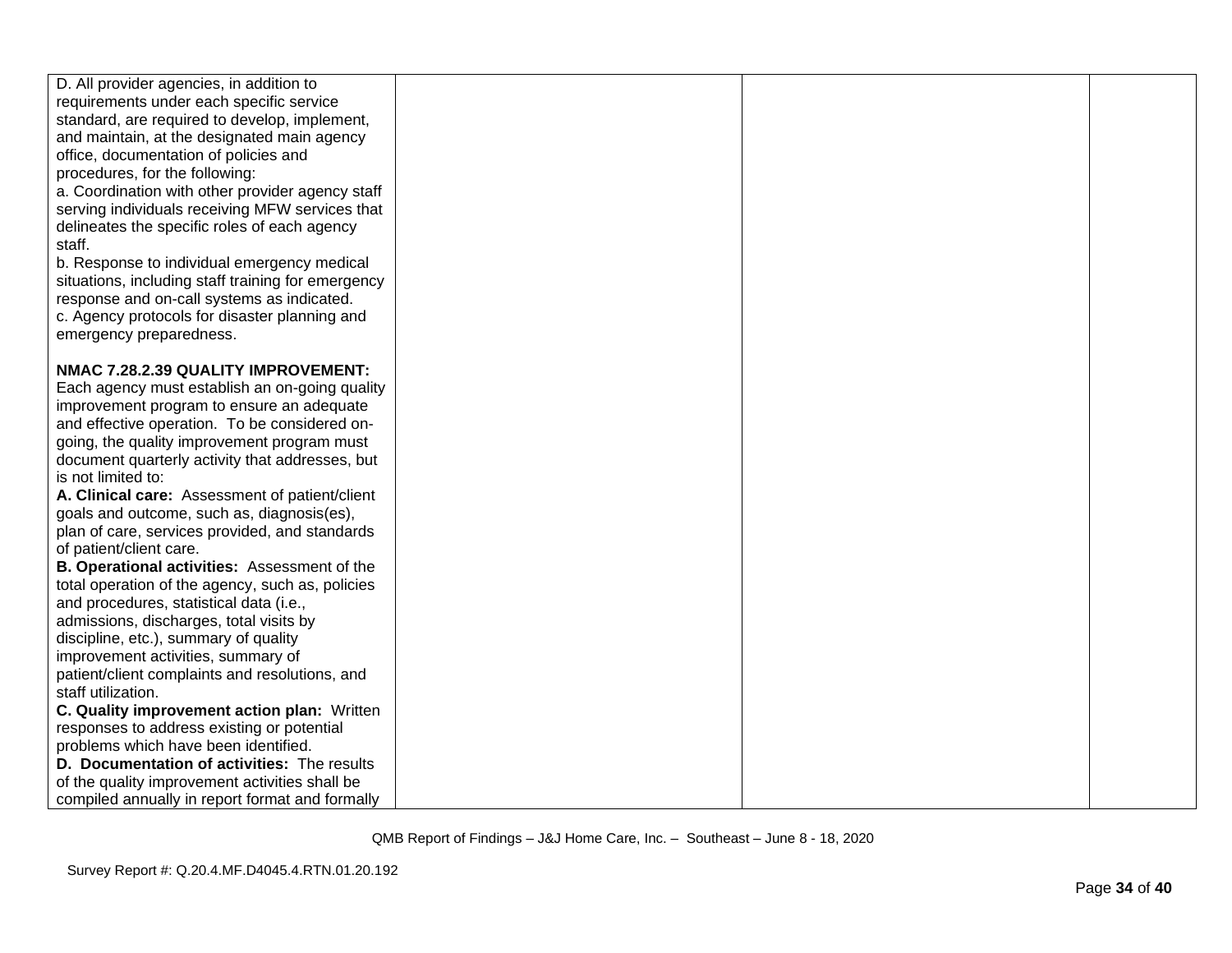| reviewed and approved by the governing body      |  |  |
|--------------------------------------------------|--|--|
| and advisory group of the home health agency.    |  |  |
| No more than one year may lapse between          |  |  |
| evaluations of the same part.                    |  |  |
|                                                  |  |  |
| E. The licensing authority may, at its sole      |  |  |
| discretion, request quarterly activity summaries |  |  |
| of an agency's on-going quality improvement      |  |  |
| activities or may direct the agency to conduct   |  |  |
| specific quality improvement studies. [7.28.2.39 |  |  |
| NMAC - Rp/E 7 NMAC 28.2.39, 6/5/2020]            |  |  |
|                                                  |  |  |
|                                                  |  |  |
|                                                  |  |  |
|                                                  |  |  |
|                                                  |  |  |
|                                                  |  |  |
|                                                  |  |  |
|                                                  |  |  |
|                                                  |  |  |
|                                                  |  |  |
|                                                  |  |  |
|                                                  |  |  |
|                                                  |  |  |
|                                                  |  |  |
|                                                  |  |  |
|                                                  |  |  |
|                                                  |  |  |
|                                                  |  |  |
|                                                  |  |  |
|                                                  |  |  |
|                                                  |  |  |
|                                                  |  |  |
|                                                  |  |  |
|                                                  |  |  |
|                                                  |  |  |
|                                                  |  |  |
|                                                  |  |  |
|                                                  |  |  |
|                                                  |  |  |
|                                                  |  |  |
|                                                  |  |  |
|                                                  |  |  |
|                                                  |  |  |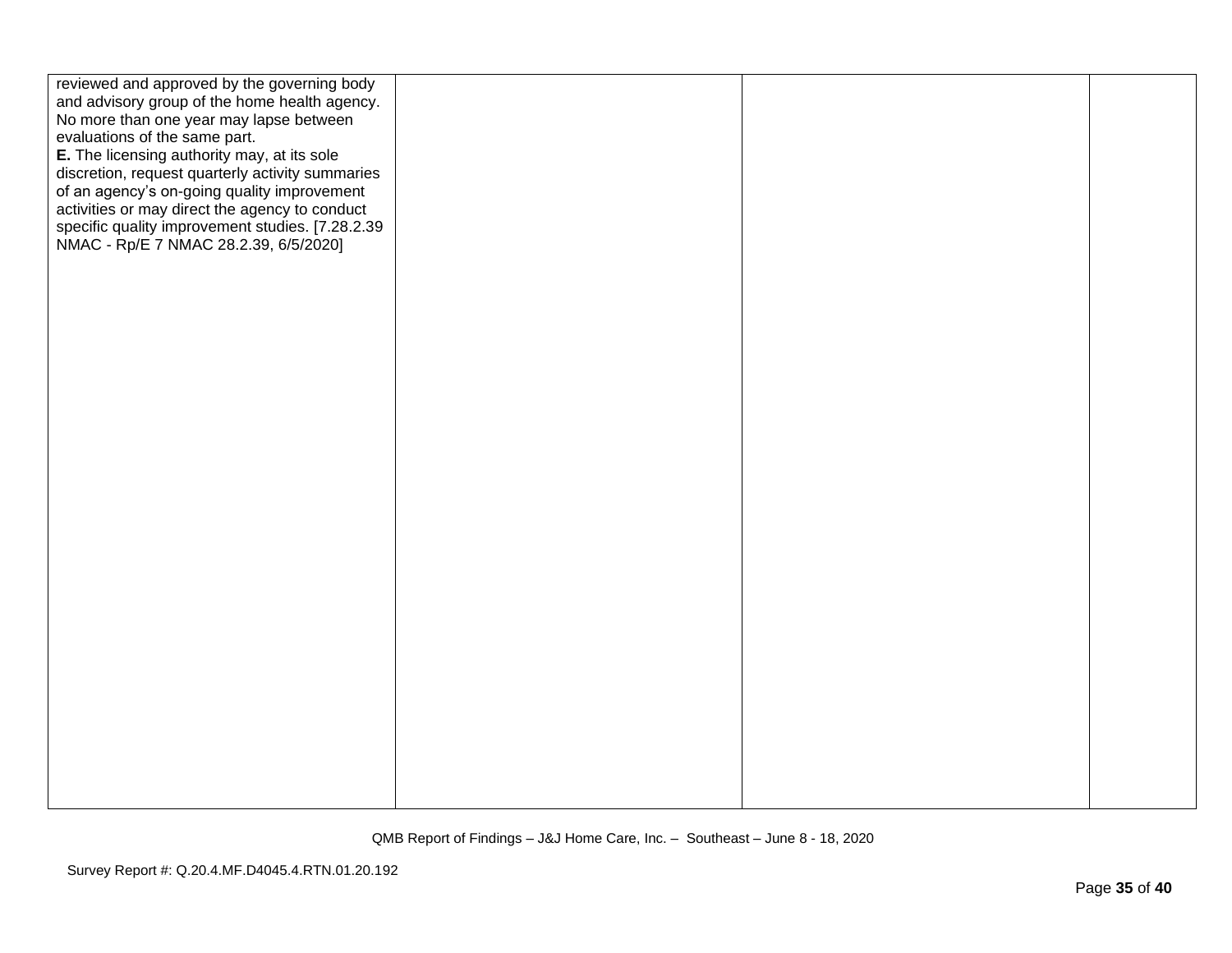| <b>Standard of Care</b>                                                                     | <b>Deficiencies</b>                                                                            | Agency Plan of Correction, On-going QA/QI<br>and Responsible Party | <b>Completion</b><br><b>Date</b> |
|---------------------------------------------------------------------------------------------|------------------------------------------------------------------------------------------------|--------------------------------------------------------------------|----------------------------------|
| <b>Medicaid Billing/Reimbursement:</b>                                                      |                                                                                                |                                                                    |                                  |
| TAG #MF 1A12 All Services Reimbursement (No Deficiencies)                                   |                                                                                                |                                                                    |                                  |
| <b>New Mexico Department of Health</b>                                                      | Based on record review, the Agency                                                             |                                                                    |                                  |
| <b>Developmental Disabilities Supports</b>                                                  | maintained all the records necessary to fully                                                  |                                                                    |                                  |
| <b>Division Medically Fragile Wavier (MFW)</b>                                              | disclose the nature, quality, amount and                                                       |                                                                    |                                  |
| Effective July 1, 2019                                                                      | medical necessity of services furnished to an<br>eligible recipient who is currently receiving |                                                                    |                                  |
| <b>HOME HEALTH AIDE (HHA)</b>                                                               | Home Health Aide and Respite Home Health                                                       |                                                                    |                                  |
| <b>IV. REIMBURSEMENT</b>                                                                    | Aide, for 4 of 4 Individuals served.                                                           |                                                                    |                                  |
| Each provider of a service is responsible for                                               |                                                                                                |                                                                    |                                  |
| providing clinical documentation that identifies                                            | Progress notes and billing records supported                                                   |                                                                    |                                  |
| direct care professional (DCP) roles in all                                                 | billing activities for the month of April of 2020.                                             |                                                                    |                                  |
| components of the provision of home care,                                                   |                                                                                                |                                                                    |                                  |
| including assessment information, care                                                      |                                                                                                |                                                                    |                                  |
| planning, intervention, communications, and<br>care coordination and evaluation. There must |                                                                                                |                                                                    |                                  |
| be justification in each participant's clinical                                             |                                                                                                |                                                                    |                                  |
| record supporting medical necessity for the                                                 |                                                                                                |                                                                    |                                  |
| care and for the approved LOC that will also                                                |                                                                                                |                                                                    |                                  |
| include frequency and duration of the care. All                                             |                                                                                                |                                                                    |                                  |
| services must be reflected in the ISP that is                                               |                                                                                                |                                                                    |                                  |
| coordinated with the participant/participant's                                              |                                                                                                |                                                                    |                                  |
| representative and other caregivers as                                                      |                                                                                                |                                                                    |                                  |
| applicable. All services provided, claimed and                                              |                                                                                                |                                                                    |                                  |
| billed must have documented justification                                                   |                                                                                                |                                                                    |                                  |
| supporting medical necessity and be covered                                                 |                                                                                                |                                                                    |                                  |
| by the MFW and authorized by the approved<br>budget.                                        |                                                                                                |                                                                    |                                  |
| A. Payment for HHA services through the                                                     |                                                                                                |                                                                    |                                  |
| Medicaid Waiver is considered payment in full.                                              |                                                                                                |                                                                    |                                  |
| B. The HHA services must abide by all Federal,                                              |                                                                                                |                                                                    |                                  |
| State, HSD and DOH policies and procedures                                                  |                                                                                                |                                                                    |                                  |
| regarding billable and non-billable items.                                                  |                                                                                                |                                                                    |                                  |
| C. The billed services must not exceed capped                                               |                                                                                                |                                                                    |                                  |
| dollar amount for LOC.                                                                      |                                                                                                |                                                                    |                                  |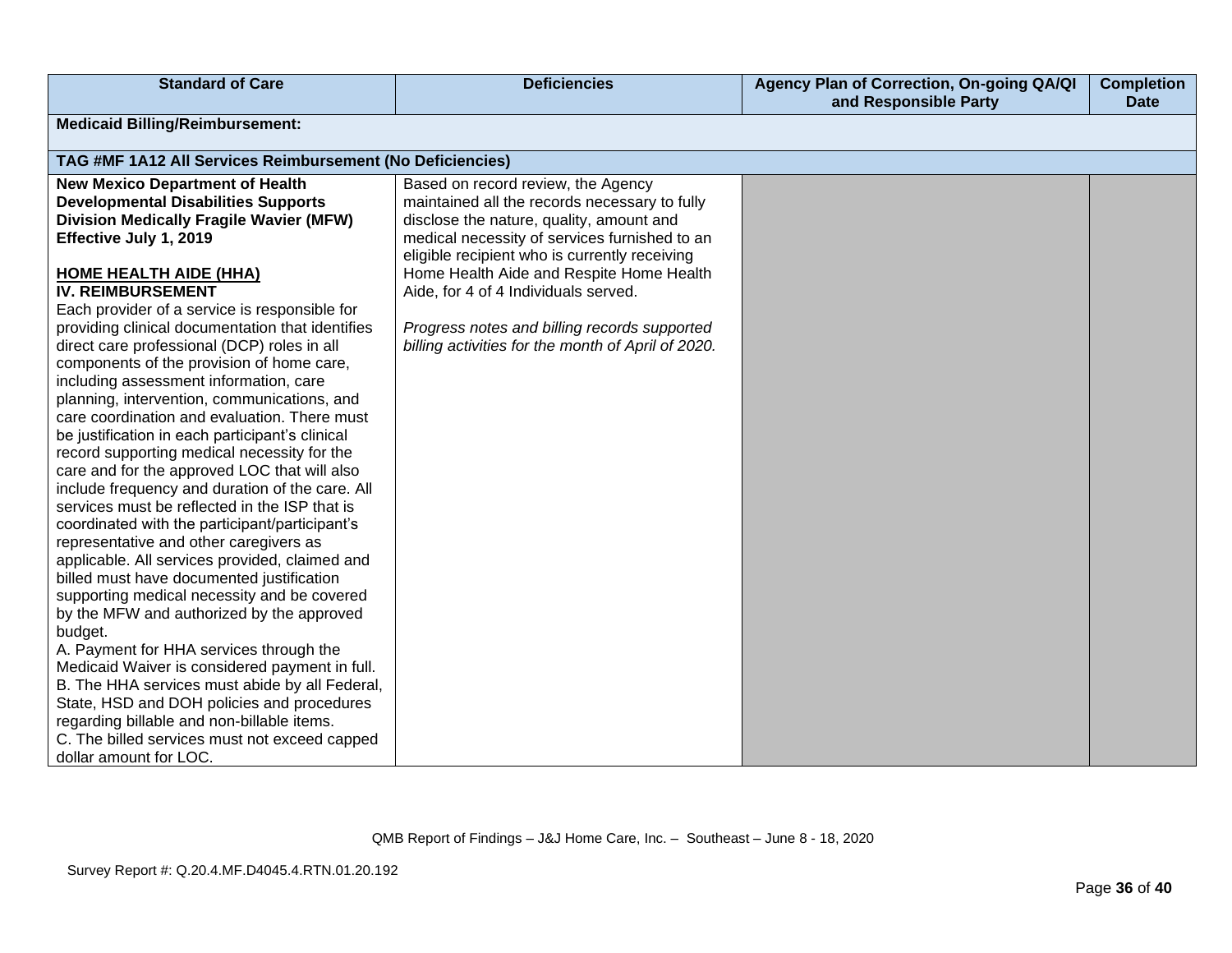| D. The HHA services are a Medicaid benefit for                                   |  |  |
|----------------------------------------------------------------------------------|--|--|
| children birth to 21 years through the children's                                |  |  |
| EPSDT program.                                                                   |  |  |
|                                                                                  |  |  |
| E. The Medicaid benefit is the payer of last                                     |  |  |
| resort. Payment for HHA services should not be                                   |  |  |
| requested until all other third party and                                        |  |  |
| community resources have been explored                                           |  |  |
| and/or exhausted.                                                                |  |  |
| F. Reimbursement for HHA services will be                                        |  |  |
| based on the current rate allowed for the                                        |  |  |
| services.                                                                        |  |  |
| G. The HH Agency must follow all current billing                                 |  |  |
| requirements by the HSD and the DOH for HHA                                      |  |  |
| services.                                                                        |  |  |
| H. Claims for services must be received within                                   |  |  |
| 90 calendar days of the date of service in                                       |  |  |
| accordance with 8.302.2.11 NMAC.                                                 |  |  |
| I. Providers of service have the responsibility to                               |  |  |
| review and assure that the information on the                                    |  |  |
| MAD 046 for their services is current. If the                                    |  |  |
| provider identifies an error, they will contact the                              |  |  |
| CM or a supervisor at the case management                                        |  |  |
| agency immediately to have the error corrected.                                  |  |  |
| J. The MFW Program does not consider the                                         |  |  |
| following to be professional HHA duties and will                                 |  |  |
| not authorize payment for:                                                       |  |  |
| 1. Performing errands for the                                                    |  |  |
| participant/participant's representative or family                               |  |  |
| that is not program specific;                                                    |  |  |
| 2. "Friendly visiting", meaning visits with                                      |  |  |
| participant outside of work scheduled.                                           |  |  |
| 3. Financial brokerage services, handling of                                     |  |  |
| participant finances or preparation of legal                                     |  |  |
| documents;                                                                       |  |  |
|                                                                                  |  |  |
| 4. Time spent on paperwork or travel that is<br>administrative for the provider; |  |  |
|                                                                                  |  |  |
| 5. Transportation of participants without agency                                 |  |  |
| approval;                                                                        |  |  |
| 6. Pick up and/or delivery of commodities; and                                   |  |  |
| 7. Other non-Medicaid reimbursable activities.                                   |  |  |
|                                                                                  |  |  |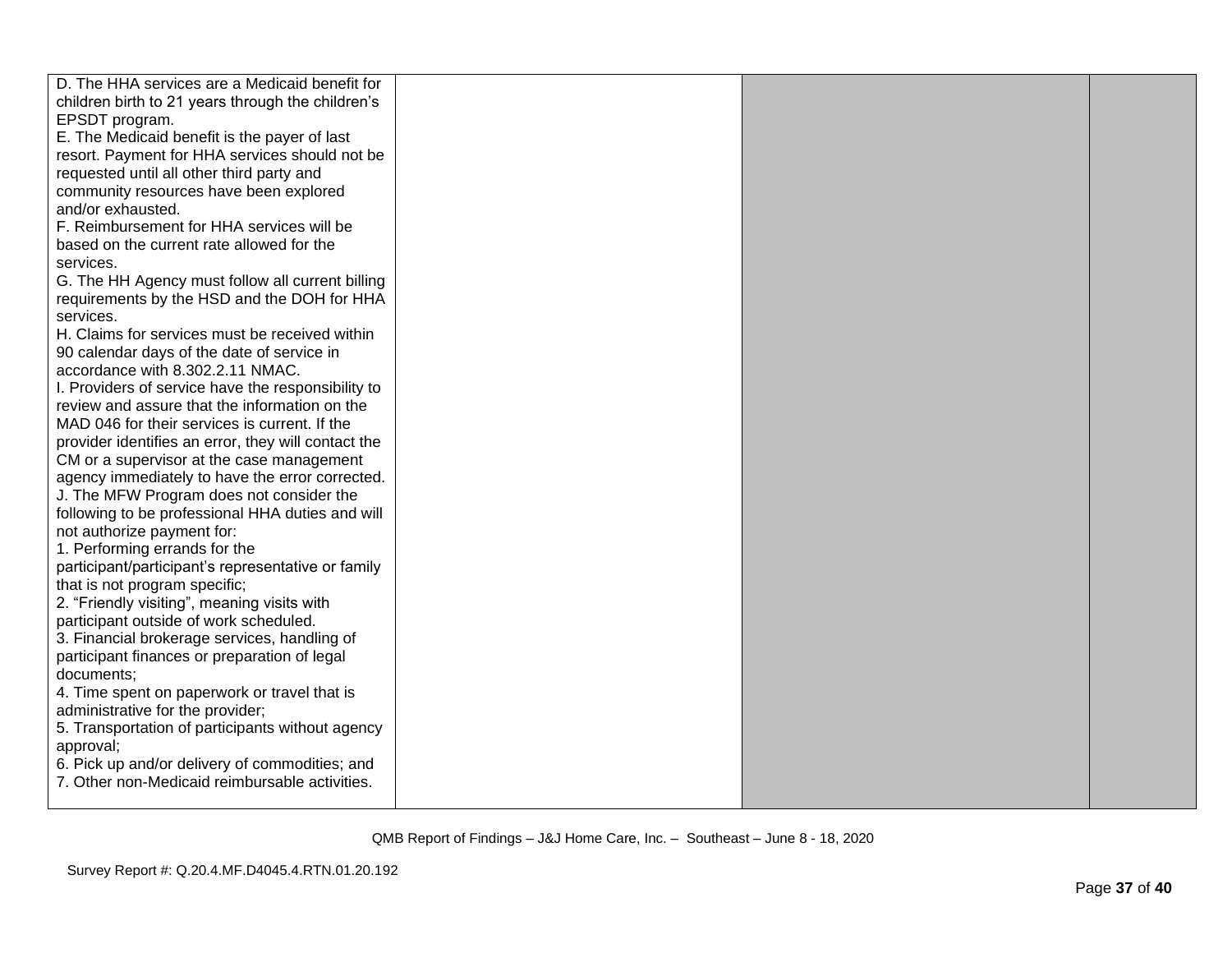| <b>RESPITE STANDARDS: III.</b>                    |  |  |
|---------------------------------------------------|--|--|
| <b>REIMBURSEMENT</b>                              |  |  |
| Each provider agency of a service is              |  |  |
| responsible for developing clinical               |  |  |
| documentation that identifies the direct support  |  |  |
| professionals' role in all components of the      |  |  |
| provision of home care, including assessment      |  |  |
| information, care                                 |  |  |
| planning, intervention, communications, and       |  |  |
| care coordination and evaluation. There must      |  |  |
| be justification in each person's clinical record |  |  |
| supporting medical necessity for the care and     |  |  |
| for the approved Level of Care, that will also    |  |  |
| include frequency and duration of the care. All   |  |  |
| services must be reflected in the ISP that is     |  |  |
| coordinated with the participant/participant's    |  |  |
| representative, other caregivers as applicable.   |  |  |
| All services provided, claimed, and billed must   |  |  |
| have documented justification supporting          |  |  |
| medical necessity and be covered by the MFW       |  |  |
| and authorized by the approved budget.            |  |  |
| A. Payment for respite services through the       |  |  |
| MFW is considered payment in full.                |  |  |
| B. The respite services must abide by all         |  |  |
| Federal, State and Human Services                 |  |  |
| Department (HSD) and DOH policies and             |  |  |
| procedures regarding billable and non-billable    |  |  |
| items.                                            |  |  |
| C. All billed services must not exceed the        |  |  |
| capped dollar amount for respite services.        |  |  |
| D. Reimbursement for respite services will be     |  |  |
| based on the current rate allowed for the         |  |  |
| services.                                         |  |  |
| E. The agency must follow all current billing     |  |  |
| requirements by the HSD and DOH for respite       |  |  |
| services.                                         |  |  |
| F. Claims for services must be received within    |  |  |
| 90 calendar days of the date of service in        |  |  |
| accordance with 8.302.2.11 NMAC.                  |  |  |
| G. Service providers have the responsibility to   |  |  |
| review and assure that the information on the     |  |  |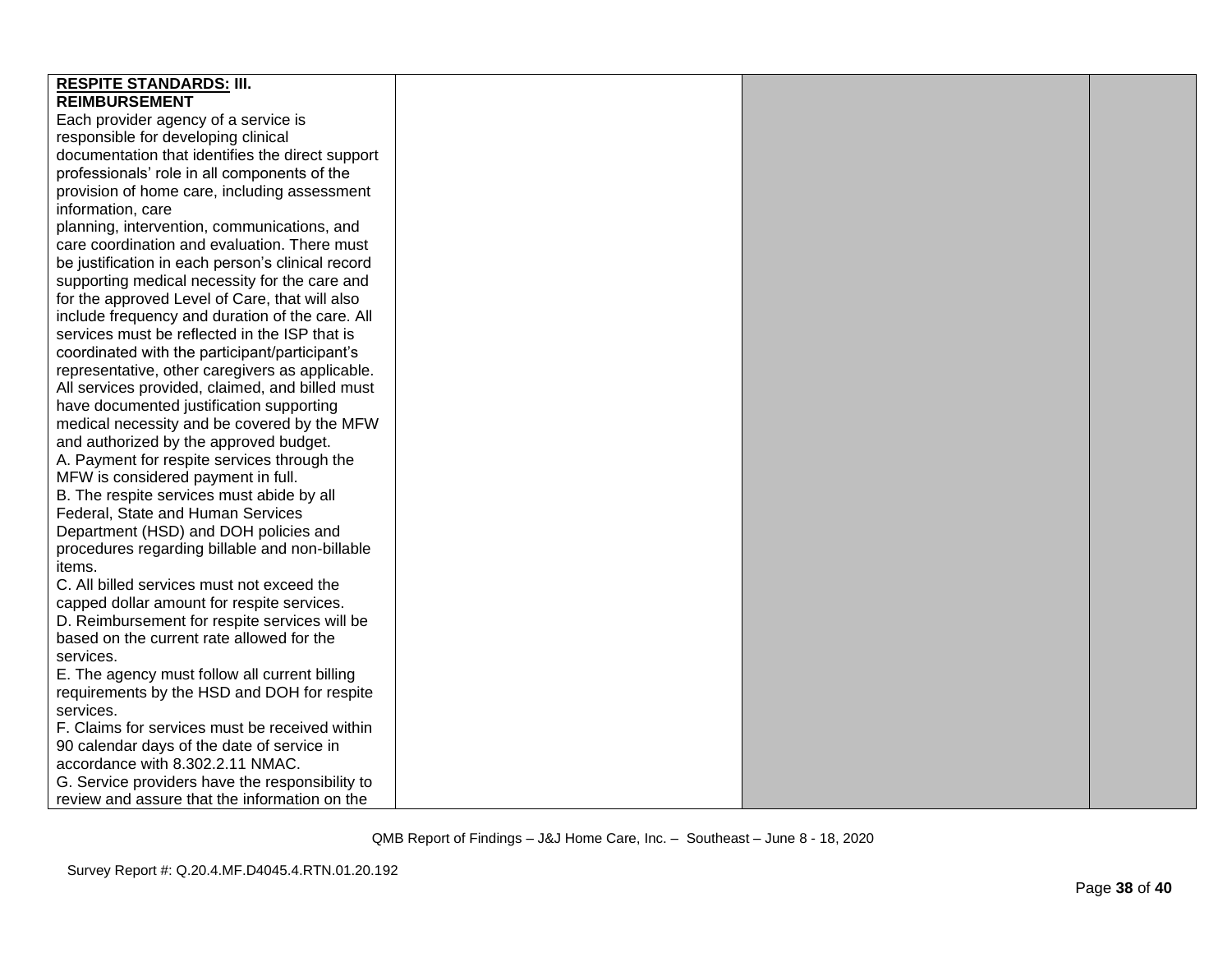| MAD 046 form is current. If the provider<br>identifies an error, he/she will contact the CM or   |  |  |
|--------------------------------------------------------------------------------------------------|--|--|
| a supervisor at the case management agency                                                       |  |  |
| immediately to have the error corrected.                                                         |  |  |
| H. The MFW Program does not consider the                                                         |  |  |
| following to be respite service duties and will                                                  |  |  |
| not authorize payment for:                                                                       |  |  |
| 1. Performing errands for the                                                                    |  |  |
| participant/participant's representative or family                                               |  |  |
| that is not program specific;                                                                    |  |  |
| 2. "Friendly visiting," meaning visiting with the                                                |  |  |
| person outside of respite work scheduled;                                                        |  |  |
| 3. Financial brokerage services, handling of                                                     |  |  |
| participant finances or preparation of legal                                                     |  |  |
| documents:                                                                                       |  |  |
| 4. Time spent on paperwork or travel that is                                                     |  |  |
| administrative for the provider;                                                                 |  |  |
| 5. Transportation of the medically fragile                                                       |  |  |
| participant;                                                                                     |  |  |
| 6. Pick up and/or delivery of commodities; and<br>7. Other non-Medicaid reimbursable activities. |  |  |
|                                                                                                  |  |  |
| NMAC 8.314.3.17 Reimbursement: Waiver                                                            |  |  |
| service providers must submit claims for                                                         |  |  |
| reimbursement to MAD's fiscal contractor for                                                     |  |  |
| processing. Claims must be filed per the billing                                                 |  |  |
| instructions in the medicaid policy manual.                                                      |  |  |
| Providers must follow all medicaid billing                                                       |  |  |
| instructions. See Section 8.302.2 NMAC.                                                          |  |  |
| Once enrolled, providers receive instructions on                                                 |  |  |
| documentation, billing, and claims processing.                                                   |  |  |
| Reimbursement to providers of medicaid waiver                                                    |  |  |
| services is made at a predetermined                                                              |  |  |
| reimbursement rate. [8.314.3.17 NMAC - Rp, 8                                                     |  |  |
| .314.3.17 NMAC, 3/1/2018]                                                                        |  |  |
|                                                                                                  |  |  |